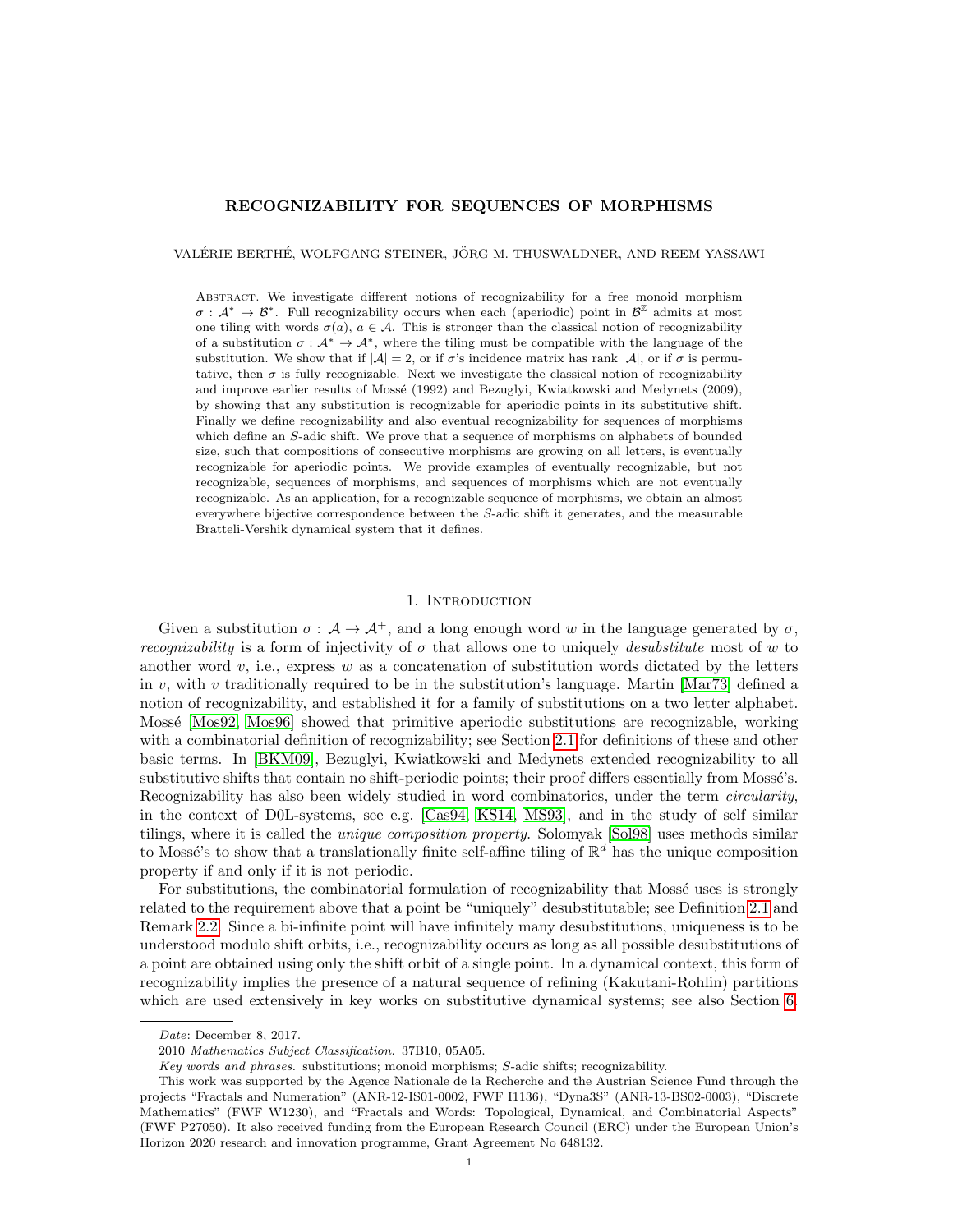Before the work of Mossé, authors assumed their substitutions were recognizable. For example Host [\[Hos86\]](#page-26-4) assumed recognizability to characterize the eigenvalues of a primitive recognizable substitutive shift, and similarly, Anderson and Putnam [\[AP98\]](#page-25-0) assume the unique composition property to show that the dynamics of the substitution on the space of tilings is topologically conjugate to a shift on a stationary inverse limit.

In Definitions [2.1](#page-3-0) and [4.1,](#page-10-0) we extend the notion of recognizability to a more general setting. While we still require unique desubstitutability, we change, or extend, the set of points to which we can desubstitute.

We investigate establishing recognizability in the following contexts. In the first, we ask when a single morphism  $\sigma : \mathcal{A} \to \mathcal{B}^+$  is recognizable in  $\mathcal{A}^{\mathbb{Z}}$ , and not only with respect to the closure of the shift orbit of one point; see Section [3.](#page-6-0) More precisely, given a morphism and a point  $y \in \mathcal{B}^{\mathbb{Z}}$ , when does y have a unique desubstitution  $y = T^k \sigma(x)$  with T the shift and  $x \in \mathcal{A}^{\mathbb{Z}}$ ? A question of this nature was recently discussed by B´edaride, Hubert and Leplaideur in [\[BHL15\]](#page-26-5) (see also [\[Emm17\]](#page-26-6)) where they study the desubstitutions of points in a substitutive shift by points in the full shift. The authors were led to this question in the framework of thermodynamic formalism and Ruelle renormalization operators for potentials.

The second context, which is in fact where we began our investigations, concerns the recognizability of a sequence of free group morphisms  $\sigma = (\sigma_n)_{n\geq 0}$  with  $\sigma_n : A_{n+1} \to A_n^+$ . Such a sequence defines an S-adic shift, generated by iterations of the form  $\sigma_0 \circ \sigma_1 \circ \cdots \circ \sigma_n$ ; see Sec-tion [4.1](#page-10-1) for the definition. If  $\sigma_n = \sigma_0$  for all  $n \geq 0$ , then we are in the classical stationary case of a substitutive shift. In fact,  $\sigma$  defines a sequence  $(X_{\sigma}^{(n)},T)_{n\geq 0}$  of shift spaces, and here, by recognizability of  $\sigma_n$ , we mean that any point in  $(X_{\sigma}^{(n)}, T)$  can be desubstituted in a unique way using  $\sigma_n$  and points in  $X_{\sigma}^{(n+1)}$ . We distinguish between recognizability of  $\sigma$ , where each  $\sigma_n$  is recognizable, and *eventual* recognizability, where all but finitely many morphisms  $\sigma_n$  are recognizable. In Section [4.2,](#page-10-2) we give examples of S-adic shifts that are eventually recognizable but not recognizable, as well as examples of non-eventually recognizable S-adic shifts.

We have three main results. The first is Theorem [3.1,](#page-6-1) which concerns the recognizability of a single morphism  $\sigma : A \to B^+$ . In particular, we show, for a large family of morphisms and for any  $x \in \mathcal{A}^{\mathbb{Z}}$ , that if  $\sigma(x)$  is not shift-periodic, then  $\sigma(x)$  essentially has no other desubstitutions than those involving x. In particular, if  $|\mathcal{A}| = 2$ , or the rank of  $\sigma$ 's incidence matrix is  $|\mathcal{A}|$ , or  $\sigma$ is rotationally conjugate to a left (or right) permutative morphism, then our results apply. Here, a morphism  $\sigma : A \to B^+$  is left (right) permutative if the first (last) letters of  $\sigma(a)$  and  $\sigma(b)$ are different for all distinct  $a, b \in \mathcal{A}$ . This latter condition generalizes one in [\[BHL15\]](#page-26-5), where the authors assume that a substitution is both left and right permutative (also called marked) to obtain a similar result. As the incidence matrix of any k-bonacci substitution has full rank, our results include those of Emme concerning unique desubstitutions in [\[Emm17\]](#page-26-6). Theorem [3.1](#page-6-1) leads to Theorem [4.6,](#page-11-0) where we identify a large class of sequences of morphisms that are recognizable for aperiodic points, namely sequences where each morphism is fully recognizable for aperiodic points: morphisms defined on a two-letter alphabet, morphisms with full rank, and morphisms being rotationally conjugate to a left (or right) permutative morphism.

Our second principal result is Theorem [5.1.](#page-12-0) There we assume that we work with S-adic shifts where the sequence  $\sigma = (\sigma_n)_{n\geq 0}$  of morphisms is defined on alphabets of bounded size and  $\sigma$  is everywhere growing, i.e., the length of the words  $\sigma_0 \circ \sigma_1 \circ \cdots \circ \sigma_n(a)$  tends to  $\infty$  for all  $a \in A_{n+1}$ as n tends to infinity. With these assumptions, we show that  $\sigma$  is eventually recognizable for aperiodic points. We can relax the assumption of bounded alphabets to  $\liminf_{n\to\infty} |\mathcal{A}_n| < \infty$ , and replace the everywhere growing condition by assuming that the points in each  $X_{\sigma}^{(n)}$  generate a bounded number of languages. This holds in particular for minimal shifts  $(X_{\sigma}^{(n)},T)$ , as in this case all points in  $X_{\sigma}^{(n)}$  define the same language. We also give a bound on the level n after which  $\sigma$ is recognizable, in terms of the size of the alphabets and the number of different sets of subwords.

A slight modification of Theorem [5.1](#page-12-0) gives us our third main result, Theorem [5.3,](#page-12-1) where we show that each substitution is (classically) recognizable for aperiodic points in its substitutive shift. This extends the results of [\[BKM09\]](#page-26-1), where aperiodicity of the whole shift was required.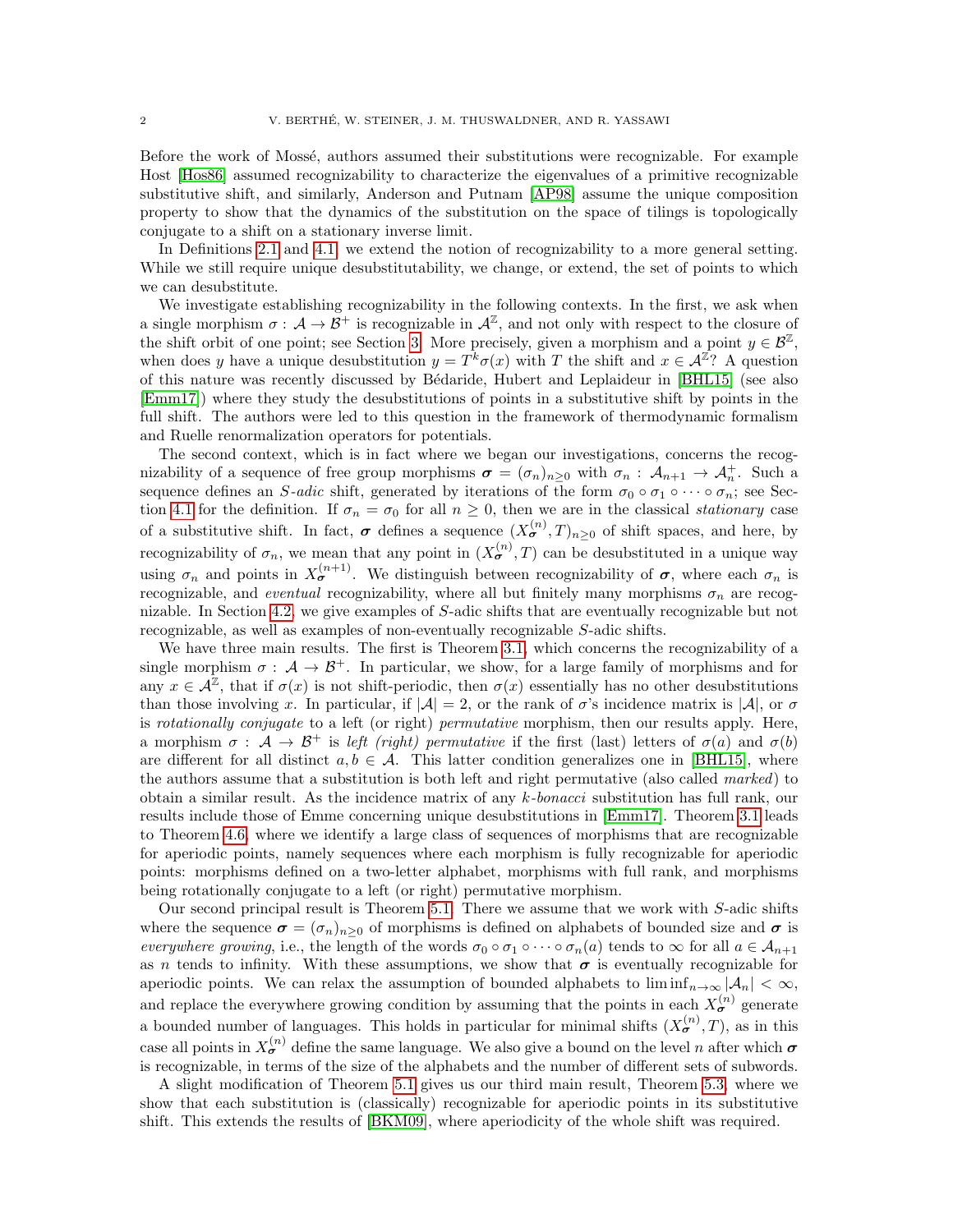Our proofs are inspired by the result of Downarowicz and Maass in [\[DM08\]](#page-26-7), where it is shown that Bratteli-Vershik topological dynamical systems are either expansive or conjugate to an odometer. In [\[BKM09\]](#page-26-1), Bezuglyi, Kwiatkowski and Medynets had already harvested [\[DM08\]](#page-26-7) to establish recognizability for aperiodic substitutive shifts. Our results can thus be seen as an extension of these two works; we discuss in Section [5](#page-12-2) the challenges we have to overcome. We mention here that Mossé's proof heavily depends on stationarity, and the fact that primitive substitution languages are power free, and we have neither of these properties in our non-stationary setting. We also note that Crabb, Duncan and McGregor [\[CDM10\]](#page-26-8) have recently revisited the (flawed) recognizability approach of Martin [\[Mar73\]](#page-26-0) for a two letter alphabet, and their proof of recognizability can be generalized to obtain recognizability of infinite S-adic shifts on a two letter alphabet.

We came to these question of recognizability for S-adic shifts for the following reason. Under mild conditions, if  $\sigma$  is recognizable, then  $(X_{\sigma},T)$  is almost conjugate to the natural Bratteli-Vershik system  $(X_B, \varphi)$  associated with  $\sigma$  (Theorem [6.5;](#page-22-0) see Section [6](#page-19-0) for all definitions). The latter is not a topological dynamical system, but one that is defined on a set of full mass for any appropriate probability measure on  $X_B$ . By an almost conjugacy  $\Phi$  of  $(X, T)$  and  $(Y, S)$ , we mean that  $\Phi$  is a measurable conjugacy when  $(X, T)$  and  $(Y, S)$  are equipped with any invariant fully supported probability measure. The principal requirement is that our  $S$ -adic system has a generating sequence of partitions, and recognizability gives us this. A correspondence between the S-adic shift and the natural Bratteli-Vershik system that it defines has been established for primitive substitutive shifts by Livshits and Vershik in [\[VL92\]](#page-27-4), and Canterini and Siegel in [\[CS01a,](#page-26-9) [CS01b\]](#page-26-10). In some cases, namely when the substitution is proper, the almost conjugacy is in fact topological [\[DHS99\]](#page-26-11). However our approach (developed in Section [6\)](#page-19-0), like in [\[VL92\]](#page-27-4) and [\[CS01a,](#page-26-9) [CS01b\]](#page-26-10), is to drop the requirement that the Vershik map be everywhere continuous. One exception is Theo-rem [6.10,](#page-25-1) where we prove that for minimal tree shifts  $(X, T)$ , the natural Bratteli-Vershik system  $(X_B, \varphi)$  associated with a *return time S*-adic representation of  $(X, T)$  is topologically conjugate to  $(X, T)$ . Finally we remark that Durand and Leroy  $[DL12]$  show that minimal shifts, whose complexity difference function is at most two, have S-adic representations which are topologically conjugate to a mild modification of the natural Bratteli-Vershik system that they define.

As applications of recognizability, let us quote estimates on the number of invariant measures, on the rank, characterization of spectral eigenvalues, applications to automorphism groups [\[DDMP16\]](#page-26-13) and to the Schützenberger group of minimal substitutive shifts [\[AC13\]](#page-25-2), and in the context of tiling spaces and related aperiodicity issues, see also [\[Sol98,](#page-27-3) [HRS05,](#page-26-14) [FS14,](#page-26-15) [AR16\]](#page-25-3).

We briefly describe the contents of the paper. In Section [2,](#page-2-1) we provide basic definitions and investigate the relations between the dynamical version of recognizability and the combinatorial one. In Section [3,](#page-6-0) we provide sufficient conditions for full recognizability of a morphism. In Sections [4](#page-9-0) and [5](#page-12-2) we describe our results on S-adic shifts, and we stress the difference between eventual recognizability and recognizability in Section [4.2.](#page-10-2) Finally in Section [6,](#page-19-0) we discuss the implications of recognizability in terms of an S-adic shift's natural representation as a Bratteli-Vershik system.

## 2. Recognizability

<span id="page-2-1"></span><span id="page-2-0"></span>2.1. Definitions of recognizability. Let  $A$  be a finite alphabet. Then  $A^*$  is the free monoid of all (finite) words over A under the operation of concatenation,  $A^+$  the set of all non-empty words over  $A$ , moreover,  $A^{\mathbb{N}}$  and  $A^{\mathbb{Z}}$  denote the one-sided and two-sided infinite sequences over  $A$ , respectively. Let A, B be finite alphabets and let  $\sigma : A^* \to B^*$  be a non-erasing morphism (also called a *substitution* if  $A = B$ ). By non-erasing, we mean that the image of any letter is a nonempty word. We will abuse notation and write  $\sigma : A \to B^+$ . We stress the fact that all morphisms are assumed to be non-erasing in the following. Using concatenation, we extend  $\sigma$  to  $\mathcal{A}^{\mathbb{N}}$  and  $\mathcal{A}^{\mathbb{Z}}$ . The *incidence matrix* of the morphism  $\sigma$  is the  $|\mathcal{B}| \times |\mathcal{A}|$  matrix  $M_{\sigma} = (m_{ij})$  with  $m_{i,j}$  being the number of occurrences of i in  $\sigma(j)$ . Its rank is denoted by  $rk(M_{\sigma})$ ; we stress the fact that  $M_{\sigma}$  is not necessarily a square matrix. We define the *total length* of  $\sigma$  as  $|||\sigma||| = \sum_{a \in \mathcal{A}} |\sigma(a)|$ , where  $|w|$ denotes the length of a finite word w.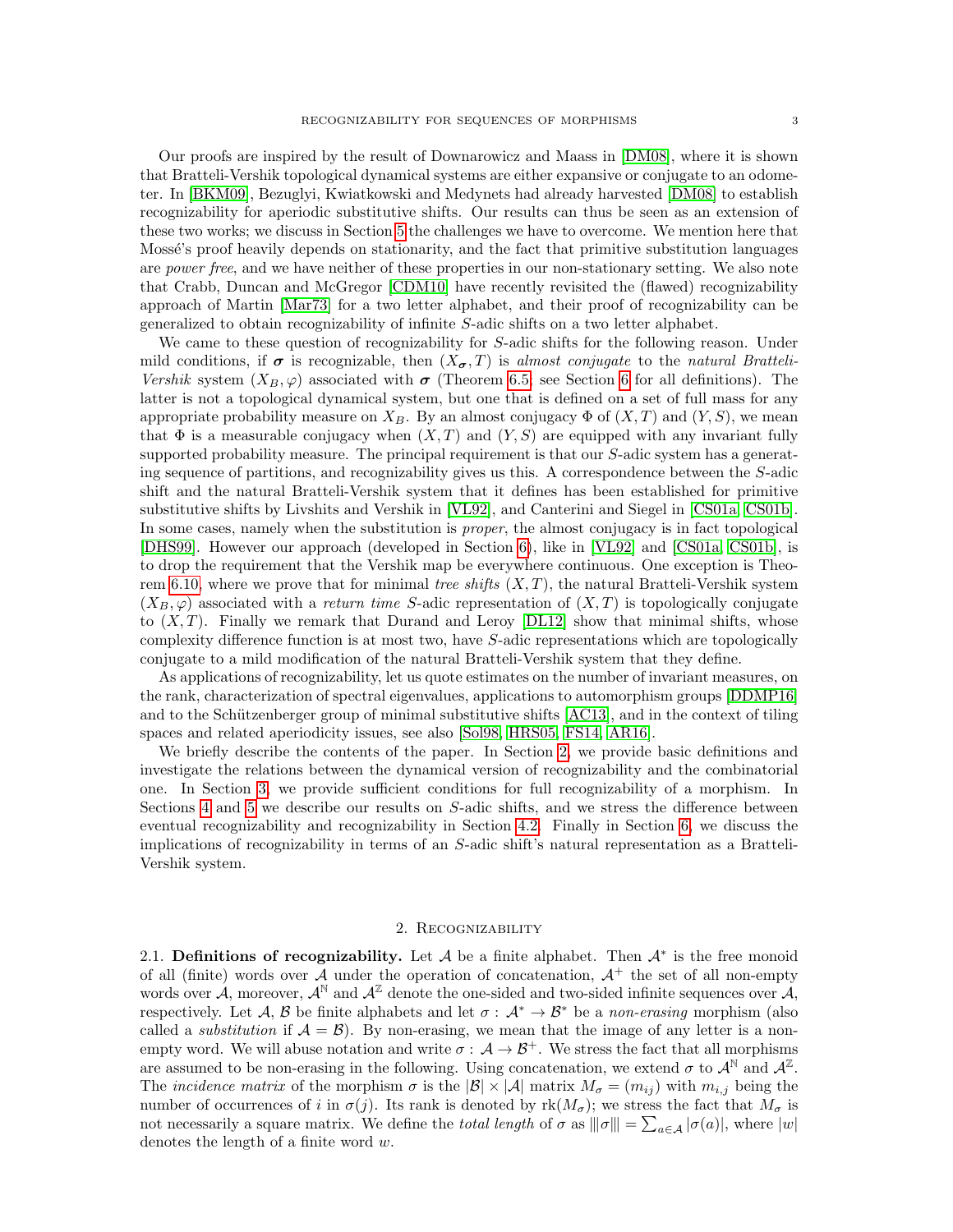We use letters  $x, y, z$  to denote points in two-sided shift spaces  $\mathcal{A}^{\mathbb{Z}}$ . We equip the latter with the metrizable product topology, where A is endowed with the discrete topology. The language  $\mathcal{L}_x$  of  $x = (x_n)_{n \in \mathbb{Z}} \in \mathcal{A}^{\mathbb{Z}}$  is the set of all its subwords (or factors)  $x_{[i,j)}$ ,  $i \leq j$ , with  $x_{[i,j)} = x_i x_{i+1} \cdots x_{j-1}$ .

Let  $T: \mathcal{A}^{\mathbb{Z}} \to \mathcal{A}^{\mathbb{Z}}$  denote the (two-sided) left-shift map  $(x_n)_{n \in \mathbb{Z}} \mapsto (x_{n+1})_{n \in \mathbb{Z}}$ . Then  $x \in \mathcal{A}^{\mathbb{Z}}$  is periodic if  $T^k(x) = x$  for some  $k \geq 1$ , aperiodic otherwise. Recall that a shift  $(X,T)$  is a dynamical system with X a closed, shift-invariant subset of  $\mathcal{A}^{\mathbb{Z}}$ . A shift  $(X,T)$  is said to be *aperiodic* if each  $x \in X$  is aperiodic. A shift  $(X, T)$  is minimal if X and the empty set are the only shift-invariant closed subsets of X. The language  $\mathcal{L}_X$  of a shift  $(X, T)$  is the union of the languages of all  $x \in X$ . On the other hand, a language  $\mathcal L$  on  $\mathcal A$  which is closed under the taking of subwords defines a shift  $(X_{\mathcal{L}}, T)$ , where  $X_{\mathcal{L}}$  is the set of points all of whose subwords belong to  $\mathcal{L}$ . Examples of such languages are languages generated by substitutions. Given a substitution  $\sigma : A \to A^+$ , the *language*  $\mathcal{L}_{\sigma}$  defined by  $\sigma$  is

$$
\mathcal{L}_{\sigma} = \{ w \in \mathcal{A}^* : w \text{ is a subword of } \sigma^n(a) \text{ for some } a \in \mathcal{A} \text{ and } n \in \mathbb{N} \}.
$$

In this case we write  $X_{\sigma} = X_{\mathcal{L}_{\sigma}}$ , and call  $(X_{\sigma}, T)$  a *substitutive shift*. We say that a substitution is aperiodic if the substitutive shift that it defines is aperiodic.

We now give a "dynamic" definition of recognizability for morphisms.

<span id="page-3-0"></span>**Definition 2.1** ( $\sigma$ -representations and dynamic recognizability). Let  $\sigma : A \rightarrow B^+$  be a morphism and  $y \in \mathcal{B}^{\mathbb{Z}}$ . If  $y = T^k \sigma(x)$  with  $x = (x_n)_{n \in \mathbb{Z}} \in \mathcal{A}^{\mathbb{Z}}$ ,  $k \in \mathbb{Z}$ , then we say that  $(k, x)$  is a  $\sigma$ representation of y. If moreover  $0 \leq k < |\sigma(x_0)|$ , then  $(k, x)$  is a centered  $\sigma$ -representation of y. For  $X \subseteq \mathcal{A}^{\mathbb{Z}}$ , we say that the  $\sigma$ -representation  $(k, x)$  is in X if  $x \in X$ .

Given  $X \subseteq \mathcal{A}^{\mathbb{Z}}$  and  $\sigma : \mathcal{A} \to \mathcal{B}^+$ , we say that  $\sigma$  is *recognizable in* X if each  $y \in \mathcal{B}^{\mathbb{Z}}$  has at most one centered  $\sigma$ -representation in X. If any aperiodic point  $y \in \mathcal{B}^{\mathbb{Z}}$  has at most one centered σ-representation in X, we say that σ is recognizable in X for aperiodic points. If σ is recognizable in  $\mathcal{A}^{\mathbb{Z}}$  (for aperiodic points), we say that  $\sigma$  is fully recognizable (for aperiodic points).

<span id="page-3-1"></span>Remark 2.2. Let  $\sigma: \mathcal{A} \to \mathcal{B}^+$ ,  $y \in \mathcal{B}^{\mathbb{Z}}$ , let  $(X,T)$  be a shift with  $X \subseteq \mathcal{A}^{\mathbb{Z}}$ , and  $Y = \bigcup_{k \in \mathbb{Z}} T^k \sigma(X)$ .

- (1) If  $(k, x)$  is a  $\sigma$ -representation of y, then  $(k + |\sigma(x_{[0,\ell)})|, T^{\ell}(x))$  is a  $\sigma$ -representation of y for all  $\ell > 0$  and  $(k - |\sigma(x_{[\ell,0)})|, T^{\ell}(x))$  is a  $\sigma$ -representation of y for all  $\ell < 0$ . This class of  $\sigma$ -representations contains a unique centered  $\sigma$ -representation.
- (2) The point y has a (centered)  $\sigma$ -representation in X if and only if  $y \in Y$ . Thus  $\sigma$  is recognizable in X if and only if each  $y \in Y$  has a unique centered  $\sigma$ -representation in X. The same variant holds for recognizability in  $X$  for aperiodic points. Note that  $Y = \bigcup_{0 \leq k < \max_{a \in A} |\sigma(a)|} T^k \sigma(X)$ , thus Y is closed and, hence,  $(Y, T)$  a shift.
- (3) Recognizability in  $X$  (for aperiodic points) is also equivalent to the fact that, for any point  $x \in X$  (such that  $\sigma(x)$  is aperiodic),  $(0, x)$  is the unique centered  $\sigma$ -representation of  $\sigma(x)$ .
- (4) Let  $\sigma$  be a substitution that defines the substitutive shift  $(X_{\sigma},T)$ . The classical definition of recognizability of  $\sigma$  used in dynamics corresponds to the choice  $X = X_{\sigma}$  in the previous definition, i.e.,  $\sigma$  is recognizable in  $X_{\sigma}$ . Recall that a substitution is *primitive* if some power of its incidence matrix is positive, and it is aperiodic if its shift contains no periodic points. Mossé [\[Mos92,](#page-27-0) [Mos96\]](#page-27-1) showed that if  $\sigma$  is primitive and aperiodic, then it is recognizable. She uses a combinatorial definition of recognizability that is slightly weaker than recognizability in  $X_{\sigma}$ . (Mossé's definition is similar to Definition [2.4](#page-4-0) below, with the difference that Mossé works with one-sided fixed points of substitutions, whereas we consider two-sided points in  $X_{\sigma}$ ; her proof in [\[Mos92,](#page-27-0) [Mos96\]](#page-27-1) generalizes in a straightforward manner to two-sided points.) The relations between dynamically and combinatorially defined notions of recognizability are discussed in Theorem [2.5](#page-4-1) below, which forms a generalization of results proved in [\[Hos86,](#page-26-4) [Que10\]](#page-27-5).

Bezuglyi, Kwiatkowski and Medynets [\[BKM09\]](#page-26-1) extended Mossé's recognizability result to aperiodic substitutions. In Theorem [5.3](#page-12-1) below, we show that any substitution  $\sigma$  is recognizable in  $X_{\sigma}$  for aperiodic points.

An example of a non-recognizable substitution with both periodic and aperiodic points in its shift is  $\sigma: \{0,1\} \to \{0,1\}^+, \sigma(0) = 0010, \sigma(1) = 11$ . Then  $X_{\sigma}$  contains  $y = \cdots 111 \cdots$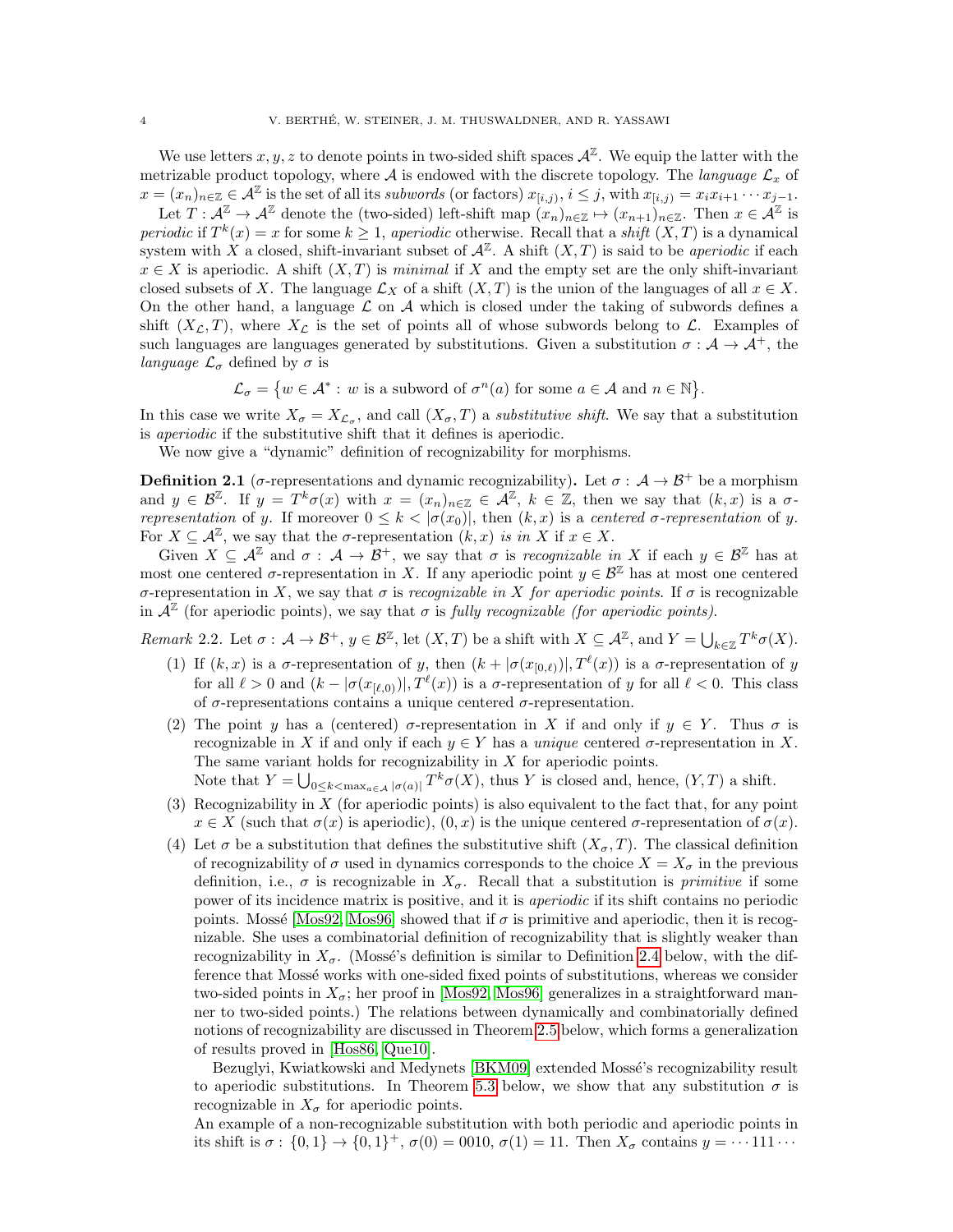and the fixed point  $\tilde{y}$  of  $\sigma$  with  $\tilde{y}_{-1} = \tilde{y}_0 = 0$ , which is aperiodic; y has two centered σ-representations, while  $\tilde{y}$  has a unique centered σ-representation.

(5) Let  $\bar{X}_{\sigma}$  be the set of all one-sided points  $\bar{x} = (\bar{x}_n)_{n \in \mathbb{N}}$  which have a continuation on the left to a point in  $X_{\sigma}$ , i.e., points  $\bar{x}$  for which there exists a point  $x = (x_n)_{n \in \mathbb{Z}} \in$  $X_{\sigma}$  such that  $x_n = \bar{x}_n$  for all  $n \in \mathbb{N}$ . Then  $\sigma$  is unilaterally recognizable if each point  $\bar{x} \in \bar{X}_{\sigma}$  has a unique centered  $\sigma$ -representation in  $\bar{X}_{\sigma}$ . In Mossé's earlier work [\[Mos92\]](#page-27-0), once again working with a combinatorial definition of recognizability, she showed that a primitive aperiodic substitution  $\sigma$  is not necessarily unilaterally recognizable. Indeed, unicity can fail at the start of the word  $\bar{x}$ . This entails that additional conditions are required for unilateral recognizability. In this context, the notion of postfixed substitutions is of interest: a substitution is said to be *postfixed* if for any letters a and b, if  $\sigma(a) \neq \sigma(b)$ , then  $\sigma(a)$  is not a suffix of  $\sigma(b)$ ; see [\[Hos86\]](#page-26-4). While postfixed substitutions are unilaterally recognizable, this is not necessarily true when the image of a letter is a strict prefix of the image of another letter. As an illustration of this fact, consider the substitution  $\sigma: 0 \mapsto 010, 1 \mapsto 10, x = \sigma(0)\sigma^2(0) \cdots$ . Note that  $x = T^2(u)$  where u is the onesided fixed point of  $\sigma$  starting with 1. Then we have  $\sigma(0x) = 0\sigma(1x)$ , where both 0x and 1x belong to the one-sided shift defined by  $\sigma$  as  $\sigma^{n}(1) = 10\sigma(0) \cdots \sigma^{n-1}(0)$  and  $\sigma^{n}(01) = \sigma^{n-1}(01)\sigma^{n}(0) = 01\sigma(0)\cdots\sigma^{n}(0)$  for all  $n \geq 2$ ; cf. [\[CDM10,](#page-26-8) Example 3.2].

Next we give our variant of Mossé's combinatorial definition of recognizability. To this end we need the following notion of  $\sigma$ -cutting points.

**Definition 2.3** (Cutting points). Let  $(k, x)$  be a  $\sigma$ -representation for some morphism  $\sigma$ , and let  $\ell \in \mathbb{Z}$ . The  $\ell$ -th  $\sigma$ -cutting point of  $(k, x)$  is  $|\sigma(x_{[0,\ell)})| - k$  if  $\ell \geq 0$ ,  $-|\sigma(x_{[\ell,0)})| - k$  if  $\ell < 0$ . Denote by  $C_{\sigma}(k, x)$  the collection of  $\sigma$ -cutting points of  $(k, x)$ , i.e.,

$$
C_{\sigma}(k, x) = \{ |\sigma(x_{[0,\ell)})| - k : \ell \ge 0 \} \cup \{ -|\sigma(x_{[\ell,0)})| - k : \ell < 0 \};
$$

see Figure [1.](#page-4-2) Two  $\sigma$ -representations  $(k, x), (k', x')$  have a *common*  $\sigma$ -cut if  $C_{\sigma}(k, x) \cap C_{\sigma}(k', x') \neq \emptyset$ .

|            | $\cdots$ $y_{- \sigma(x_{-2}x_{-1}) -k}\cdots y_{- \sigma(x_{-1}) -k}\cdots y_{-k}\cdots y_{ \sigma(x_0) -k}\cdots y_{ \sigma(x_0x_1) -k}\cdots$ |             |  |                              |  |
|------------|--------------------------------------------------------------------------------------------------------------------------------------------------|-------------|--|------------------------------|--|
|            | $\cdots$ $\sigma(x_{-2})$ $\sigma(x_{-1})$ $\sigma(x_0)$ $\sigma(x_1)$ $\sigma(x_2)$ $\cdots$                                                    |             |  |                              |  |
| $(-2)$ -nd | $(-1)$ -st                                                                                                                                       | $0-th$ 1-st |  | 2-nd $\sigma$ -cutting point |  |

<span id="page-4-2"></span>FIGURE 1. A  $\sigma$ -representation  $(k, x)$  of y and its  $\sigma$ -cutting points; if  $(k, x)$  is centered, then  $y_0$  is a letter of  $\sigma(x_0)$ .

<span id="page-4-0"></span>**Definition 2.4** (Mossé's recognizability). Let  $\sigma : A \to B^+$  be a morphism, and let  $x \in A^{\mathbb{Z}}$ ,  $y = \sigma(x)$ . We say that  $\sigma$  is recognizable in the sense of Mossé for x if there exists  $\ell$  such that, for each  $m \in C_{\sigma}(0, x), m' \in \mathbb{Z}, y_{[m-\ell,m+\ell)} = y_{[m'-\ell,m'+\ell)}$  implies that  $m' \in C_{\sigma}(0, x)$ .

Note that the constant of recognizability  $\ell$  is computable for primitive morphisms [\[DL17\]](#page-26-16). For a discussion of the various notions of recognizability, including Martin's one [\[Mar73\]](#page-26-0), see [\[Mos96,](#page-27-1) [CDM10\]](#page-26-8).

2.2. Relations between different definitions of recognizability. We now show that the two definitions of recognizability given in Section [2.1](#page-2-0) are closely related. In particular, we prove the following result. Given a point x, the *shift generated by x* is the shift defined by  $\mathcal{L}_x$ .

<span id="page-4-1"></span>**Theorem 2.5.** Let  $\sigma : A \to \mathcal{B}^+$  be a morphism,  $x \in \mathcal{A}^{\mathbb{Z}}$ , and  $(X,T)$  be the shift generated by x. Then the following assertions hold.

- (1) If  $\sigma$  is recognizable in X, then  $\sigma$  is recognizable in the sense of Mossé for x.
- (2) If  $(X, T)$  is minimal,  $\sigma$  is injective on letters, and  $\sigma$  is recognizable in the sense of Mossé for x, then  $\sigma$  is recognizable in X.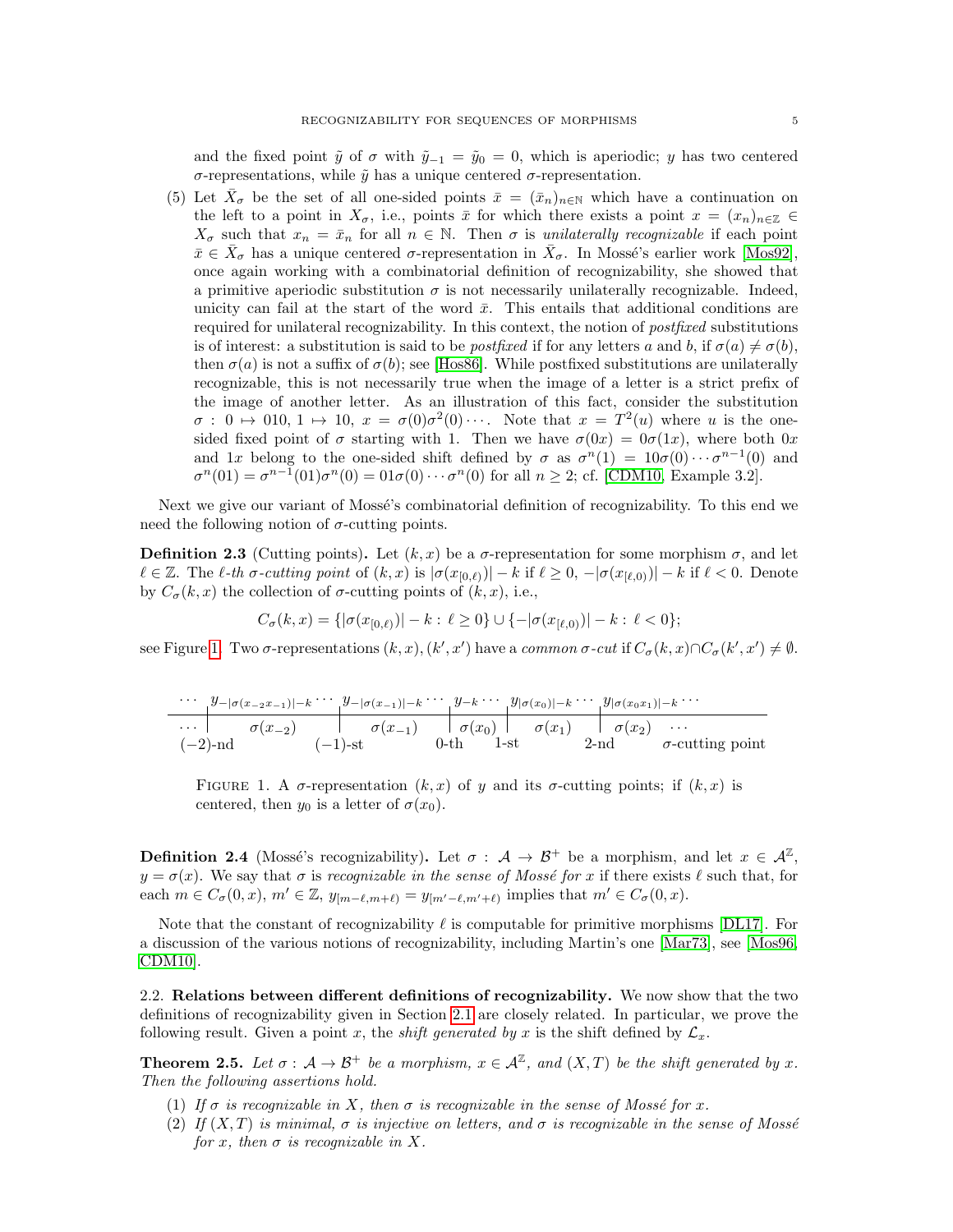*Proof.* This proof is an appropriate generalization of arguments in [\[Hos86\]](#page-26-4). Let  $y = \sigma(x)$  and  $Y = \bigcup_{k \in \mathbb{Z}} T^k \sigma(X).$ 

Suppose that  $\sigma$  is recognizable in X. We claim that  $\sigma$  is recognizable in the sense of Mossé for x. For if not, then for all i, there are integers  $m_i$  and  $m'_i$  such that  $m_i \in C_{\sigma}(0, x)$ ,  $m'_i \notin C_{\sigma}(0, x)$ , and  $d(T^{m_i}(y), T^{m'_i}(y)) \to 0$  as  $i \to \infty$ . Passing to a subsequence, we can suppose that  $T^{m_i}(y) \to \tilde{y} \in$  $\sigma(X)$  and that there are some fixed  $a \in \mathcal{A}, 0 < k < |\sigma(a)|$ , such that  $T^{m'_i}(y) \in T^k \sigma([a])$  for all i, where [a] denotes the cylinder  $\{\tilde{x} \in X : \tilde{x}_0 = a\}$ . Hence  $\tilde{y} \in \sigma(X) \cap T^k \sigma([a])$ , and this contradicts the assumption that  $\sigma$  is recognizable in X.

Conversely, suppose that  $(X, T)$  is minimal,  $\sigma$  is injective on letters, and  $\sigma$  is recognizable in the sense of Mossé for  $x$ .

<span id="page-5-0"></span>**Claim 1.** For  $\tilde{y} \in Y$ , we have  $\tilde{y} \in \sigma(X)$  if and only if whenever for a sequence  $(m_i)$  we have  $\lim_{i\to\infty} T^{m_i}(y) = \tilde{y}$ , then  $m_i \in C_{\sigma}(0, x)$  for all i large enough.

Let  $\tilde{y} \in Y = \bigcup_{k \in \mathbb{Z}} T^k \sigma(X)$ . Minimality of  $(X, T)$  implies the existence of a sequence  $(m_i)$ satisfying  $\lim_{i\to\infty} \overline{T}^{m_i}(y) = \tilde{y}$ . Suppose first that there is  $i_0 \in \mathbb{N}$  such that  $m_i \in C_{\sigma}(0, x)$  for all  $i \geq i_0$ , and let  $k_i$  be such that  $T^{m_i}(y) = \sigma(T^{k_i}(x))$ . Moving to a convergent subsequence if necessary, we have  $\lim_{i\to\infty} T^{k_i}(x) = \tilde{x} \in X$ , so that  $\tilde{y} \in \sigma(X)$ . Conversely, suppose that  $\tilde{y} = \sigma(\tilde{x})$ with  $\tilde{x} \in Y$ . Let  $(m_i)$  be an arbitrary sequence satisfying  $T^{m_i}(y) \to \tilde{y}$ . Minimality implies that there is a sequence  $(k_i)$  with  $T^{k_i}(x) \to \tilde{x}$ , so  $\sigma(T^{k_i}(x)) \to \tilde{y}$ . Fix  $\ell$  as in Definition [2.4,](#page-4-0) and let the sequence  $(h_i)$  satisfy  $\sigma(T^{k_i}(x)) = T^{h_i}(y)$ . Then each  $h_i \in C_{\sigma}(0, x)$ , and  $y_{[m_i-\ell,m_i+\ell]} = y_{[h_i-\ell,h_i+\ell]}$ for large i, so that  $m_i \in C_{\sigma}(0, x)$ , and we have proved Claim [1.](#page-5-0)

<span id="page-5-1"></span>**Claim 2.** The set  $\sigma(X)$  is a clopen subset of Y.

The set  $\sigma(X)$  is closed in Y by compactness and continuity of  $\sigma$ , and we see that its complement is closed using Claim [1:](#page-5-0) indeed, by a Cantor diagonal argument, we see that the set of all  $\tilde{y} \in Y$ satisfying  $\lim_{i\to\infty} T^{m_i}(y) = \tilde{y}$  for a sequence  $(m_i)$  with  $m_i \notin C_{\sigma}(0, x)$  for arbitrarily large i is closed. This proves Claim [2.](#page-5-1)

<span id="page-5-2"></span>**Claim 3.** Let  $\tilde{x} \in X$ . Then  $T^m(\sigma(\tilde{x})) \in \sigma(X)$  if and only if  $m \in C_{\sigma}(0, \tilde{x})$ .

Set  $\tilde{y} = \sigma(\tilde{x})$ . If  $m \in C_{\sigma}(0, \tilde{x})$ , then  $T^m(\tilde{y}) = \sigma(T^k(\tilde{x}))$  for some  $k \in \mathbb{Z}$  and thus  $T^m(\tilde{y}) \in \sigma(X)$ . For the converse, write  $\tilde{x} = \lim_{i \to \infty} T^{k_i}(x)$  and  $m_i = |\sigma(x_{[0,k_i)})|$ , hence  $\tilde{y} = \lim_{i \to \infty} T^{m_i}(y)$  and  $\lim_{i\to\infty} T^{m+m_i}(y) = T^m(\tilde{y}) \in \sigma(X)$ . Here we have assumed that the  $k_i$ 's are positive; the other case is similar. By Claim [1,](#page-5-0) we have  $m + m_i \in C_{\sigma}(0, x)$  for all large i. As  $\lim_{i \to \infty} T^{k_i}(x) = \tilde{x}$ , this implies that  $m \in C_{\sigma}(0, \tilde{x})$ .

<span id="page-5-3"></span>**Claim 4.** The map  $\sigma: X \to \sigma(X)$  is a homeomorphism.

This is where we use that  $\sigma$  is injective on letters. By the compactness of X, it is sufficient to show that  $\sigma: X \to \sigma(X)$  is injective. If  $\sigma(\tilde{x}) = \sigma(x')$ , then by Claim [3,](#page-5-2) the first return time of  $\sigma(\tilde{x})$  and  $\sigma(x')$  under the shift to  $\sigma(X)$  is  $|\sigma(\tilde{x}_0)| = |\sigma(x'_0)|$ . Thus  $\sigma(\tilde{x}_0) = \sigma(x'_0)$  and injectivity on letters of  $\sigma$  now implies that  $\tilde{x}_0 = x'_0$ . Iterating this argument yields  $x = x'$ .

Claim 5. The collection

(2.1) 
$$
\mathcal{P} = \{T^k \sigma([a]): a \in \mathcal{A}, 0 \le k < |\sigma(a)|\}
$$

is a clopen partition of Y, so that  $\sigma$  is recognizable in X.

It is clear that  $P$  is a cover of Y, and the sets in  $P$  are clopen by Claims [2](#page-5-1) and [4.](#page-5-3) Suppose that  $\tilde{y} \in T^k \sigma([a]) \cap T^j \sigma([b]), 0 \leq k < |\sigma(a)|, 0 \leq j < |\sigma(b)|$ , and  $k \geq j$ . By shifting if necessary, we may assume that  $j = 0$ , so that  $\tilde{y} \in \sigma(X)$ . Since  $T^k \sigma(\tilde{x}) = \tilde{y} \in \sigma(X)$  for some  $\tilde{x} \in [a]$ , we have  $k = 0$  by Claim [3.](#page-5-2) Hence  $j = k = 0$  and, with Claim [4,](#page-5-3) we conclude that P is a partition.

Thus, while the substitution given in (5), Remark [2.2,](#page-3-1) is not unilaterally recognizable, it is, by Mossé's Theorem, recognizable in the sense of Mossé. Hence by Theorem [2.5,](#page-4-1)  $\sigma$  is recognizable in  $X_{\sigma}$ .

We remark that for primitive substitutions, we can drop the assumption of injectivity in assertion (2) of Theorem [2.5,](#page-4-1) see [\[Mos92\]](#page-27-0).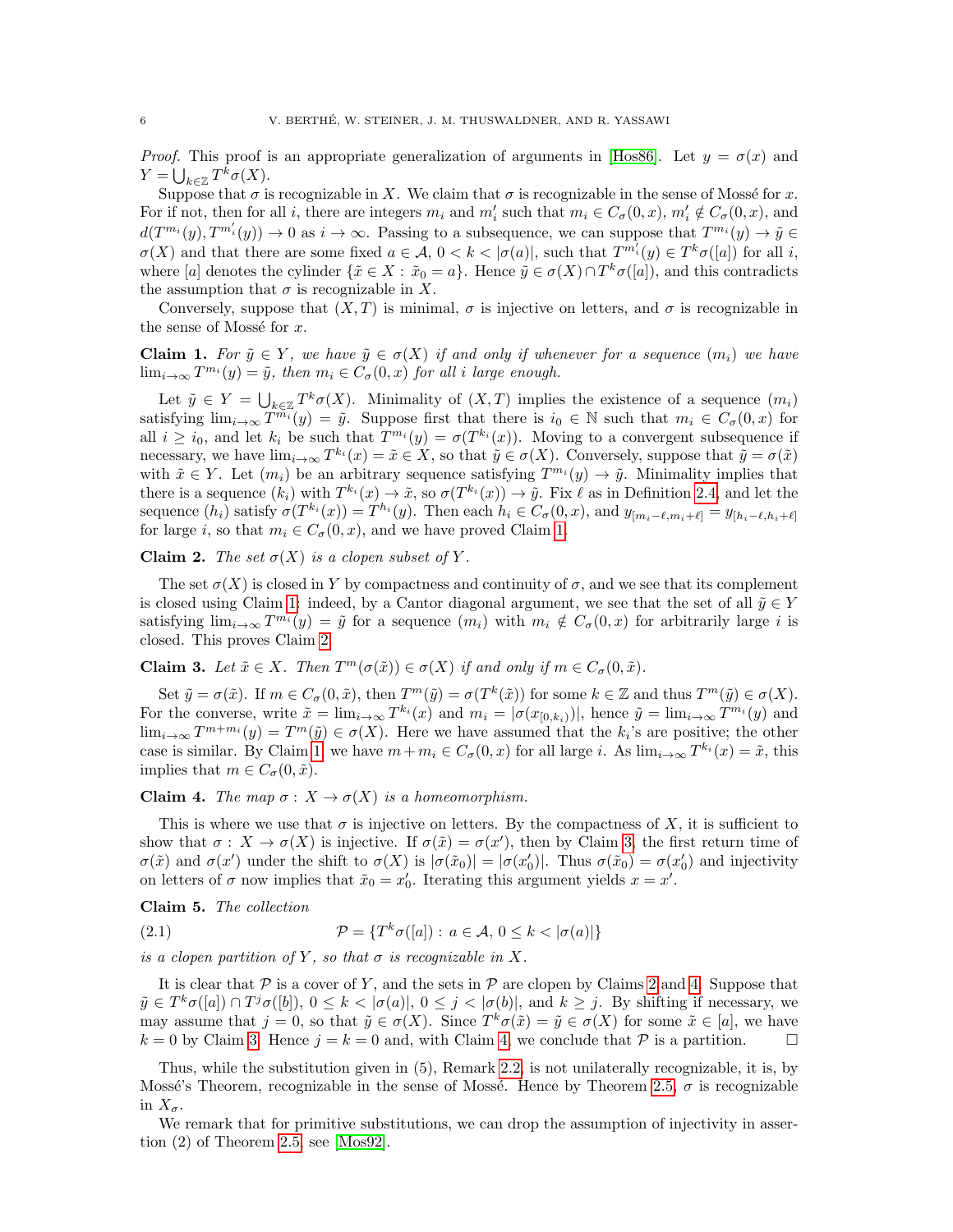<span id="page-6-0"></span>3.1. Statement of the result. In this section we show that a morphism is fully recognizable for aperiodic points under mild conditions; see Theorem [3.1.](#page-6-1) This includes morphisms  $\sigma : A \to B^+$ whose incidence matrices have rank equal to  $|\mathcal{A}|$ , and thus in particular includes any substitution with an invertible incidence matrix. Hence, *irreducible Pisot* substitutions  $\sigma$ , i.e., those where the minimal polynomial of  $M_{\sigma}$  is the minimal polynomial of a Pisot number, are fully recognizable. It also includes any morphism on two letters, any left (or right) *permutative* morphism, and any morphism that is *rotationally conjugate* to such a morphism. Here, a morphism  $\sigma : A \rightarrow B^+$  is left permutative if the first letters of  $\sigma(a)$  and  $\sigma(b)$  are different for all distinct  $a, b \in A$ . It is right permutative if the last letters of  $\sigma(a)$  and  $\sigma(b)$  are different for all distinct  $a, b \in A$ . Two morphisms  $\sigma, \tilde{\sigma}: A \to B^+$  are rotationally conjugate if there is a word  $w \in B^*$  such that  $\sigma(a)w = w\tilde{\sigma}(a)$  for all  $a \in \mathcal{A}$  or  $w\sigma(a) = \tilde{\sigma}(a)w$  for all  $a \in \mathcal{A}$ .

<span id="page-6-1"></span>**Theorem 3.1.** Let  $\sigma : A \rightarrow \mathcal{B}^+$  be a morphism such that

- $rk(M_{\sigma}) = |A|$ , or
- $|A|=2$ , or
- $\sigma$  is (rotationally conjugate to) a left or right permutative morphism.

Then  $\sigma$  is fully recognizable for aperiodic points.

3.2. Permutative morphisms and rotational conjugacy. We first consider the theorem for left or right permutative morphisms. Then we reduce the other cases to this one. In particular, Lemma [3.3](#page-6-2) below states that left or right permutative morphisms are fully recognizable for aperiodic points. We start with the following uniqueness result of  $\sigma$ -representations along orbits.

<span id="page-6-3"></span>**Lemma 3.2.** Let  $\sigma : A \to \mathcal{B}^+$  be a morphism. Let  $y \in \mathcal{B}^{\mathbb{Z}}$  be an aperiodic point, and let  $(k, x)$ ,  $(k',x')$  be centered  $\sigma$ -representations of y with  $x' = T^{\ell}(x)$  for some  $\ell \in \mathbb{Z}$ . Then  $(k, x) = (k', x')$ . In other words, aperiodic points have a unique centered representation along an orbit.

*Proof.* Suppose that  $(k, x) \neq (k', x')$ . Since y is aperiodic this implies  $\ell \neq 0$  and we have

$$
y=T^k\sigma(x)=T^{k'}\sigma(T^\ell(x))=\begin{cases}T^{k'+|\sigma(x_{[0,\ell)})|}\sigma(x)&\text{if }\ell>0,\\T^{k'-|\sigma(x_{[\ell,0)})|}\sigma(x)&\text{if }\ell<0.\end{cases}
$$

We have assumed that  $0 \leq k < |\sigma(x_0)|$  and  $0 \leq k' < |\sigma(x'_0)| = |\sigma(x_\ell)|$ , thus

$$
|\sigma(x_0)| > k = k' + |\sigma(x_{[0,\ell)})| \ge |\sigma(x_0)| \text{ if } \ell > 0,
$$
  
 
$$
0 \le k = k' - |\sigma(x_{[\ell,0)})| < 0 \text{ if } \ell < 0,
$$

and either inequality leads to a contradiction.

<span id="page-6-2"></span>**Lemma 3.3.** Let  $\sigma : A \to \mathcal{B}^+$  be a left or right permutative morphism, and let  $y \in \mathcal{B}^{\mathbb{Z}}$ . If y has two centered  $\sigma$ -representations, then y is periodic.

Proof. Let  $(k, x)$ ,  $(k', x')$  be distinct centered  $\sigma$ -representations of y. Assume that  $\sigma$  is left permutative, the right permutative case being symmetric. Then  $\sigma$  is injective on  $\mathcal{A}^{\mathbb{N}}$ , i.e., on right infinite one-sided sequences.

Suppose that  $C_{\sigma}(k, x) \cap C_{\sigma}(k', x') \neq \emptyset$ . Let h be in the intersection, and let  $\ell, \ell'$  be such that h is the  $\ell$ -th  $\sigma$ -cutting point of  $(k, x)$ , as well as the  $\ell'$ -th  $\sigma$ -cutting point of  $(k', x')$ . By the injectivity of  $\sigma$  on  $\mathcal{A}^{\mathbb{N}}$ , we have  $x_{[\ell,\infty)} = x'_{[\ell',\infty)}$ , and all cutting points from h onwards are common. If all  $\sigma$ -cutting points are common then we are done, since this implies that  $x = T^{\ell-\ell'}(x')$  and hence y is periodic by Lemma [3.2.](#page-6-3) Otherwise let H be the smallest element of  $C_{\sigma}(k, x) \cap C_{\sigma}(k', x')$ , and let L, L' be such that H is the L-th  $\sigma$ -cutting point of  $(k, x)$  and the L'-th  $\sigma$ -cutting point of  $(k', x')$ . Finally if  $C_{\sigma}(k, x) \cap C_{\sigma}(k', x') = \emptyset$ , then we set  $H = L = L' = \infty$ .

Let now  $h \in C_{\sigma}(k, x) \backslash C_{\sigma}(k', x')$  be the  $\ell$ -th  $\sigma$ -cutting point of  $(k, x)$ , and let  $\ell'$  be such that h lies (strictly) between the  $\ell'$ -th and  $(\ell'+1)$ -st  $\sigma$ -cutting points of  $(k', x')$ . Let h' be the  $\ell'$ -th σ-cutting point of  $(k', x')$ , see Figure [2.](#page-7-0) Then the first letter of  $\sigma(x_\ell)$  is the  $(h-h'+1)$ -st letter of  $\sigma(x'_{\ell'})$ , and left permutativity implies that  $x_{\ell}$  is determined by  $x'_{\ell'}$  and the difference  $h - h'$ .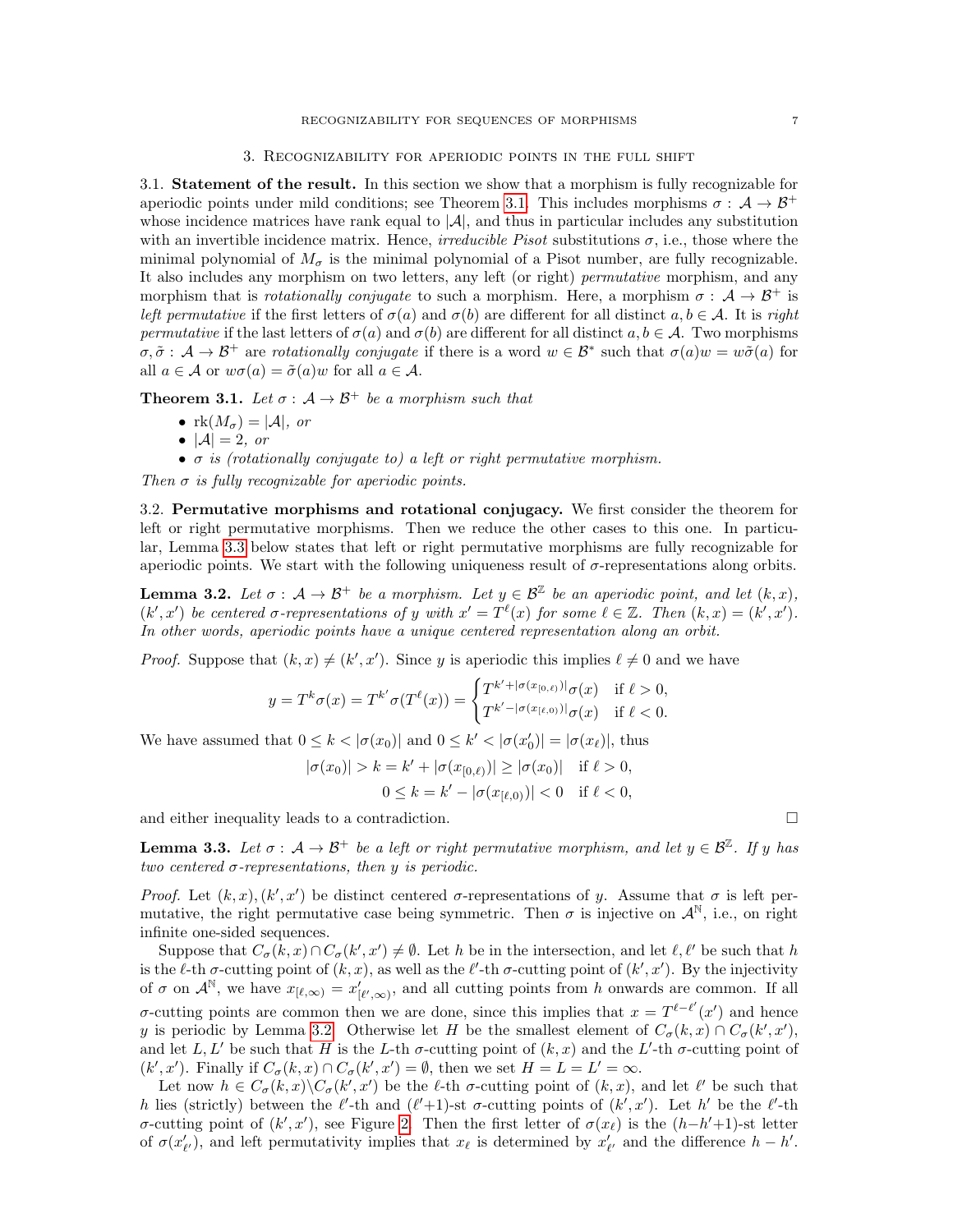Inductively, we obtain that for each  $\ell < L$ ,  $x_{[\ell,L)}$  and  $x'_{[\ell',L']}$  are determined by  $x'_{\ell'}$  and  $h - h'$ . Since there are only finitely many possibilities for  $x'_{\ell'}$  and  $h - h'$ , we have an infinite set of indices  $\ell < L$  having all the same  $x'_{\ell'}$  and  $h - h'$ . At all these  $\ell$ 's, we get the same word  $x_{\ell,\infty}$ , which is periodic of the form  $x_{[\ell,\infty)} = x_{[\ell_0,\ell_1)} x_{[\ell_0,\ell_1)} \dots$  whenever  $\ell_0, \ell_1$  are arbitrary indices in this set. Therefore x, and thus y, are periodic.



<span id="page-7-0"></span>FIGURE 2. In the proof of Lemma [3.3,](#page-6-2)  $x_{\ell}$  is determined by  $y_h$  since  $\sigma$  is left permutative, thus  $x_{\ell}$  is determined by  $x'_{\ell'}$  and  $h - h'$ .

For the following lemma, we use that rotational conjugation only shifts the  $\sigma$ -cutting points.

<span id="page-7-1"></span>**Lemma 3.4.** Let  $\sigma, \tilde{\sigma}: A \to \mathcal{B}^+$  be rotationally conjugate morphisms. Then, for each  $y \in \mathcal{B}^{\mathbb{Z}}$ , the number of centered  $\sigma$ -representations of y is equal to the number of centered  $\tilde{\sigma}$ -representations of y. *Proof.* Assume w.l.o.g. that  $w\sigma(a) = \tilde{\sigma}(a)w$  for all  $a \in \mathcal{A}$ , and let  $y \in \mathcal{B}^{\mathbb{Z}}$ . Then  $(k, x)$  is a σ-representation of y if and only if  $(k + |w|, x)$  is a  $\tilde{\sigma}$ -representation of y.

If  $\mathcal{A} = \{a, b\}$  and  $|\sigma(\mathcal{A}^{\mathbb{Z}})| \geq 2$ , then  $\sigma$  is rotationally conjugate to a left permutative morphism  $\tilde{\sigma}$ . Indeed, if  $\tilde{\sigma}(a)$  and  $\tilde{\sigma}(b)$  start with the same letter for all morphisms  $\tilde{\sigma}$  that are conjugate to  $\sigma$ , then we have  $\sigma(aa \cdots) = \sigma(bb \cdots)$ , thus  $\sigma(a)$  and  $\sigma(b)$  are powers of the same word by the Fine-Wilf theorem [\[FW65\]](#page-26-17) and, hence,  $|\sigma(A^{\mathbb{Z}})| = 1$ . If  $\sigma(A^{\mathbb{Z}})$  contains an aperiodic point, then it is an infinite set. Together with Lemmas [3.3](#page-6-2) and [3.4,](#page-7-1) this implies that  $\sigma$  is fully recognizable for aperiodic points when  $|\mathcal{A}| = 2$ . We give an alternative proof in Section [3.5.](#page-9-1)

3.3. Composing morphisms. We now relate the recognizability properties of the composition of two morphisms  $\tau \circ \sigma$  to those of the single morphisms  $\tau$  and  $\sigma$ . Here, we write  $\tau \sigma$  for  $\tau \circ \sigma$ .

<span id="page-7-2"></span>**Lemma 3.5.** Let  $\sigma : A \to B^+$  and  $\tau : B \to C^+$  be morphisms,  $(X,T)$  a shift with  $X \subseteq A^{\mathbb{Z}}$ , and  $Y = \bigcup_{k \in \mathbb{Z}} T^k \sigma(X)$ . Then  $\tau \sigma$  is recognizable in X if and only if  $\sigma$  is recognizable in X and  $\tau$  is recognizable in Y. If  $\sigma$  is recognizable in X for aperiodic points and  $\tau$  is recognizable in Y for aperiodic points, then  $\tau\sigma$  is recognizable in X for aperiodic points. If  $\tau\sigma$  is recognizable in X for aperiodic points, then  $\tau$  is recognizable in Y for aperiodic points.

*Proof.* We first establish a bijection between centered  $\tau\sigma$ -representations  $(m, x)$  and pairs of a centered  $\sigma$ -representation  $(k, x)$  and a centered  $\tau$ -representation  $(\ell, T^k \sigma(x))$ . Given  $(m, x)$ , let  $z = T^m \tau \sigma(x)$ . Then  $z_{[-m,0)}$  is a prefix of  $\tau \sigma(x_0)$  and there are unique  $p \in \mathcal{B}^*$ ,  $a \in \mathcal{B}$ , such that pa is a prefix of  $\sigma(x_0)$  and  $|\tau(p)| \leq m < |\tau(pa)|$ . Let  $k = |p|$ ,  $\ell = m - |\tau(p)|$ , and  $y = T^k \sigma(x)$ . Then  $0 \leq k < |\sigma(x_0)|$  and  $0 \leq \ell < |\tau(a)| = |\tau(y_0)|$ , thus  $(k, x)$  is a centered  $\sigma$ -representation and  $(\ell, y)$ is a centered  $\tau$ -representation. On the other hand, given  $(k, x)$  and  $(\ell, y)$  with  $y = T^k \sigma(x)$ , then we find the centered  $\tau \sigma$ -representation  $(m, x)$  from above by setting  $m = |\tau(y_{[-k,0)})| + \ell$ . Note that  $T^m \tau \sigma(x) = T^{\ell} \tau(T^k \sigma(x)).$ 

Suppose that  $z \in \mathcal{C}^{\mathbb{Z}}$  has two centered  $\tau\sigma$ -representations  $(m, x) \neq (m', x')$  in X. Let  $(k, x)$ ,  $(\ell, T^k\sigma(x)), (k', x')$  and  $(\ell', T^{k'}\sigma(x'))$  be the associated centered  $\sigma$ - and  $\tau$ -representations. Then  $(\ell, T^k \sigma(x))$  and  $(\ell', T^{k'} \sigma(x'))$  are centered  $\tau$ -representations of z in Y. If they are equal, then we have  $(k, x) \neq (k', x')$  and  $y := T^k \sigma(x) = T^{k'} \sigma(x')$ ; thus y has two centered  $\sigma$ -representations in X. Hence, if  $\tau\sigma$  is not recognizable in X, then  $\sigma$  is not recognizable in X or  $\tau$  is not recognizable in Y. As  $y$  is aperiodic when  $z$  is aperiodic, this also holds with recognizability for aperiodic points.

Next suppose that  $y \in \mathcal{B}^{\mathbb{Z}}$  has two centered  $\sigma$ -representations  $(k, x) \neq (k', x')$  in X. Let  $m = |\tau(y_{[-k,0)})|$  and  $m' = |\tau(y_{[-k',0)})|$ . Then  $(m, x) \neq (m', x')$  are two centered  $\tau \sigma$ -representations of  $\tau(y)$ . Hence, if  $\sigma$  is not recognizable in X, then  $\tau\sigma$  is not recognizable in X. (We cannot conclude that this holds for aperiodic points since  $\tau(y)$  can be periodic when y is aperiodic.)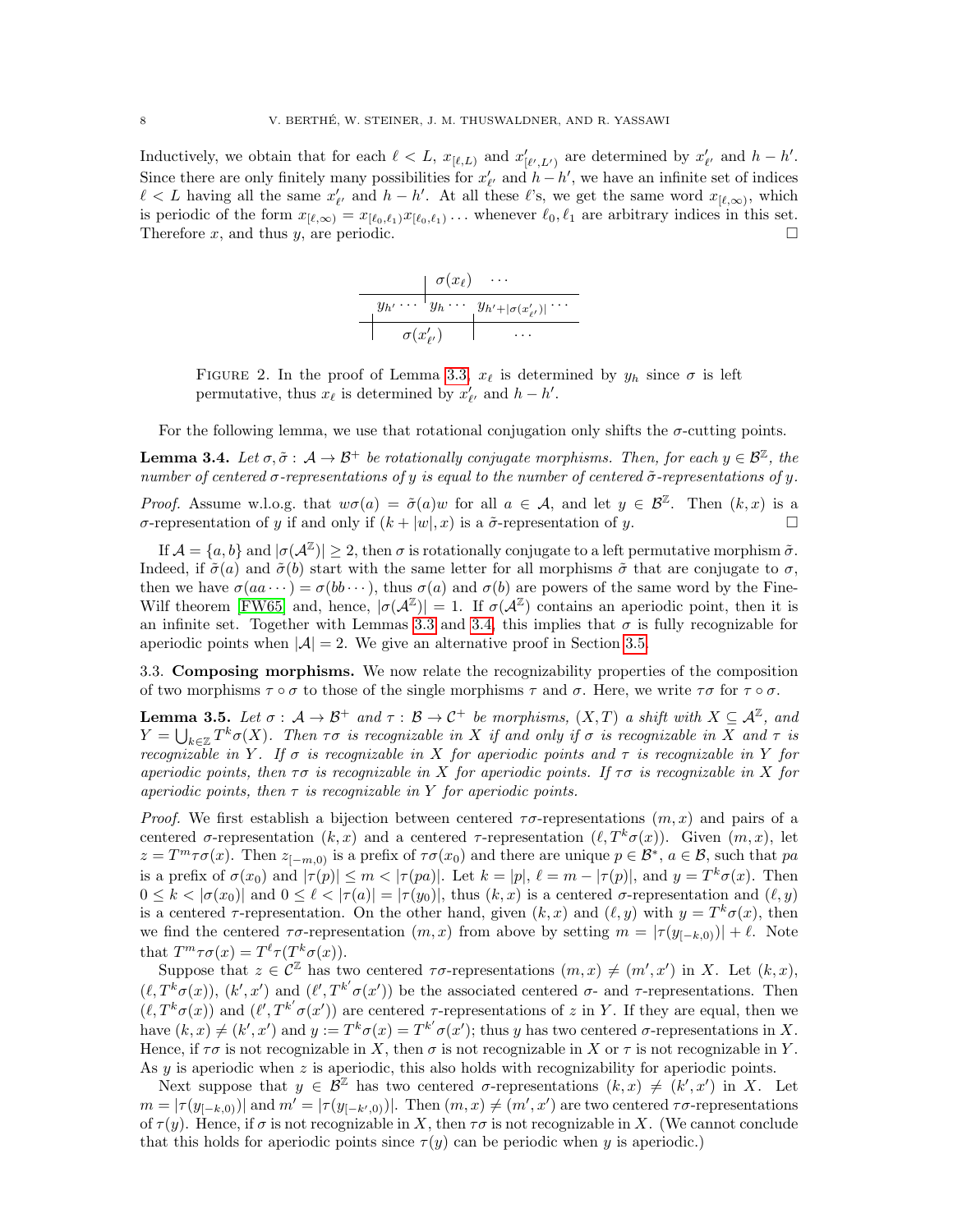Finally, suppose that  $z \in \mathcal{C}^{\mathbb{Z}}$  has two centered  $\tau$ -representations  $(\ell, y) \neq (\ell', y')$  in Y. Let  $(k, x)$ and  $(k', x')$  be centered  $\sigma$ -representations in X of y and y', respectively. Let  $m = |\tau(y_{[-k,0)})| + \ell$ and  $m' = |\tau(y'_{[-k',0)})| + \ell'.$  Then  $(m, x)$  and  $(m', x')$  are centered  $\tau \sigma$ -representations of z. We have  $(m, x) \neq (m, x')$  since  $x = x'$  implies that  $m \neq m'$  by the first paragraph of the proof. Therefore, non-recognizability of  $\tau$  in Y implies non-recognizability of  $\tau\sigma$  in X. This relation also holds with recognizability for aperiodic points.

3.4. Injective and non-injective morphisms. The following two lemmas are inspired by [\[DM08,](#page-26-7) Case (1) of the proof of Theorem 1]. They are combinatorial interpretations of one of their arguments, where the existence of a common cut means that the morphism is not injective on two-sided sequences, and thus not injective on right or on left infinite sequences. If the image of one letter is a concatenation of images of other letters, then we can remove the letter from the alphabet. Otherwise, we can recode by a morphism, on the same alphabet, where the image of one letter is shorter than in the original morphism and the other images do not change. In both cases, the total length of the morphism decreases.

<span id="page-8-0"></span>**Lemma 3.6.** Let  $\sigma : A \to B^+$  be a morphism that is not injective on  $A^{\mathbb{N}}$ . Then we have  $\sigma = \tilde{\sigma}\tau$ with morphisms  $\tau : A \to \tilde{A}^+, \tilde{\sigma} : \tilde{A} \to \tilde{B}^+,$  such that

- (i)  $|\tilde{\mathcal{A}}| < |\mathcal{A}|$ , or  $|\tilde{\mathcal{A}}| = |\mathcal{A}|$  and  $\tau$  is injective on  $\mathcal{A}^{\mathbb{N}}$ ,
- (ii)  $\|\tilde{\sigma}\| < \|\sigma\|$ , and
- (iii) each  $\tilde{\sigma}(a)$ ,  $a \in \tilde{\mathcal{A}}$ , is a prefix of some  $\sigma(b)$ ,  $b \in \mathcal{A}$ .

*Proof.* To prove the claim, choose  $x, x' \in A^{\mathbb{N}}$  with  $\sigma(x) = \sigma(x')$  and  $x_k \neq x'_k$  for some  $k \geq 0$ . Assume that  $x_{[0,k)} = x'_{[0,k)}$  and, w.l.o.g.,  $|\sigma(x'_k)| > |\sigma(x_k)|$ . Then we have  $\sigma(x'_k) = \sigma(x_{[k,\ell)}) v$  for some  $\ell > k$  and some prefix v of  $\sigma(x_\ell)$  with  $v \neq \sigma(x_\ell)$ . If v is empty, then the statement of the lemma holds with  $\tilde{\mathcal{A}} = \mathcal{A} \setminus \{x'_k\}, \tilde{\sigma}$  being the restriction of  $\sigma$  to  $\tilde{\mathcal{A}}$ , and  $\tau$  defined by  $\tau(x'_k) = x_{[k,\ell)},$  $\tau(a) = a$  otherwise. If v is non-empty, then we can take  $\tilde{A} = A$ ,  $\tilde{\sigma}(x'_k) = v$ ,  $\tilde{\sigma}(a) = \sigma(a)$  otherwise,  $\tau(x'_k) = x_{[k,\ell)} x'_k, \tau(a) = a$  otherwise; in this case,  $\tau$  is injective on  $\mathcal{A}^{\mathbb{N}}$ .

For the proof of Theorem [3.1](#page-6-1) and in Section [5,](#page-12-2) we need the following consequences of Lemma [3.6.](#page-8-0)

<span id="page-8-1"></span>**Lemma 3.7.** Let  $\sigma : A \to B^+$  be a morphism that is not injective on  $A^{\mathbb{Z}}$ . Then we have  $\sigma = \tilde{\sigma}\tau$ with morphisms  $\tau : A \to \tilde{A}^+, \tilde{\sigma} : A \to \mathcal{B}^+,$  such that  $|\tilde{A}| < |A|$  and  $||\tilde{\sigma}|| < ||\sigma||$ . If  $\sigma$  is not injective on  $\mathcal{A}^{\mathbb{N}}$ , then we can choose  $\tilde{\sigma}$  such that each  $\tilde{\sigma}(a)$ ,  $a \in \tilde{\mathcal{A}}$ , is a prefix of some  $\sigma(b)$ ,  $b \in \mathcal{A}$ .

*Proof.* If  $\sigma$  is not injective on  $\mathcal{A}^{\mathbb{Z}}$ , then it is not injective on  $\mathcal{A}^{\mathbb{N}}$  or on  $\mathcal{A}^{-\mathbb{N}}$ . Assume that  $\sigma$  is not injective on  $\mathcal{A}^{\mathbb{N}}$ , the other case being symmetric. Let  $\sigma = \sigma_1 \tau_1$ ,  $\tau_1 : \mathcal{A} \to \mathcal{A}_1^+$ ,  $\sigma_1 : \mathcal{A}_1 \to \mathcal{B}^+$ , be a decomposition of  $\sigma$  as in Lemma [3.6.](#page-8-0) If  $|A_1|$  <  $|A|$ , then we are done. Otherwise, we have  $|\mathcal{A}_1| = |\mathcal{A}|$  and  $\tau_1$  is injective on  $\mathcal{A}^{\mathbb{N}}$ , thus  $\sigma_1$  is not injective on  $\mathcal{A}_1^{\mathbb{N}}$ . Recursively, we write  $\sigma_k = \sigma_{k+1}\tau_{k+1}$  with  $\tau_{k+1}$ :  $\mathcal{A}_k \to \mathcal{A}_{k+1}^+$ ,  $\sigma_{k+1}$ :  $\mathcal{A}_{k+1} \to \mathcal{B}^+$ , as in Lemma [3.6,](#page-8-0) as long as  $|A_k| = |A|$ . Since  $\|\sigma\| > \|\sigma_1\| > \|\sigma_2\| > \cdots > \|\sigma_k\|$ , we have  $|A_k| < |A|$  for some  $k \ge 1$ . Let  $\tilde{\sigma} = \sigma_k$  and  $\tau = \tau_k \tau_{k-1} \cdots \tau_1$ . Then we have  $\sigma = \tilde{\sigma} \tau$ ,  $|\tilde{\mathcal{A}}| < |\mathcal{A}|$  and  $||\tilde{\sigma}||| < ||\sigma||$ . Since, for all  $0 \leq i < k$ , each  $\sigma_{i+1}(a)$ ,  $a \in \mathcal{A}_{i+1}$ , is a prefix of some  $\sigma_i(b)$ ,  $b \in \mathcal{A}$ , with  $\sigma_0 = \sigma$ , we also have that  $\tilde{\sigma}(a), a \in \tilde{\mathcal{A}},$  is a prefix of some  $\sigma(b), b \in \mathcal{A}$ . (If  $\sigma$  is not injective on  $\mathcal{A}^{-\mathbb{N}},$  then each  $\tilde{\sigma}(a), a \in \tilde{\mathcal{A}},$ is a suffix of some  $\sigma(b), b \in \mathcal{A}$ .)

<span id="page-8-2"></span>**Lemma 3.8.** Let  $\sigma : A \to B^+$  be a morphism. If  $rk(M_{\sigma}) = |A|$ , or if  $|A| = 2$  and  $|\sigma(A^{\mathbb{Z}})| \geq 2$ , then  $\sigma$  is injective on  $\mathcal{A}^{\mathbb{Z}}$ .

*Proof.* Suppose that  $\sigma$  is not injective on  $\mathcal{A}^{\mathbb{Z}}$ , and write  $\sigma = \tilde{\sigma}\tau$  as in Lemma [3.7.](#page-8-1) Then we have  $\text{rk}(M_{\sigma}) \leq \text{rk}(M_{\tilde{\sigma}}) \leq |\tilde{\mathcal{A}}| < |\mathcal{A}|.$  If  $|\mathcal{A}| = 2$ , then we have  $|\tilde{\mathcal{A}}| = 1$ , thus  $|\sigma(\mathcal{A}^{\mathbb{Z}})| = 1$ .

Note that if  $\sigma$  is not fully recognizable for aperiodic points, then  $\sigma(A^{\mathbb{Z}})$  contains an aperiodic point and thus  $|\sigma(A^{\mathbb{Z}})| = \infty$ .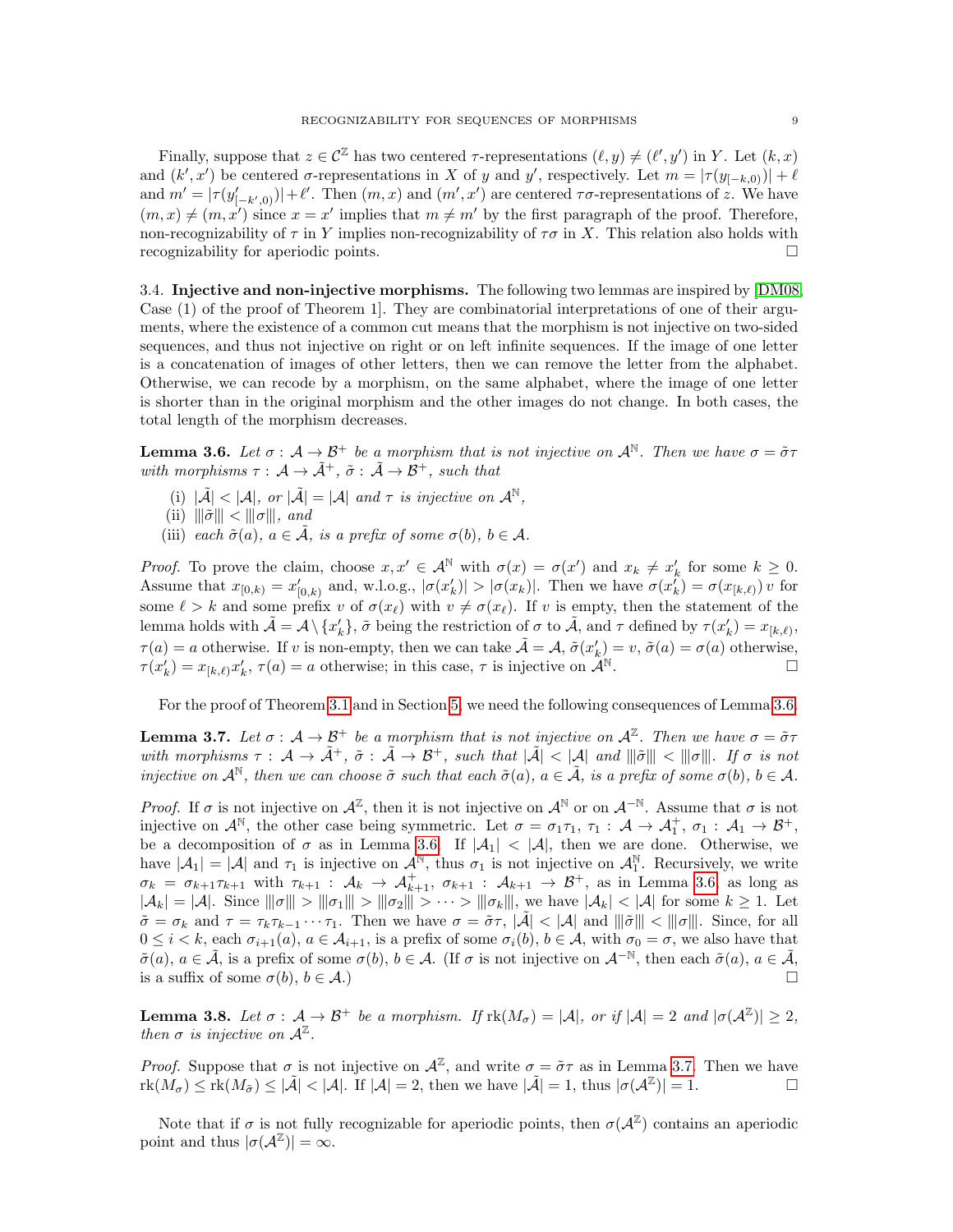<span id="page-9-1"></span>3.5. Proof of Theorem [3.1.](#page-6-1) If  $\sigma$  is a left or right permutative morphism, then  $\sigma$  is fully recog-nizable for aperiodic points by Lemma [3.3.](#page-6-2) By Lemma [3.4,](#page-7-1) this also holds when  $\sigma$  is rotationally conjugate to such a morphism.

Suppose that there exists a morphism  $\sigma : A \to B^+$  with  $rk(M_{\sigma}) = |A|$  or  $|A| = 2$  that is not fully recognizable for aperiodic points. From the set of morphisms with these properties, choose one with minimal total length. Then, since  $\sigma$  is injective on  $\mathcal{A}^{\mathbb{Z}}$  by Lemma [3.8,](#page-8-2) the lack of full recognizability implies that there exist  $x, x' \in A^{\mathbb{N}}$  and  $a' \in A$  such that  $\sigma(x) = w \sigma(x')$  for some proper suffix w of  $\sigma(a')$  with  $0 < |w| < |\sigma(x_0)|$ ; let  $\sigma(a') = vw$ . Then we have  $\sigma = \sigma_1 \tau_1$  with  $\tau_1: \mathcal{A} \to \mathcal{A}_1^+, \sigma_1: \mathcal{A}_1 \to \mathcal{B}^+, \mathcal{A}_1 = \mathcal{A} \cup \{a''\},\$  where  $a''$  is a letter that is not in  $\mathcal{A}, \tau_1(a') = a'a'',$  $\tau_1(a) = a$  otherwise,  $\sigma_1(a') = v$ ,  $\sigma_1(a'') = w$ ,  $\sigma_1(a) = \sigma(a)$  otherwise. Note that  $||\sigma_1|| = ||\sigma||$ ,<br>and sask  $\sigma_1(a) = c$ ,  $A_1$  is a profix of  $\sigma(b)$  for some  $b \in A_1$ . As  $\sigma_2$  is not injective on  $A^{\mathbb{N}}$  we and each  $\sigma_1(a)$ ,  $a \in \mathcal{A}_1$ , is a prefix of  $\sigma(b)$  for some  $b \in \mathcal{A}$ . As  $\sigma_1$  is not injective on  $\mathcal{A}_1^{\mathbb{N}}$ , we have a decomposition  $\sigma_1 = \sigma_2 \tau_2$  by Lemma [3.7,](#page-8-1) with  $\tau_2 : A_1 \to A_2^+$ ,  $\sigma_2 : A_2 \to B^+$ ,  $|A_2| < |A_1|$ ,  $\|\sigma_2\| < \|\sigma_1\|$ , and each  $\sigma_2(a)$ ,  $a \in \mathcal{A}_2$ , is a prefix of some  $\sigma_1(b)$ ,  $b \in \mathcal{A}_1$ . Therefore, we have

 $\sigma = \sigma_2 \tau_2 \tau_1$ ,  $\|\sigma_2\| < \|\sigma\|$ , and each  $\sigma_2(a)$ ,  $a \in \mathcal{A}_2$ , is a prefix of some  $\sigma(b)$ ,  $b \in \mathcal{A}$ .

Since  $|\mathcal{A}_2| \leq |\mathcal{A}|$ ,  $\text{rk}(M_{\sigma}) = |\mathcal{A}|$  implies that  $\text{rk}(M_{\tau_2\tau_1}) = \text{rk}(M_{\sigma_2}) = |\mathcal{A}_2| = |\mathcal{A}|$ , and  $|\mathcal{A}| = 2$ implies that  $|\mathcal{A}_2| = 2$ . By the minimality of  $||\sigma||$ ,  $\sigma_2$  is fully recognizable for aperiodic points. If  $|\sigma_2(a)| \geq 2$  for some  $a \in \mathcal{A}_2$ , then we also have  $\|\tau_2\tau_1\| < \|\sigma\|$  and, hence,  $\tau_2\tau_1$  is fully recognizable for aperiodic points. By Lemma [3.5,](#page-7-2)  $\sigma$  is also fully recognizable for aperiodic points, contradicting our assumption. If  $|\sigma_2(a)| = 1$  for all  $a \in \mathcal{A}_2$ , then  $rk(M_{\sigma_2}) = |\mathcal{A}_2| = |\mathcal{A}|$  and the fact that each  $\sigma_2(a)$  is a prefix of some  $\sigma(b)$ ,  $b \in \mathcal{A}$ , imply that  $\sigma$  is left permutative, thus fully recognizable for aperiodic points, contradicting again our assumption. This concludes the proof of Theorem [3.1.](#page-6-1)

### 4. S-adic shifts and recognizability

<span id="page-9-0"></span>Throughout this section, let  $\sigma = (\sigma_n)_{n\geq 0}$  be a sequence of morphisms with  $\sigma_n : A_{n+1} \to A_n^+$ . Our main recognizability results for sequences of morphisms are Theorems [4.6](#page-11-0) and [5.1.](#page-12-0) We also prove an extended version of the stationary case,  $\sigma_n = \sigma$  for each n, in Theorem [5.3.](#page-12-1)

We first recall basic definitions concerning S-adic shifts and define recognizability for sequences of morphisms. S-adic shifts are obtained by replacing the iteration of a single substitution by the iteration of a sequence of morphisms. There are two main ways to define a shift associated with such a sequence, as described in [\[AS14\]](#page-25-4). The first one, that we choose here, is by taking two-sided points whose subwords are all generated by iterating the morphisms. Given a sequence of morphisms  $\sigma = (\sigma_n)_{n \geq 0}$ , for  $0 \leq n < N$ , let

$$
\sigma_{[n,N)} = \sigma_n \circ \sigma_{n+1} \circ \cdots \circ \sigma_{N-1}.
$$

For  $n \geq 0$ , the *languages*  $\mathcal{L}_{\sigma}^{(n)}$  *associated with*  $\sigma$  are defined by

$$
\mathcal{L}_{\sigma}^{(n)} = \{ w \in \mathcal{A}_n^* : w \text{ is a subword of } \sigma_{[n,N)}(a) \text{ for some } a \in \mathcal{A}_N \text{, for some } N > n \}.
$$

For each  $n \geq 0$  let  $X_{\sigma}^{(n)}$  be the set of points  $x \in A_n^{\mathbb{Z}}$  all of whose subwords belong to  $\mathcal{L}_{\sigma}^{(n)}$ . We consider  $(X_{\sigma}^{(n)},T)$ , the *shift generated by*  $\mathcal{L}_{\sigma}^{(n)}$ . For ease of notation, we set  $X_{\sigma} = X_{\sigma}^{(0)}$  and call  $(X_{\sigma}, T)$  the *S-adic shift* generated by the *directive sequence*  $\sigma$ .

Note that the language of  $X_{\sigma}^{(n)}$  might be strictly included in  $\mathcal{L}_{\sigma}^{(n)}$ : There might be words in the language  $\mathcal{L}_{\sigma}^{(n)}$  that occur in no two-sided point in  $X_{\sigma}^{(n)}$ . This issue already arises in the nonprimitive substitutive case. For example, take the case where a only occurs as a prefix of  $\sigma(a)$ ; then there is no left-extension of a.

A second definition of an S-adic shift is that where one considers the shift generated by the set of limit words  $\bigcap_{n\in\mathbb{N}} \sigma_{[0,n)}(\mathcal{A}_n^{\mathbb{Z}})$ . Note that these two definitions generally yield different shifts, already in the non-minimal substitutive case. Consider for example the substitution  $\sigma : 0 \mapsto$ 00,  $1 \mapsto 11$ , on the alphabet  $\{0, 1\}$  as an illustration (see also [\[AS14\]](#page-25-4)), and the constant sequence  $\sigma$  taking the constant value  $\sigma$ . The point  $\cdots$  0011 $\cdots$  does not belong to  $X_{\sigma}$ , but does belong to  $\bigcap_{n\in\mathbb{N}}\sigma^n(\{0,1\}^{\mathbb{Z}})$ . Lemma [5.12](#page-17-0) below illustrates the fact that both shifts might differ.

We choose to adopt the first definition, i.e., that of the shift generated by the languages  $\mathcal{L}_{\sigma}^{(n)}$ , since we consider this definition as being closer to the usual definition of a substitutive shift, and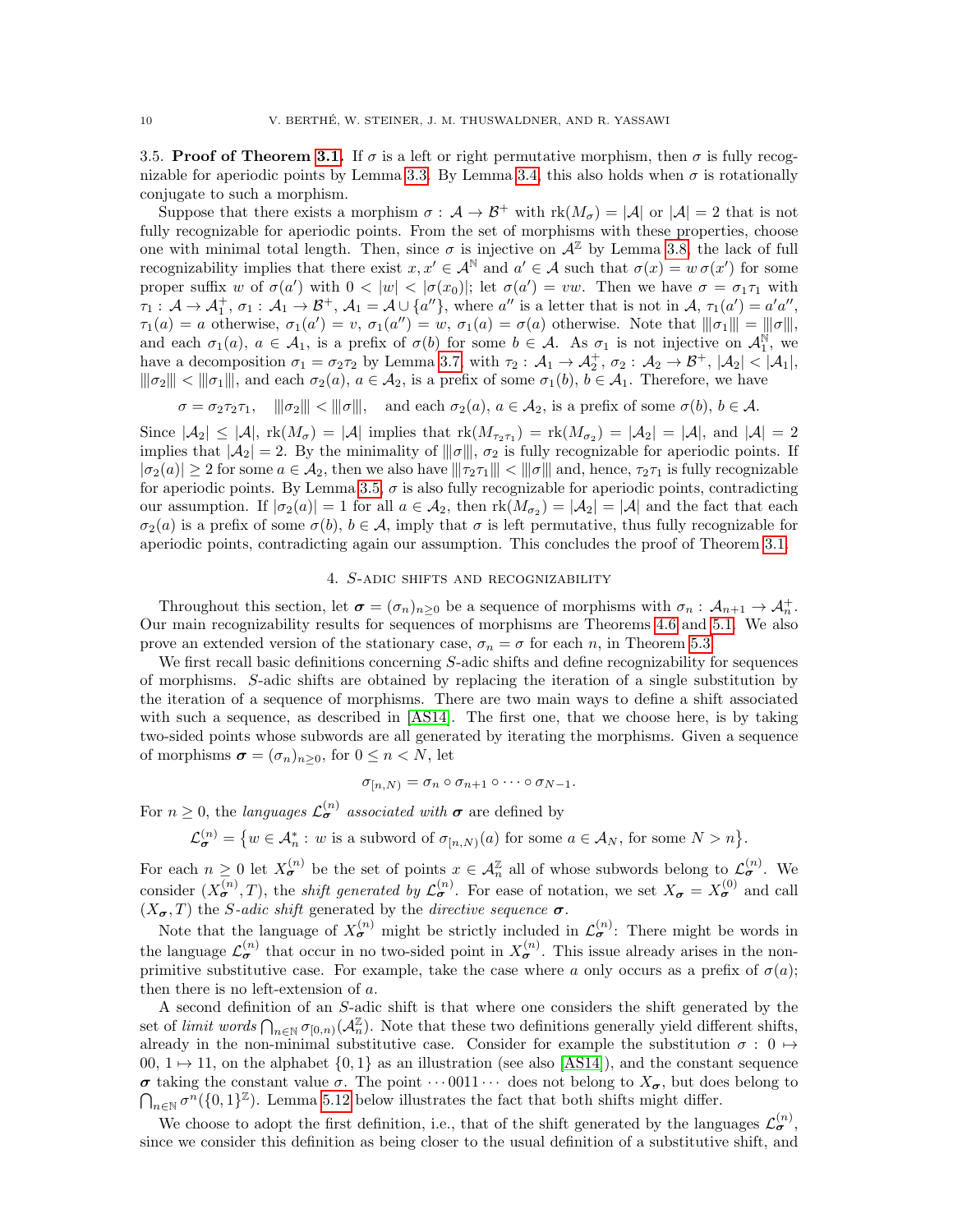also, we avoid situations where letters are artificially glued. However, we will make use of limit words in Section [5.6.](#page-17-1)

### <span id="page-10-1"></span>4.1. Recognizability for S-adic shifts.

<span id="page-10-0"></span>**Definition 4.1** (Recognizable sequence of morphisms). A directive sequence  $\sigma$  is recognizable at *level* n if  $\sigma_n$  is recognizable in  $X_{\sigma}^{(n+1)}$ . The sequence  $\sigma$  is recognizable if it is recognizable at level n for each  $n \geq 0$ ; if there is an  $n_0 \in \mathbb{N}$  such that  $\sigma$  is recognizable at level n for each  $n \geq n_0$ , then we say that  $\sigma$  is eventually recognizable. We will use all these notions for aperiodic points as well.

The following lemma tells us that for each n, every point x in  $X_{\sigma}^{(n)}$  admits at least one desubstitution using  $\sigma_n$  and a point in  $X_{\sigma}^{(n+1)}$ . Therefore, recognizability at level n says that each element of  $X_{\sigma}^{(n)}$  has exactly one  $\sigma_n$ -representation in  $X_{\sigma}^{(n+1)}$ .

<span id="page-10-4"></span>**Lemma 4.2.** Each element of  $X_{\sigma}^{(n)}$  has a (centered)  $\sigma_{[n,N)}$ -representation in  $X_{\sigma}^{(N)}$  for all  $N > n$ . In particular, we have  $X_{\sigma}^{(n)} = \bigcup_{k \in \mathbb{Z}} T^k \sigma_n(X_{\sigma}^{(n+1)})$  for all  $n \geq 0$ .

*Proof.* Let  $y \in X_{\sigma}^{(n)}$ . By the definition of  $X_{\sigma}^{(n)}$ , each word  $y_{[-\ell,\ell)}$  is a subword of  $\sigma_{[n,N')}(a)$  for some  $a \in \mathcal{A}_{N'}$ ,  $N' > n$ , and we have  $N' > N$  if  $\ell$  is large. Then  $y_{[-\ell+k,\ell-k')} = \sigma_{[n,N]}(w)$  for some  $w \in \mathcal{L}_{\boldsymbol{\sigma}}^{(N)},\, 0 \leq k,k' < \max_{a \in \mathcal{A}_N} |\sigma_{[n,N)}(a)|.$  Since  $|w| \to \infty$  as  $\ell \to \infty$ , a Cantor diagonal argument gives a word  $x \in X_{\sigma}^{(N)}$  and  $0 \leq k < |\sigma_{[n,N)}(x_0)|$  such that  $(k, x)$  is a  $\sigma_{[n,N)}$ -representation of y.  $\Box$ 

<span id="page-10-2"></span>4.2. Examples of only eventual recognizability, and non-eventual recognizability. We say the directive sequence  $\sigma$  is *primitive* if for each  $n \geq 0$ , the incidence matrix of  $\sigma_{[n,N)}$  is a positive matrix for *some*  $N > n$ . If  $\sigma$  is primitive, then  $(X_{\sigma}^{(n)}, T)$  is minimal for all n, by [\[BD14,](#page-25-5) Lemma 5.2]. In fact the following examples are all primitive, so lie squarely within the mainstream symbolic dynamics framework, where minimality is a common assumption.

First we give an example of a directive sequence that is eventually recognizable but not recognizable.

<span id="page-10-3"></span>Example 4.3. Let  $\theta: A_0 \to A_0^+$  be an aperiodic primitive substitution of odd constant length such that, for some  $a \in \mathcal{A}_0$ ,  $\theta(a)$  starts with a and  $\theta^n(a)$  starts with wa for some  $n \geq 1$ ,  $w \in \mathcal{A}_0^+$  of odd length; we illustrate this example by taking  $\mathcal{A}_0 = \{0, 1\}$ ,  $\theta(0) = 00100$ ,  $\theta(1) = 00000$ . Note that  $\mathcal{L}_{\theta} \cap \mathcal{A}_{0}^{2} = \{00, 01, 10\}$ . Let  $\mathcal{A}_{1} = \{A, B, C\}$  and let  $\sigma_{0}: \mathcal{A}_{1} \to \mathcal{A}_{0}^{+}$  be the morphism  $\sigma_{0}(A) = 00$ ,  $\sigma_0(B) = 0.0$ ,  $\sigma_0(C) = 10$ . Then the substitution  $\theta_1 : A_1 \to A_1^{\dagger}$  given by  $\theta_1 = \sigma_0^{-1} \circ \theta \circ \sigma_0$  is well-defined and of the same constant length as  $\theta$ ; for our choice of  $\theta$ , we have  $\theta_1(A) = ACABA$ ,  $\theta_1(B) = ACAAA$ ,  $\theta_1(C) = AAABA$ , thus our  $\theta_1$  is proper: Recall that a morphism  $\sigma : A \to B^+$ is proper if there exist two letters  $b, e \in A$  such that, for all  $a \in A$ ,  $\sigma(a)$  begins with b and ends with e. To see that  $\theta_1$  is primitive in general, note that, by primitivity of  $\theta$ , there exists  $m \geq 1$ such that  $\theta^m(b)$  contains a for each  $b \in \mathcal{A}_0$  and  $\theta^m(a)$  contains all elements of  $\mathcal{L}_\theta \cap \mathcal{A}_0^2$  as subword. Moreover,  $\theta^{m+n}(a)$  starts with  $\theta^m(a)$  as well as with  $\theta^m(w)\theta^m(a)$ , where  $\theta^m(w)$  is of odd length, thus each element of  $\mathcal{L}_{\theta} \cap \mathcal{A}_{0}^{2}$  occurs at even and odd positions in  $\theta^{m+n}(a)$ . Hence  $\theta_{1}^{2m+n}(b)$ contains all elements of  $\mathcal{A}_1$  for all  $b \in \mathcal{A}_1$ .

Let  $\sigma = (\sigma_n)_{n \geq 0}$  with  $\sigma_n = \theta_1$  for all  $n \geq 1$ . Then we have  $X_{\sigma} = X_{\theta}$  because  $\sigma_0 \circ \theta_1^n = \theta^n \circ \sigma_0$ for all  $n \geq 0$ , and  $X_{\sigma}^{(n)} = X_{\theta_1}$  for all  $n \geq 1$ . In particular, the aperiodicity of  $(X_{\theta}, T)$  implies that  $(X_{\theta_1}, T)$  is aperiodic. As for  $\mathcal{L}_{\theta} \cap \mathcal{A}_{0}^2$ , we obtain that each word in  $\mathcal{L}_{\theta}$  occurs at even and odd positions in  $\theta^m(a)$  for sufficiently large m. Therefore, each word in  $\mathcal{L}_{\theta}$  of even length is in  $\sigma_0(\mathcal{L}_{\theta_1})$ and, hence,  $X_{\theta} \subseteq \sigma_0(X_{\theta_1})$ . Since  $\sigma_0(X_{\theta}^{(1)}) \subseteq X_{\sigma}$ , we get that  $X_{\sigma} = \sigma_0(X_{\sigma}^{(1)})$ . In particular, we have  $T\sigma_0(X_{\sigma}^{(1)}) = \sigma_0(X_{\sigma}^{(1)})$ , thus  $\sigma_0$  is not recognizable in  $X_{\sigma}^{(1)}$ . By Mossé's theorem [\[Mos96\]](#page-27-1),  $\theta_1$  is recognizable in  $X_{\theta_1}$ , thus  $\sigma_n$  is recognizable in  $X_{\sigma}^{(n+1)}$  for all  $n \geq 1$ . Hence, we have an eventually recognizable but not recognizable sequence  $\sigma$ , with  $\sigma$  being moreover primitive and such that all  $\sigma_n$ ,  $n \geq 1$ , are proper. The relevance of this is that the natural Bratteli-Vershik system that  $\sigma$  defines is a topological system which is not conjugate to  $(X_{\sigma}, \sigma)$ ; see Section [6](#page-19-0) for details.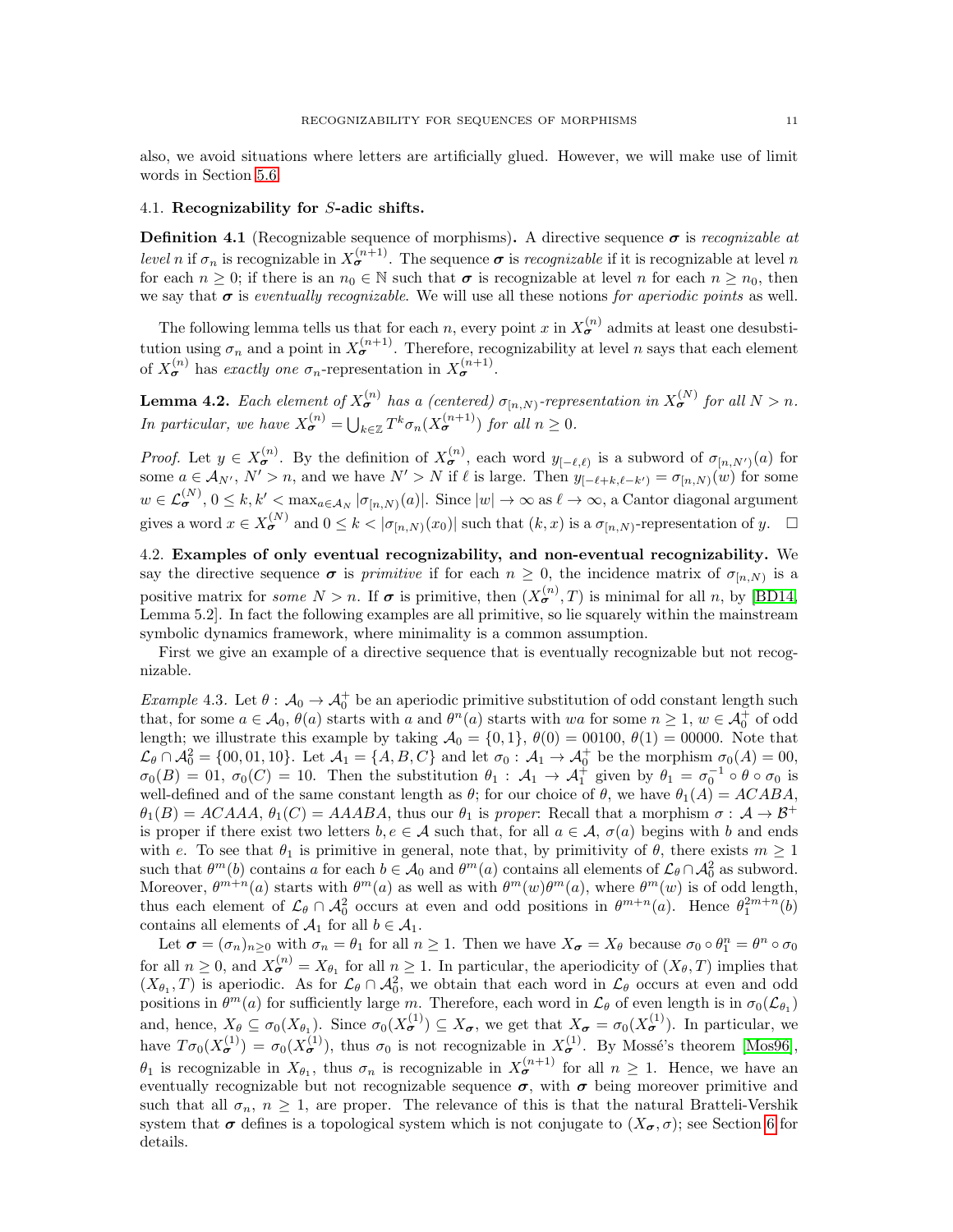One can extend this example further to get (primitive) directive sequences  $\sigma$  that are not eventually recognizable.

<span id="page-11-1"></span>*Example 4.4.* We repeat the above procedure inductively. Let  $\theta = \theta_0 : A_0 \to A_0^+$  be an aperiodic primitive substitution of odd constant length such that, for some  $a \in \mathcal{A}_0$ ,  $\theta_0(a)$  starts with a and  $\theta_0^m(a)$  starts with wa for some  $m \geq 1$ ,  $w \in \mathcal{A}_0^*$  of odd length. Let  $\sigma_0$ ,  $\theta_1$  and  $\mathcal{A}_1$  be as in Example [4.3.](#page-10-3) Then  $\theta_1$  is an aperiodic primitive substitution of odd constant length. For  $b \in \mathcal{A}_1$ such that  $\sigma_0(b)$  is a prefix of  $\theta_0(a)$ , b is a prefix of  $\theta_1(b)$  and  $\sigma_0\theta_1^{2m+2}(b)$  starts with  $\theta_0^{2m+2}(a)$ , thus with  $\theta_0^{m+2}(w)\theta_0(wa)$  as well as  $\theta_0^{m+1}(w)\theta_0(wa)$ . For  $|\theta_0(a)| = k$ , we have  $|\theta_0^{m+2}(w)\theta_0(w)| =$  $(k^{m+2}+k)|w|$  and  $|\theta_0^{m+2}(w)\theta_0(w)| = (k^{m+1}+k)|w|$ . As k and |w| are odd, at least one of these numbers is an odd multiple of 2. Therefore,  $\theta_1^{2m+2}(b)$  starts with vb for some  $v \in A_1^*$  of odd length. Therefore, we define recursively for  $n \geq 0$ , an alphabet  $\mathcal{A}_{n+1}$  that is in bijective correspondence, via  $\sigma_n$ , with the set of words of length two in  $\mathcal{L}_{\theta_n}$ , and  $\theta_{n+1} = \sigma_n^{-1} \circ \theta_n \circ \sigma_n$ . Let  $\boldsymbol{\sigma} = (\sigma_n)_{n \geq 0}$ . Then  $X_{\theta_n} = X_{\sigma}^{(n)} = \sigma_n(X_{\sigma}^{(n+1)})$  for all  $n \geq 0$ , thus  $\sigma$  is not recognizable at any level n. Here,  $\sigma$  is primitive. In this example, the size of the alphabets  $\mathcal{A}_n$  grows (exponentially).

Summing up, we have proved that Mossé's theorem cannot be extended in a straightforward manner to the S-adic framework. We stress the fact that the morphisms involved in the sequences  $\sigma$  above are defined on alphabets of various sizes. In Example [4.3,](#page-10-3) we could replace  $\sigma_0$  by a substitution on  $\mathcal{A}_1$  and have thus constant alphabets, e.g. take  $\sigma_0(A) = AA$ ,  $\sigma_0(B) = ABC$ ,  $\sigma_0(C) = BCA$ . In Example [4.4,](#page-11-1) this is not possible. We state this in the following proposition.

Proposition 4.5. There exist primitive sequences of substitutions that are eventually recognizable but not recognizable. There exist primitive sequences of morphisms that are not eventually recognizable.

4.3. First recognizability results. As an immediate consequence of Theorem [3.1,](#page-6-1) we have the following.

<span id="page-11-0"></span>**Theorem 4.6.** Let  $\sigma = (\sigma_n)_{n\geq 0}$  be a sequence of morphisms with  $\sigma_n : A_{n+1} \to A_n^+$ . If each morphism  $\sigma_n$  satisfies one of

- $\operatorname{rk}(M_{\sigma_n}) = |A_{n+1}|$ , or
- $|A_{n+1}| = 2$ , or
- $\sigma_n$  is (rotationally conjugate to) a left or right permutative morphism,

then  $\sigma$  is recognizable for aperiodic points.

Note that if  $\sigma : \mathcal{A} \to \mathcal{B}$  is permutative or if  $rk(M_{\sigma}) = |\mathcal{A}|$ , then  $|\mathcal{B}| \geq |\mathcal{A}|$ . This implies that all considered directive sequences in Theorem [4.6](#page-11-0) are defined on bounded alphabets.

Next we give examples of classical S-adic shifts that are recognizable as direct consequence of Theorem [4.6.](#page-11-0) Indeed these examples are associated with continued fractions and involve substitutions with unimodular incidence matrices (they are square matrices and have determinant  $\pm 1$ , thus they have full rank).

*Example 4.7* (Arnoux-Rauzy shifts). Let  $\mathcal{A} = \{1, 2, ..., d\}$ . Arnoux-Rauzy substitutions are defined as substitutions of the form  $\mu_i : i \mapsto i$ ,  $j \mapsto ji$  for  $j \in \mathcal{A}\backslash\{i\}$ . An Arnoux-Rauzy word [\[AR91\]](#page-25-6) is a two-sided sequence in the shift  $(X_{\mu}, T)$  generated by any directive sequence of Arnoux-Rauzy substitutions  $\mu = (\mu_{i_n})$ , where the sequence  $(i_n)_{n \geq 0} \in A^{\mathbb{N}}$  is such that every letter in A occurs infinitely often in  $(i_n)_{n>0}$ . For more on Arnoux-Rauzy sequences see e.g. [\[CFZ00,](#page-26-18) [CFM08\]](#page-26-19). In the case  $d = 2$ , one recovers Sturmian sequences. Recognizability of  $\mu$  can be proved in various ways: It is easy to see that each  $\mu_i$  is fully recognizable. It is also a consequence of Theorem [4.6](#page-11-0) since each  $\mu_i$  is left permutative (and also rotationally conjugate to a right permutative substitution, and also its incidence matrix has full rank), as  $(X_{\mu}, T)$  is aperiodic by the assumptions on  $(i_n)$ .

Example 4.8 (Unimodular continued fractions). As explained in [\[Ber11,](#page-25-7) [BD14,](#page-25-5) [BFZ05\]](#page-25-8), S-adic expansions are closely related to continued fraction expansions. Indeed, usual multidimensional continued fraction algorithms produce matrices with nonnegative entries; we then consider these matrices as incidence matrices of accordingly defined substitutions. Note that the choice of substitution in not canonical. In other words, a continued fraction algorithm produces directive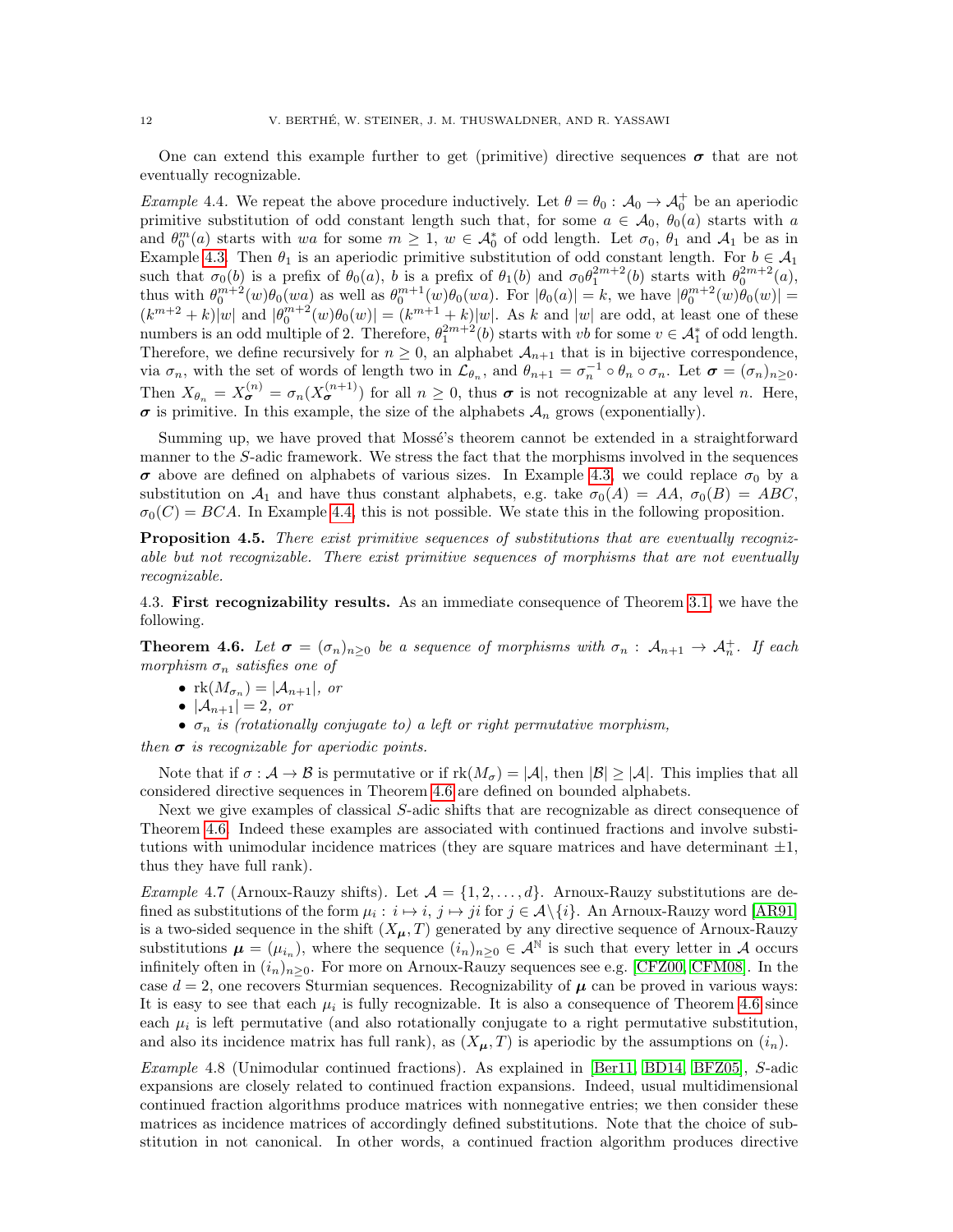sequences, and thus S-adic shifts. The connection between a continued fraction algorithm and the associated S-adic shift then runs via frequencies: an expansion of the continued fraction algorithm produces a sequence of matrices and, hence, a sequence of the associated substitutions. These define an S-adic shift which has the property that its letter frequency vector (under suitable assumptions that provide its existence) admits this particular continued fraction expansion. The continued fraction algorithm here acts as a renormalization process. A fundamental example of this relation is between Sturmian sequences and regular continued fractions; see for instance [\[AF01\]](#page-25-9). An illustration of this relation in terms Brun substitutions is considered in [\[BST14\]](#page-26-20). Recognizability of all these S-adic shifts follows from Theorem [4.6](#page-11-0) by the unimodularity of the matrices.

Moreover, minimal shifts having a sublinear number of subwords of a given length are known to be S-adic [\[Fer96\]](#page-26-21), and the S-adic expansion can be seen as renormalization process. Furthermore, several induction and renormalization procedures also yield suitable S-adic expansions involving unimodular matrices. The emblematic case is provided by aperiodic shifts generated by natural codings of an interval exchange whose orbits of discontinuities are infinite and disjoint, that are known to be S-adically generated by directive sequences of substitutions obtained by applying Rauzy induction (or any of its accelerations such as Rauzy-Veech-Zorich induction [\[Zor96\]](#page-27-6), or Marmi-Moussa-Yoccoz induction [\[MMY05\]](#page-26-22)). Here again recognizability applies by unimodularity. We summarize this application of Theorem [4.6](#page-11-0) as follows.

**Proposition 4.9.** Let  $\sigma$  be a directive sequence obtained from a unimodular continued fraction expansion algorithm. Then  $\sigma$  is recognizable.

### 5. Eventual recognizability of S-adic shifts on bounded alphabets

<span id="page-12-2"></span>5.1. Statement of the result. In this section, we prove eventual recognizability under mild conditions.

<span id="page-12-0"></span>**Theorem 5.1.** Let  $\sigma = (\sigma_n)_{n \geq 0}$  be a sequence of morphisms with  $\sigma_n : A_{n+1} \to A_n^+$  such that  $\liminf_{n\to\infty} |\mathcal{A}_n| < \infty$  and  $\sup_{n\geq 0} |\{\mathcal{L}_x : x \in X_{\sigma}^{(n)}\}| < \infty$ . Then  $\sigma$  is eventually recognizable for aperiodic points.

For a minimal shift  $(X, T)$ , each  $x \in X$  has the language  $\mathcal{L}_x = \mathcal{L}_X$ , i.e.,  $|\{\mathcal{L}_x : x \in X\}| = 1$ . By Proposition [5.14](#page-17-2) below, the number of different languages in  $X_{\sigma}^{(n)}$  is also bounded for *everywhere* growing directive sequences  $\sigma$  with  $\liminf_{n\to\infty} |\mathcal{A}_n| < \infty$ , where everywhere growing means that  $\lim_{n\to\infty} \min_{a\in\mathcal{A}_n} |\sigma_{[0,n)}(a)| = \infty$ . Note that  $(X_{\sigma},T)$  has zero entropy in this case by [\[BD14,](#page-25-5) Theorem 4.3]. We formulate this special instance of Theorem [5.1.](#page-12-0)

<span id="page-12-3"></span>**Theorem 5.2.** Let  $\sigma = (\sigma_n)_{n\geq 0}$  be an everywhere growing sequence of morphisms  $\sigma_n : A_{n+1} \to A_{n+1}$  $\mathcal{A}_n^+$  such that  $\liminf_{n\to\infty} |\mathcal{A}_n| < \infty$ . Then  $\sigma$  is eventually recognizable for aperiodic points.

Moreover, we give bounds for the number of levels where  $\sigma$  is not recognizable, depending only on the size of the alphabets and the number of different languages in  $X_{\sigma}^{(n)}$ .

For a substitution  $\sigma$ , we show in Proposition [5.15](#page-18-0) below that  $\{\mathcal{L}_x : x \in X_{\sigma}\}\$  is always a finite set. As eventual recognizability of a stationary sequence  $\sigma$  is equivalent to recognizability, we obtain the following theorem, which improves a result of Bezuglyi, Kwiatkowski and Medynets [\[BKM09,](#page-26-1) Theorem 5.17] stating that each aperiodic substitution  $\sigma$  is recognizable in  $X_{\sigma}$ .

## <span id="page-12-1"></span>**Theorem 5.3.** Let  $\sigma$  be a substitution. Then  $\sigma$  is recognizable in  $X_{\sigma}$  for aperiodic points.

Our proof is based on the work of Downarowicz and Maass in [\[DM08\]](#page-26-7). This work has already been modified in [\[BKM09\]](#page-26-1); our work can thus be seen as an extension of these last two articles. We first reduce Theorem [5.1](#page-12-0) to the slightly more special Proposition [5.4,](#page-13-0) which will be proved in Sections [5.3](#page-13-1) and [5.5,](#page-16-0) first in the special case where each shift  $(X_{\sigma}^{(n)},T)$  is minimal and each  $\sigma_n$  is injective on  $X_{\sigma}^{(n+1)}$ , before considering the general case.

We point out some (necessary) differences in our proof strategy. In [\[DM08\]](#page-26-7) the authors work with one topological dynamical system  $(X, F)$ : a topological Bratteli-Vershik system, taking a sequence of shift factors  $(X_i, T)$  of the given system which (collectively) separate points. Bezuglyi,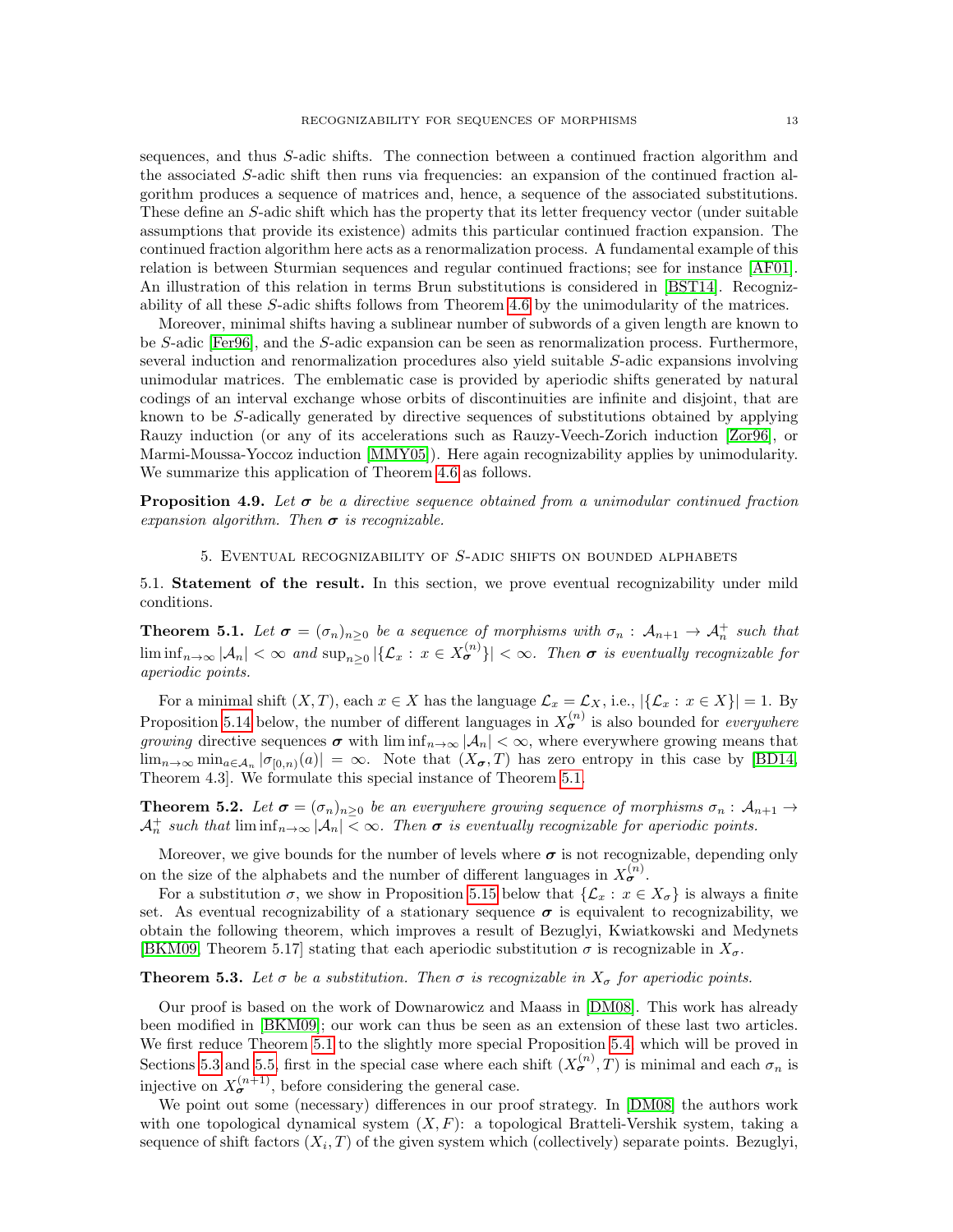Kwiatkowski and Medynets work with a stationary aperiodic S-adic shift, i.e., one where  $\sigma_n = \sigma_0$ for each  $n \geq 0$ . This entails that their spaces are stationary, i.e.,  $X_{\sigma}^{(n)} = X_{\sigma}$  for each  $n \geq 0$ . In  $[DM08]$ , the strategy was to obtain a sufficiently large collection of points in  $X$  that project to the same point in a fixed factor  $(X_i, T)$ , and whose projections do not synchronize, i.e., have no common cuts. This lack of synchronicity implies that  $X_i$  is finite, using the Infection Lemma (Lemma [5.5\)](#page-13-2). In [\[BKM09\]](#page-26-1), a similar strategy is followed to create points with arbitrarily many  $\sigma$ -representations. To obtain this collection of points, both sets of authors use limiting arguments in their (fixed) space. Here our spaces change, and so we need another mechanism to ensure that we have sufficiently many points in some  $X_{\sigma}^{(n)}$  in order to invoke the Infection Lemma. We overcome this issue by showing that if one point x has at least two (special kinds of) centered representations, then so does every point whose language is contained in that of  $x$  (Lemma [5.9\)](#page-15-0). Using this fact, we are able to construct points in  $X_{\sigma}$  which have as many (non-synchronized)  $\sigma_{[0,n)}$ -representations as we need, provided that *n* is large.

5.2. Telescoping an S-adic sequence. We can consider a *telescoping* of a directive sequence of morphisms. Namely, given a directive sequence  $\sigma = (\sigma_n)_{n\geq 0}$  and an increasing sequence of integers  $(n_k)_{k\geq 0}$  with  $n_0 = 0$ , we define the telescoping of  $\sigma$  along  $(n_k)_{k\geq 0}$  to be the directive sequence  $\sigma' = (\sigma'_k)_{k \geq 0}$  where  $\sigma'_k = \sigma_{[n_k, n_{k+1})}$ . Note that  $X_{\sigma'} = X_{\sigma}$  and  $X_{\sigma'}^{(k)} = X_{\sigma}^{(n_k)}$  for each k.

By Lemma [3.5,](#page-7-2)  $\sigma$  is (eventually) recognizable if and only if  $\sigma'$  is (eventually) recognizable. The situation is more complicated when we consider recognizability for aperiodic points. For, let  $\sigma$ :  $X \to Y$  and  $\tau : Y \to Z$ . If Z contains periodic points which have aperiodic  $\tau$ -representations in Y, then it is possible that  $\sigma$  is not recognizable in X for aperiodic points, even if  $\tau\sigma$  is recognziable in X for aperiodic points. However, when  $|\{\mathcal{L}_x : x \in X_{\sigma}^{(n)}\}|$  is bounded, there are only finitely many *n* where  $\sigma_n(x)$  is periodic for some aperiodic  $x \in X_{\sigma}^{(n+1)}$ , and we have that  $\sigma$  is eventually recognizable for aperiodic points if and only if  $\sigma'$  is eventually recognizable for aperiodic points. Therefore, telescoping enables us to replace the assumption  $\liminf_{n\to\infty} |\mathcal{A}_n| < \infty$  in Theorem [5.1](#page-12-0) by the assumption that  $|\mathcal{A}_n|$  is bounded. Thus Theorem [5.1](#page-12-0) is proved if we establish the following proposition.

<span id="page-13-0"></span>**Proposition 5.4.** Let  $\sigma = (\sigma_n)_{n \geq 0}$  be a sequence of morphisms with  $\sigma_n : A_{n+1} \to A_n^+$  such that  $|\mathcal{A}_n|$  and  $|\{\mathcal{L}_x : x \in X_{\sigma}^{(n)}\}|$  are bounded. Then  $\sigma$  is eventually recognizable for aperiodic points.

We will even show that there are less than  $(K-1)((K-1+\lfloor \log_2(K-1) \rfloor)L+1)$  levels where  $\sigma$  is not recognizable when  $|\mathcal{A}_n| \leq K$  and  $|\{\mathcal{L}_x : x \in X_{\sigma}^{(n)}\}\leq L$ . Moreover, by Proposition [5.14](#page-17-2) below, we have  $L \leq (K^2 - 3K + 5)K/3$  when  $\sigma$  is everywhere growing. If  $\sigma_n$  is injective on  $\mathcal{A}_{n+1}^{\mathbb{Z}}$ for all  $n \geq 0$ , then we can omit the factor  $K - 1$ , i.e., there are at most  $(K - 1 + \lfloor \log_2(K - 1) \rfloor)L$ levels where  $\sigma$  is not recognizable.

<span id="page-13-1"></span>5.3. On  $\sigma$ -representations with no common  $\sigma$ -cut. An important ingredient for the proof of Proposition [5.4](#page-13-0) is the following lemma, which is due to [\[DM08\]](#page-26-7), except that Downarowicz and Maass only prove that the shift generated by  $y$  has periodic points and assume that  $y$  has  $|\mathcal{A}|^{|\mathcal{A}|+1}+1$  different  $\sigma$ -representations with pairwise no common  $\sigma$ -cut. We give here a proof which is close to that of Høynes [\[Høy17\]](#page-26-23). Note that, contrary to a conjecture of Høynes, the bound  $2^{|\mathcal{A}|-1}(|\mathcal{A}|-1)+2$  in Lemma [5.5](#page-13-2) is not optimal, since, for  $|\mathcal{A}|=2$ , each aperiodic  $y \in \mathcal{B}^{\mathbb{Z}}$ has a unique centered  $\sigma$ -representation by Theorem [3.1.](#page-6-1)

<span id="page-13-2"></span>**Lemma 5.5** (Infection Lemma). Let  $\sigma : A \to B^+$  be a morphism. If  $y \in B^{\mathbb{Z}}$  has  $2^{|A|-1}(|A|-1)+2$ different  $\sigma$ -representations with pairwise no common  $\sigma$ -cut, then y is periodic.

*Proof.* Let  $K = |\mathcal{A}|$ ,  $L = 2^{K-1}(K-1) + 2$ , and let  $(k^{(i)}, x^{(i)})$ ,  $1 \le i \le L$ , be  $\sigma$ -representations of y such that  $C_{\sigma}(k^{(i)}, x^{(i)}) \cap C_{\sigma}(k^{(i')}, x^{(i')}) = \emptyset$  for all  $i \neq i'$ . For  $n \in \mathbb{Z}, 1 \leq i \leq L$ , let  $h_n^{(i)}$ ,  $m_n^{(i)} \in \mathbb{Z}$ be such that  $h_n^{(i)}$  is the  $m_n^{(i)}$ -th  $\sigma$ -cutting point of  $(k^{(i)}, x^{(i)})$  and  $h_n^{(i)} \leq n < h_n^{(i)} + |\sigma(x^{(i)})|$  $\frac{(i)}{m_n^{(i)}}\big)\big|.$ 

For  $a \in \mathcal{A}$ , let  $\ell(a)$  be the least period length of  $\sigma(a)$ , i.e., if  $\sigma(a) = z_1 z_2 \cdots z_{|\sigma(a)|}$ , then  $\ell(a) \ge 1$ is minimal such that  $z_{j+\ell(a)} = z_j$  for all  $1 \leq j \leq |\sigma(a)| - \ell(a)$ ; we have  $\ell(a) \leq |\sigma(a)|$ . Assume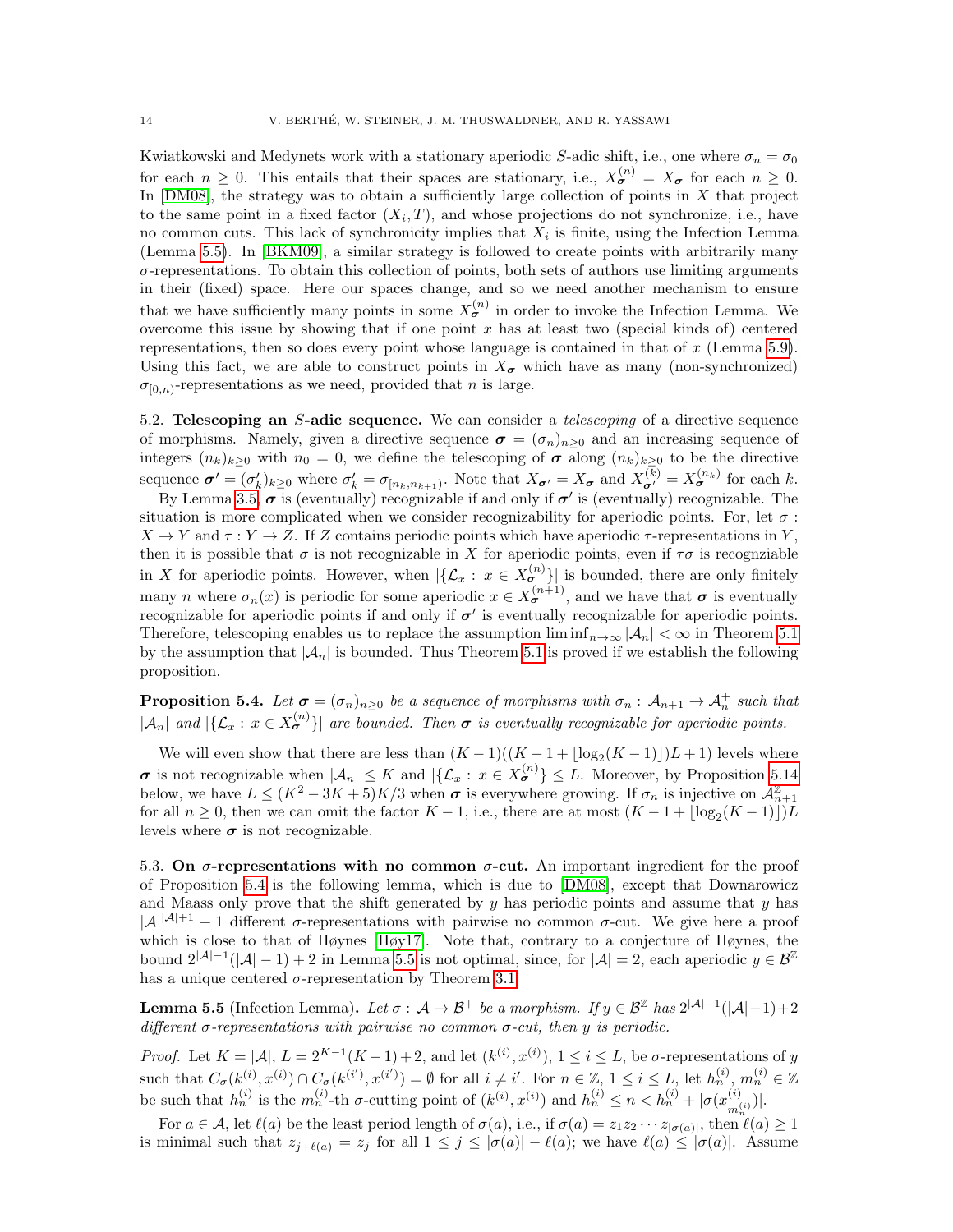w.l.o.g. that  $\mathcal{A} = \{1, 2, ..., K\}$  and  $\ell(1) \leq \ell(2) \leq \cdots \leq \ell(K)$ . For  $1 \leq j \leq K$ , set  $I_{n,j} = \{1 \leq i \leq L : x_{-i}^{(i)}\}$  $\binom{i}{m_n^{(i)}} = j$ .

If  $|I_{n,j}| \geq 2$ , then we can choose  $i, i' \in I_{n,j}$  with  $h_n^{(i)} < h_n^{(i')}$ , and we have  $y_{\tilde{n}} = y_{\tilde{n}+\ell(j)}$  for all  $h_n^{(i)} \leq \tilde{n} < h_n^{(i')} + |\sigma(j)| - \ell(j).$  Since  $h_n^{(i)} \leq h_n^{(i')} - \ell(j) \leq n - \ell(j)$  and  $h_n^{(i')} + |\sigma(j)| - \ell(j) \geq$  $|h_n^{(i)} + |\sigma(j)| > n$ , we obtain that  $y_{n-\ell(j)} = y_n = y_{n+\ell(j)}$ ; see also Figure [3.](#page-14-0) Therefore, if for some  $j \in \mathcal{A}$  we have  $|I_{n,j}| \geq 2$  for all  $n \in \mathbb{Z}$ , then  $T^{\ell(j)}(y) = y$  and thus y is periodic.

<span id="page-14-0"></span>
$$
\overbrace{\cdots y_{h_n^{(i)}} \cdots \cdots y_{h_n^{(i')}} \cdots y_{h_n^{(i')}} \cdots y_{h_n^{(i)}+|\sigma(j)|} \cdots y_{h_n^{(i')}+|\sigma(j)|} \cdots \cdots \cdots \cdots \cdots}}^{\sigma(j)}
$$



Assume in the following that  $|I_{n,K}| \leq 1$  for some  $n \in \mathbb{Z}$ . Then we have

(5.1) 
$$
|I_{n,j}| > 2^{j-1}(K-1) + 1
$$

for some  $1 \leq j < K$ , as  $\sum_{j=1}^{K} |I_{n,j}| \leq \sum_{j=1}^{K-1} (2^{j-1}(K-1)+1) + 1 = 2^{K-1}(K-1) + 1 < L$  $\sum_{j=1}^{K} |I_{n,j}|$  otherwise. Let j be minimal such that [\(5.1\)](#page-14-1) holds for some  $n \in \mathbb{Z}$ .

We claim that  $T^{\ell(a_j)}(y) = y$ , contradicting that y is aperiodic. To prove the claim, choose n such that [\(5.1\)](#page-14-1) holds. We show first that  $y_N = y_{N+\ell(j)}$  for all  $N \ge n$ , by recursion on N. Assume that  $y_{n'} = y_{n'+\ell(j)}$  for all  $n \leq n' < N$ . By the minimality of j, we have

<span id="page-14-1"></span>
$$
\sum_{J=1}^{j-1} |I_{N,J}| \le \sum_{J=1}^{j-1} (2^{J-1}(K-1) + 1) = 2^j(K-1) + j - K,
$$

thus  $|I_{n,j} \cap \bigcup_{J=j}^K I_{N,J}| > K - j + 1$  and, hence,  $|I_{n,j} \cap I_{N,J}| \ge 2$  for some  $J \ge j$ . For this J, we have seen above that  $y_{N-\ell}(J) = y_N$  and  $y_{N+\ell}(j) - \ell(J) = y_{N+\ell}(j)$ , as  $0 \leq \ell(j) \leq \ell(J)$ . In particular, we have  $y_N = y_{N+\ell(j)}$  if  $J = j$ . If  $J \neq j$ , then  $i \in I_{n,j} \cap I_{N,J}$  and  $N \geq n$  imply that  $h_N^{(i)} > n$ , thus  $n < N - \ell(J) < N$  and, hence,  $y_{N-\ell(J)} = y_{N+\ell(j)-\ell(J)}$  by our assumption. Therefore, we have  $y_N = y_{N+\ell(j)}$  for all  $N \ge n$ . By symmetry, this also holds for all  $N < n$ , i.e.,  $T^{\ell(j)}(y) = y$ .

The proof of Proposition [5.4](#page-13-0) will be done by contradiction. Assuming non-recognizability for aperiodic points, we will construct many  $\sigma$ -representations with pairwise no common  $\sigma$ -cut, which contradicts Lemma [5.5.](#page-13-2) In this section, we will therefore establish a series of lemmas on σ-representations with pairwise no common σ-cut.

First we show that non-recognizable morphisms  $\sigma$  that are injective on bi-infinite words give σ-representations with no common σ-cut. To this end we use the following observation.

<span id="page-14-2"></span>**Lemma 5.6.** Let  $\sigma : A \to \mathcal{B}^+$  be a morphism, and let  $(k, x), (k', x')$  be centered  $\sigma$ -representations of some  $y \in \mathcal{B}^{\mathbb{Z}}$ . If  $T^{\ell}(x) = T^{\ell'}(x')$  and the  $\ell$ -th  $\sigma$ -cutting point of  $(k, x)$  coincides with the  $\ell'$ -th  $\sigma$ -cutting point of  $(k', x')$ , then  $(k, x) = (k', x')$ .

*Proof.* Assume that  $\ell \geq 0$ ; the case  $\ell < 0$  is similar. If h is the  $\ell$ -th cutting point of  $(k, x)$ , then  $y_{[-k,h)} = \sigma(x_{[0,\ell)}) = \sigma(x'_{[\ell'-\ell,\ell']})$ . Since h is also the  $\ell'$ -th cutting point of  $(k',x')$ , the  $(\ell'-\ell)$ -th and  $(\ell'-\ell+1)$ -st  $\sigma$ -cutting points of  $(k', x')$  are  $-k$  and  $|\sigma(x'_{\ell'-\ell})| - k = |\sigma(x_0)| - k$  respectively. As  $(k, x)$  is centered, we have  $-k \leq 0 < |\sigma(x_0)| - k$ . As  $(k', x')$  is centered, we obtain that  $\ell' - \ell = 0$ and  $k' = k$ , i.e.,  $(k, x) = (k', x')$ ).

<span id="page-14-3"></span>**Lemma 5.7.** Let  $\sigma : A \to \mathcal{B}^+$  be a morphism that is injective on  $\mathcal{A}^{\mathbb{Z}}$ . If  $(k, x), (k', x')$  are distinct centered σ-representations of some  $y \in \mathcal{B}^{\mathbb{Z}}$ , then  $(k, x)$  and  $(k', x')$  have no common  $\sigma$ -cut.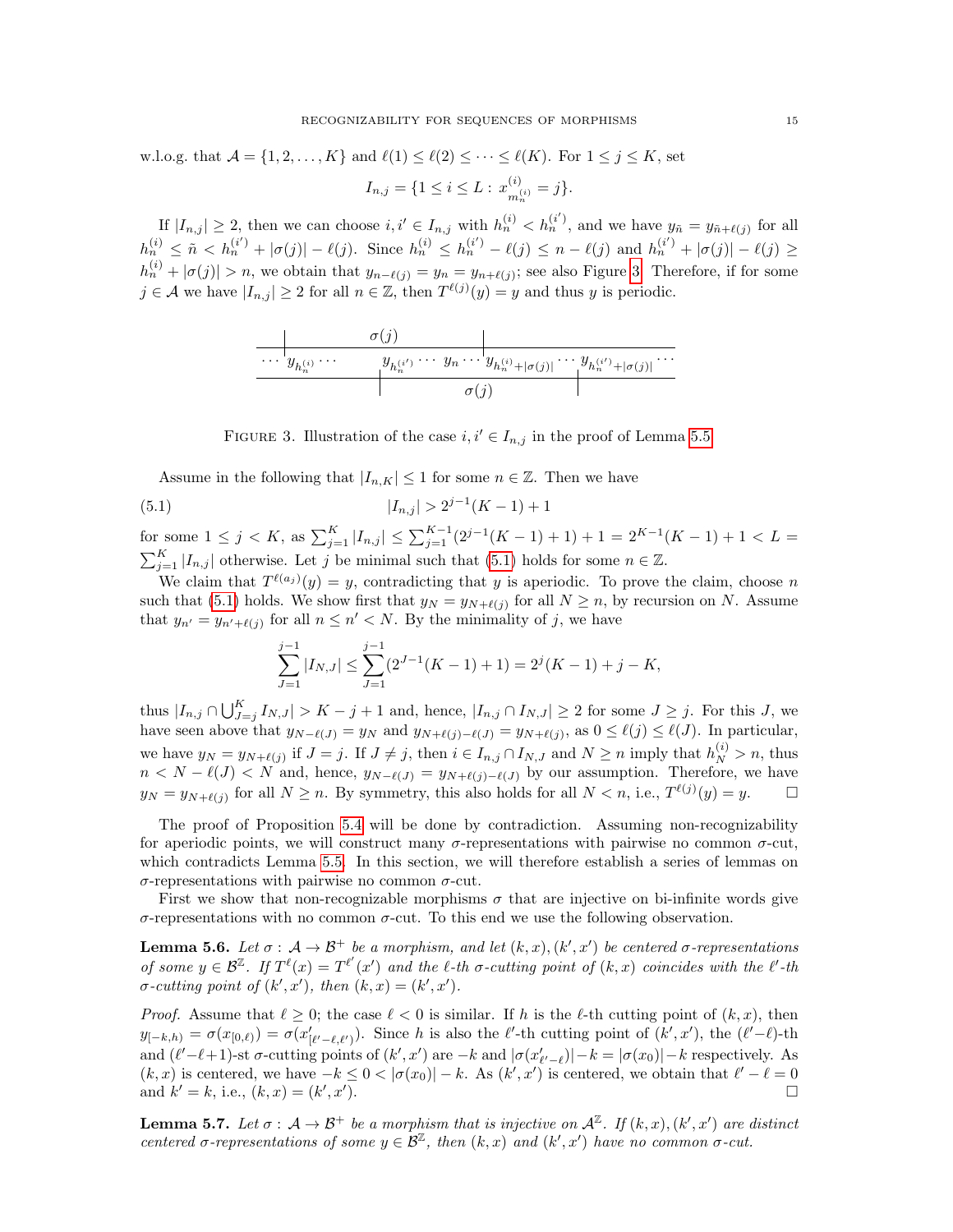Proof. Let  $(k, x)$ ,  $(k', x')$  be distinct centered  $\sigma$ -representations of some  $y \in \mathcal{B}^{\mathbb{Z}}$ . Suppose that the  $\ell$ -th  $\sigma$ -cutting point of  $(k, x)$  equals the  $\ell'$ -th  $\sigma$ -cutting point of  $(k', x')$  for some  $\ell, \ell' \in \mathbb{Z}$ . Then we have  $\sigma(T^{\ell}(x)) = \sigma(T^{\ell'}(x'))$  and thus  $T^{\ell}(x) = T^{\ell'}(x')$  by the injectivity of  $\sigma$ . By Lemma [5.6,](#page-14-2) this contradicts that  $(k, x) \neq (k', x')$ ).

Note that two  $\sigma$ -representations with no common  $\sigma$ -cut always give rise to two distinct centered  $\sigma$ -representations (with no common  $\sigma$ -cut). Therefore, we omit the requirement of being centered if we have no common  $\sigma$ -cut. The next lemma implies that the property of having no common cut propagates "down" in S-adic systems.

<span id="page-15-1"></span>**Lemma 5.8.** Let  $\sigma : A \to B^+$  and  $\tau : B \to C^+$  be morphisms,  $z \in C^{\mathbb{Z}}$ . If z has  $\tau$ -representations  $(\ell, y)$  and  $(\ell', y')$  with no common  $\tau$ -cut, and  $(k, x), (k', x')$  are  $\sigma$ -representations of y and y' respectively, then  $(\ell + |\tau(y_{[-k,0)}|,x)$  and  $(\ell' + |\tau(y'_{[-k',0)}|,x')$  are  $\tau\sigma$ -representations of z with no common τσ-cut.

*Proof.* Suppose that  $(\ell + |\tau(y_{[-k,0)})|, x)$  and  $(\ell' + |\tau(y'_{[-k',0)})|, x')$  have a common  $\tau\sigma$ -cut, which is the m-th cut of the former and the m'-th cut of the latter  $\tau\sigma$ -representation. We assume that both m and  $m'$  are positive; the other cases are treated similarly. Then

$$
|\tau\sigma(x_{[0,m)})|-|\tau(y_{[-k,0)})|-\ell=|\tau\sigma(x'_{[0,m')})|-|\tau(y'_{[-k',0)})|-\ell',
$$

which implies that for  $j = |\sigma(x_{[0,m)})|, j' = |\sigma(x'_{[0,m')})|$ , we have

$$
|\tau(y_{[-k,j-k)}|-|\tau(y_{[-k,0)})|-\ell=|\tau(y'_{[-k',j'-k')})|-|\tau(y'_{[-k',0)})|-\ell',
$$

i.e.,  $|\tau(y_{[0,j-k)})| - \ell = |\tau(y'_{[0,j'-k')})| - \ell'$ . This exhibits a common  $\tau$ -cut of  $(\ell, y)$  and  $(\ell', y')$ .  $\Box$ 

The property of having  $\sigma$ -representations with no common  $\sigma$ -cut also propagates within sets of points having the same language.

<span id="page-15-0"></span>**Lemma 5.9.** Let  $\sigma : A \to \mathcal{B}^+$  be a morphism,  $(X,T)$  a shift with  $X \subseteq \mathcal{A}^{\mathbb{Z}}$ ,  $y \in \mathcal{B}^{\mathbb{Z}}$ . If y has two σ-representations in X with no common σ-cut, then each  $\tilde{y} \in \mathcal{B}^{\mathbb{Z}}$  with  $\mathcal{L}_{\tilde{y}} \subseteq \mathcal{L}_y$  has two σ-representations in X with no common σ-cut.

Proof. Let  $(k, x)$  and  $(k', x')$  be  $\sigma$ -representations of y in X with no common  $\sigma$ -cut. For  $\tilde{y}$  with  $\mathcal{L}_{\tilde{y}} \subseteq \mathcal{L}_y$ , there is a sequence  $(n_i)$  such that  $\tilde{y} = \lim_{i \to \infty} T^{n_i}(y)$ . Clearly,  $(k+n_i, x)$  and  $(k'+n_i, x')$ are  $\sigma$ -representations of  $T^{n_i}(y)$  in X with no common  $\sigma$ -cut; let  $(j_i, \tilde{x}_i)$  and  $(j'_i, \tilde{x}'_i)$  be the corresponding centered  $\sigma$ -representations. Passing to a subsequence if necessary, we can assume that the sequences  $(j_i, \tilde{x}_i)$  and  $(j'_i, \tilde{x}'_i)$  converge to  $(j, \tilde{x})$  and  $(j', \tilde{x}')$  respectively. Then  $(j, \tilde{x})$  and  $(j', \tilde{x}')$ are  $\sigma$ -representations of  $\tilde{y}$  in X. As all pairs  $(j_i, \tilde{x}_i), (j'_i, \tilde{x}'_i)$  have no common  $\sigma$ -cut, this also holds for  $(j, \tilde{x}), (j', \tilde{x}')$ ).

We can now prove Proposition [5.4](#page-13-0) under additional assumptions; the general case is proved in Section [5.5](#page-16-0) below.

Proof of Proposition [5.4](#page-13-0) for minimal shifts and injective substitutions. Let  $\sigma$  be a directive sequence such that  $|\mathcal{A}_n| \leq K$ ,  $(X_{\sigma}^{(n)}, T)$  is minimal, and  $\sigma_n$  injective on  $X_{\sigma}^{(n+1)}$  for all  $n \geq 0$ . Let  $\ell = K + \lfloor \log_2(K - 1) \rfloor$  and suppose that  $\sigma$  is not recognizable for aperiodic points at levels  $n_1 < n_2 < \cdots < n_\ell$ . Then, by Lemmas [5.7](#page-14-3) and [5.9,](#page-15-0) each aperodic point  $y \in X_{\sigma}^{(n_i)}$ ,  $1 \le i \le \ell$ , has two  $\sigma_{n_i}$ -representations with no common  $\sigma_{n_i}$ -cut.

Let  $y \in X_{\sigma}^{(n_1)}$  be an aperiodic point, and let  $(k, x), (k', x')$  be  $\sigma_{n_1}$ -representations in  $X_{\sigma}^{(n_1+1)}$ with no common  $\sigma_{n_1}$ -cut. Both x and x' have two  $\sigma_{[n_1+1,n_2+1)}$ -representations in  $X_{\sigma}^{(n_2+1)}$  with no common  $\sigma_{[n_1+1,n_2+1)}$ -cut, thus y has four  $\sigma_{[n_1,n_2+1)}$ -representations in  $X_{\sigma}^{(n_2+1)}$  with pairwise no common  $\sigma_{[n_1,n_2+1)}$ -cut by Lemma [5.8.](#page-15-1) Inductively, we get that y has  $2^{\ell}$   $\sigma_{[n_1,n_2+1)}$ -representations in  $X_{\sigma}^{(n_{\ell}+1)}$  with pairwise no common  $\sigma_{[n_1,n_{\ell}+1)}$ -cut. As  $2^{\ell} \geq 2^K(K-1) \geq 2^{K-1}(K-1) + 2$ , this contradicts Lemma [5.5.](#page-13-2)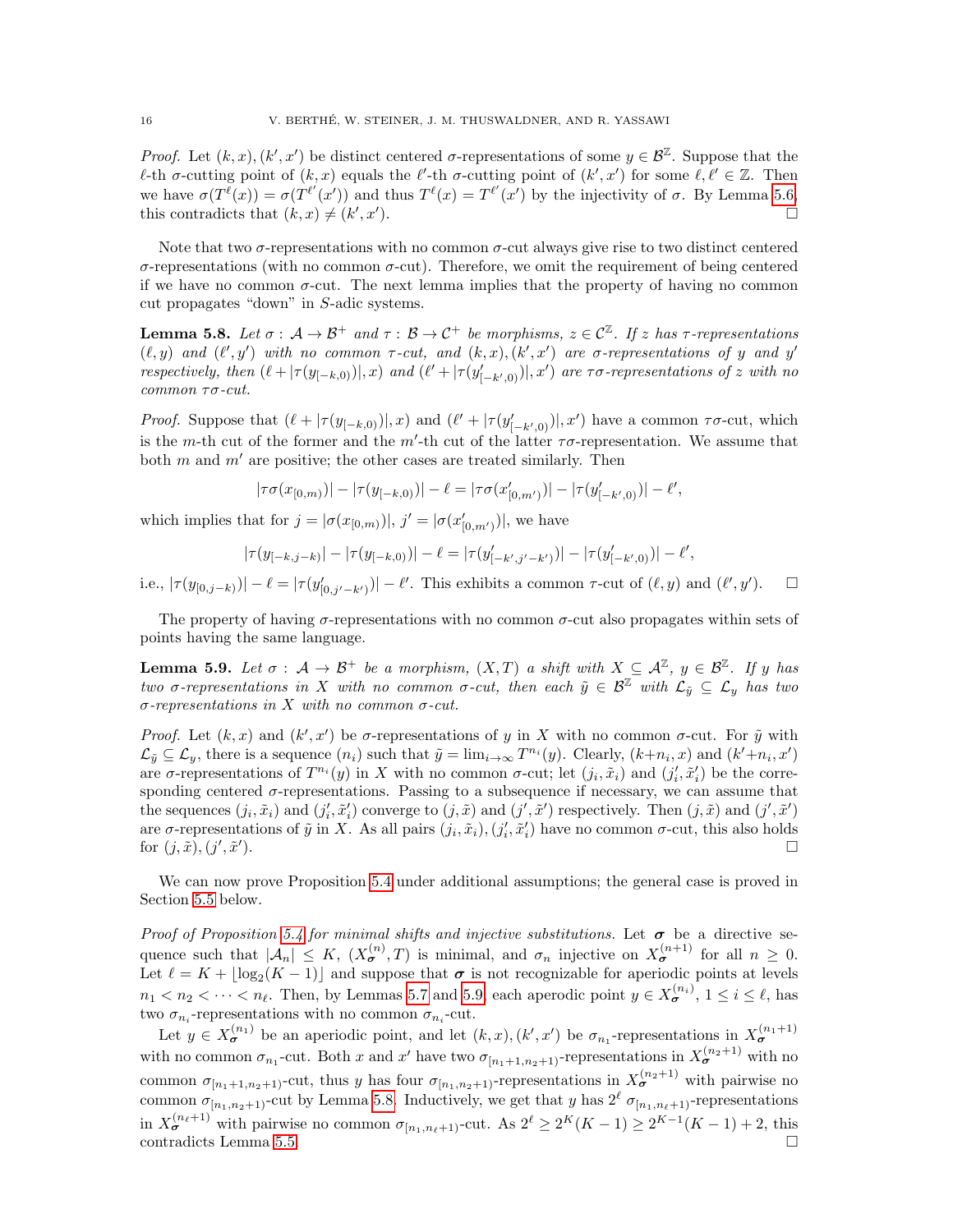5.4. Finding representations with no common cuts. In this subsection, we show how to find points with two representations with no common cuts in sequences of morphisms that are nonrecognizable at  $K-1$  levels, where the alphabets are bounded by K. The following lemma, which tells us that, excluding the trivial case, composing enough morphisms on a bounded alphabet gives morphisms with a certain injectivity property relies on Lemma [3.7](#page-8-1) and is also inspired by [\[DM08\]](#page-26-7).

<span id="page-16-3"></span>**Lemma 5.10.** Let  $K \geq 2$ , let  $\sigma_n$ :  $\mathcal{A}_{n+1} \to \mathcal{A}_n^+$ ,  $1 \leq n \leq K$ , be morphisms with  $|\mathcal{A}_K| \leq K$ . If  $|\sigma_{[1,K)}(\mathcal{A}_K^{\mathbb{Z}})| \geq 2$ , then there exists  $1 \leq n < K$  such that  $\sigma_n$  is injective on  $\sigma_{[n+1,K)}(\mathcal{A}_K^{\mathbb{Z}})$ .

*Proof.* Suppose that  $\sigma_n$  is not injective on  $\sigma_{[n+1,K)}(\mathcal{A}_{K}^{\mathbb{Z}})$  for each  $1 \leq n \leq K$ . Then for each  $1 \leq n < K$  there exist  $x, x' \in \mathcal{A}_{K}^{\mathbb{Z}}$  such that  $\sigma_{[n,K)}(x) = \sigma_{[n,K)}(x')$  and  $\sigma_{[n+1,K)}(x) \neq \sigma_{[n+1,K)}(x')$ . It suffices to prove that this assumption implies that  $|\sigma_{[1,K)}(A_K^{\mathbb{Z}})| = 1$ .

Let first  $n = K-1$ , i.e.,  $\sigma_{K-1}(x) = \sigma_{K-1}(x')$ ,  $x \neq x'$ . By Lemma [3.7,](#page-8-1) we have an alphabet  $\mathcal{B}_{K-1}$ with  $|\mathcal{B}_{K-1}| < |\mathcal{A}_K|$  and morphisms  $\tau_{K-1} : \mathcal{A}_K \to \mathcal{B}_{K-1}^+$ ,  $\tilde{\sigma}_{K-1} : \mathcal{B}_{K-1} \to \mathcal{A}_{K-1}^+$ , with

$$
\sigma_{K-1} = \tilde{\sigma}_{K-1} \tau_{K-1}.
$$

For  $n = K - 2$ , by assumption we have  $x, x' \in \mathcal{A}_{K}^{\mathbb{Z}}$  with

(5.3) 
$$
\sigma_{K-2}\sigma_{K-1}(x) = \sigma_{K-2}\sigma_{K-1}(x') \text{ and } \sigma_{K-1}(x) \neq \sigma_{K-1}(x').
$$

In view of [\(5.2\)](#page-16-1), this implies that  $\tau_{K-1}(x) \neq \tau_{K-1}(x')$ . Thus, inserting (5.2) in [\(5.3\)](#page-16-2) we gain

<span id="page-16-2"></span><span id="page-16-1"></span>
$$
\sigma_{K-2}\tilde{\sigma}_{K-1}(\tau_{K-1}(x)) = \sigma_{K-2}\tilde{\sigma}_{K-1}(\tau_{K-1}(x')) \text{ and } \tau_{K-1}(x) \neq \tau_{K-1}(x').
$$

Applying Lemma [3.7](#page-8-1) for  $\sigma_{K-2}\tilde{\sigma}_{K-1}$  gives an alphabet  $\mathcal{B}_{K-2}$  with  $|\mathcal{B}_{K-2}| < |\mathcal{B}_{K-1}|$  and morphisms  $\tau_{K-2}: \mathcal{B}_{K-1} \to \mathcal{B}_{K-2}^+$ ,  $\tilde{\sigma}_{K-2}: \mathcal{B}_{K-2} \to \mathcal{A}_{K-2}^+$ , such that  $\sigma_{K-2}\tilde{\sigma}_{K-1} = \tilde{\sigma}_{K-2}\tau_{K-2}$ , thus  $\sigma_{[K-2,K)} = \tilde{\sigma}_{K-2} \tau_{K-2} \tau_{K-1}.$ 

Inductively, we obtain alphabets  $\mathcal{B}_1, \ldots, \mathcal{B}_{K-1}$  with  $|\mathcal{B}_1| < |\mathcal{B}_2| < \cdots < |\mathcal{B}_{K-1}| < |\mathcal{A}_K| \leq K$ and morphisms  $\tilde{\sigma}_1$  :  $\mathcal{B}_1 \to \mathcal{A}_1^+$ ,  $\tau_n$  :  $\mathcal{B}_{n+1} \to \mathcal{B}_n^+$ ,  $1 \leq n \lt K$ , with  $\mathcal{B}_K = \mathcal{A}_K$ , such that  $\sigma_{[1,K)} = \tilde{\sigma}_1 \tau_1 \tau_2 \cdots \tau_{K-1}$ . This implies that  $|\mathcal{B}_1| = 1$ , i.e.,  $|\sigma_{[1,K)}(\mathcal{A}_K^{\mathbb{Z}})| = 1$ .

The following variation of Lemma [5.7](#page-14-3) states that injectivity of  $\tau$  on the image of  $\sigma$  leads to  $\tau\sigma$ -representations with no common cut. Applying it to a non-recognizable morphism  $\tau = \sigma_n$  and  $\sigma = \sigma_{[n+1,K]}$  as in Lemma [5.10,](#page-16-3) we obtain  $\sigma_{[n,K]}$ -representations with no common cut.

<span id="page-16-6"></span>**Lemma 5.11.** Let  $\sigma : A \to \mathcal{B}^+, \tau : B \to C^+$  be morphisms,  $(X,T)$  a shift with  $X \subseteq \mathcal{A}^{\mathbb{Z}}$ ,  $Y=\bigcup_{k\in\mathbb{Z}}T^k\sigma(X),\ and\ z\in\mathcal{C}^\mathbb{Z}.$  If  $\tau$  is injective on  $\sigma(X)$  and  $z$  has two centered  $\tau$ -representations in Y, then z has two  $\tau\sigma$ -representations in X with no common  $\tau\sigma$ -cut.

Proof. Let  $(\ell, y), (\ell', y')$  be distinct centered  $\tau$ -representations of z in Y. As  $Y = \bigcup_{k \in \mathbb{Z}} T^k \sigma(X)$ , y and y' have centered  $\sigma$ -representations  $(k, x)$  and  $(k', x')$  in X. Set  $h = \ell + |\tau(y_{[-k,0)})|, h' =$  $\ell' + |\tau(y'_{[-k',0)})|$ . Then  $(h, x)$  and  $(h', x')$  are centered  $\tau \sigma$ -representations of z. Suppose that the m-th  $\tau\sigma$ -cutting point of  $(h, x)$  equals the m'-th  $\tau\sigma$ -cutting point of  $(h', x')$ . This has the following consequences. Firstly, it implies that the

<span id="page-16-4"></span>(5.4)  $(|\sigma(x_{[0,m)})|-k)$ -th  $\tau$ -cutting point of  $(\ell, y) = (|\sigma(x'_{[0,m')})|-k')$ -th  $\tau$ -cutting point of  $(\ell', y')$ 

where we have assumed that  $m, m' \geq 0$ , the other cases being similar. Secondly, it yields  $\tau\sigma(T^m(x)) = \tau\sigma(T^{m'}(x'))$ , thus  $\sigma(T^m(x)) = \sigma(T^{m'}(x'))$  by the injectivity of  $\tau$  on  $\sigma(X)$ . Then

<span id="page-16-5"></span>(5.5) 
$$
T^{|\sigma(x_{[0,m)})|-k}(y) = \sigma(T^m(x)) = \sigma(T^{m'}(x')) = T^{|\sigma(x'_{[0,m')})|-k'}(y').
$$

By [\(5.4\)](#page-16-4) and [\(5.5\)](#page-16-5) we may apply Lemma [5.6](#page-14-2) to obtain that  $(\ell, y) = (\ell', y')$ , a contradiction.  $\square$ 

<span id="page-16-0"></span>5.5. Proof of Proposition [5.4.](#page-13-0) Let  $\sigma$  be a directive sequence with  $|\mathcal{A}_n| \leq K$  and  $|\{\mathcal{L}_x : x \in$  $|X_{\sigma}^{(n)}\rangle | \leq L$  for all  $n \geq 0$ . Let  $\ell = (K - 1 + \lfloor \log_2(K - 1) \rfloor)L$ , and suppose that  $\sigma$  is not recognizable for aperiodic points at levels n for all  $0 \le n < (K-1)(\ell+1)$ . (We pass from a directive sequence  $\sigma$ that is not recognizable for aperiodic points at  $(K-1)(\ell+1)$  levels to such a sequence by telescoping and removing initial recognizable levels.) By Lemma [5.10,](#page-16-3) we have for all  $0 \le i \le \ell$  some  $n_i$  with  $i(K-1) \leq n_i < (i+1)(K-1)$  such that  $\sigma_{n_i}$  is injective on  $\sigma_{[n_i+1,(i+1)(K-1))}(X_{\sigma}^{(i+1)(K-1)}).$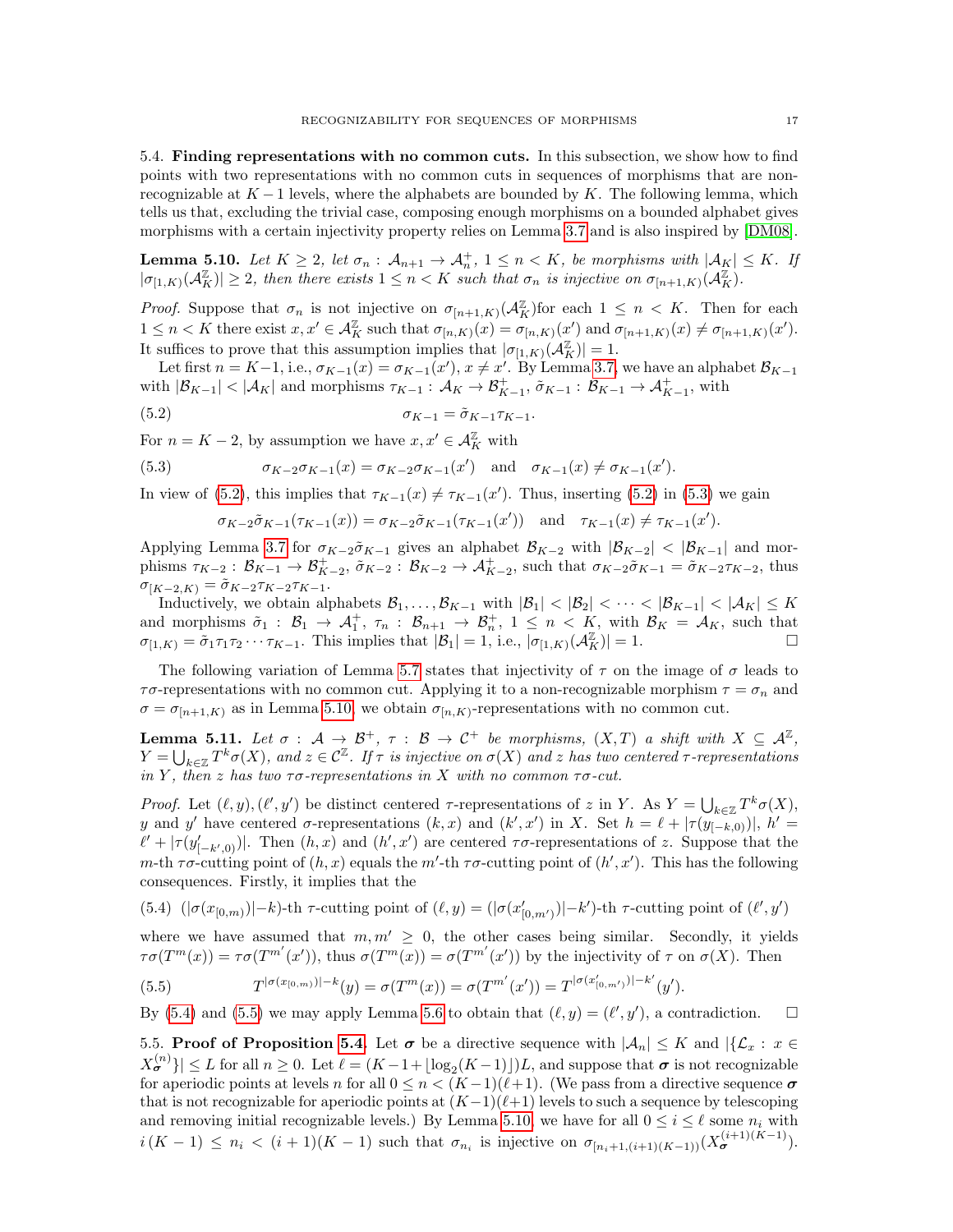By Lemma [5.11,](#page-16-6) there exists an aperiodic  $x^{(i)} \in X_{\sigma}^{(n_i)}$  with two  $\sigma_{[n_i,(i+1)(K-1))}$ -representations having no common  $\sigma_{[n_i,(i+1)(K-1))}$ -cut. By Lemma [5.9,](#page-15-0) the same holds for all x with  $\mathcal{L}_x = \mathcal{L}_{x^{(i)}}$ .

As  $\mathcal{L}_x = \mathcal{L}_y$  implies that  $\mathcal{L}_{\sigma_n(x)} = \mathcal{L}_{\sigma_n(y)}$ , we consider a set of rooted trees (a rooted forest) defined in the following way. We have a vertex for each language  $\mathcal{L}_y, y \in X_{\sigma}^{(n_i)}$ ,  $0 \le i \le \ell$ , and, for  $0 \leq i < \ell$ , the vertex  $\mathcal{L}_y$  has all vertices  $\mathcal{L}_x$  with  $x \in X_{\sigma}^{(n_{i+1})}$  and  $\mathcal{L}_{\sigma_{[n_i,n_{i+1})}(x)} \subseteq \mathcal{L}_y$  as children. If y is aperiodic and has two  $\sigma_{[n_i,(i+1)(K-1))}$ -representations with no common  $\sigma_{[n_i,(i+1)(K-1))}$ -cut, then we call this vertex a *special vertex*. Since there are at least  $\ell + 1 = (K - 1 + \lfloor \log_2(K - 1) \rfloor)L + 1$ special vertices and the forest has at most L leaves, there exists a special vertex  $\mathcal{L}_y, y \in X_{\sigma}^{(n_i)}$ , such that each path from this vertex to a leaf contains at least  $K + \lfloor \log_2(K - 1) \rfloor$  special vertices. Then y has  $2^K(K-1)$  different  $\sigma_{[n_i,(K-1)(\ell+1))}$ -representations with no common  $\sigma_{[n_i,(K-1)(\ell+1))}$ -cut, contradicting Lemma [5.5.](#page-13-2)

This proves Proposition [5.4](#page-13-0) and also finishes the proof of Theorem [5.1.](#page-12-0)

<span id="page-17-1"></span>5.6. Different languages of points in  $S$ -adic shifts. In this subsection we establish sufficient conditions for the number of languages of points in  $X_{\sigma}^{(n)}$  to be bounded in n. First note that, for a shift  $(X, T)$ , the number of different languages  $\mathcal{L}_x, x \in X$ , is bounded below by the number of minimal components of  $X$ . However, there can be points of  $X$  that do not belong to any minimal component of X. For example, let  $(X, T)$  be the shift generated by  $\cdots$  0011 $\cdots$ , then the minimal components of X are  $\{\cdots 000 \cdots\}$  and  $\{\cdots 111 \cdots\}$ , and  $\{\mathcal{L}_x : x \in X\} = \{\mathcal{L}_{\cdots 000} \cdots, \mathcal{L}_{\cdots 111} \cdots, \mathcal{L}_{\cdots 0011} \cdots\}$ . For a shift  $(X, T)$  and  $y \in X$ , the set  $Y = \{x \in X : \mathcal{L}_x = \mathcal{L}_y\}$  is shift-invariant and the shift-orbit of each  $x \in Y$  is dense in Y, but Y need not be closed, thus Y need not be minimal.

We use the following lemmas.

<span id="page-17-0"></span>**Lemma 5.12.** Let  $x \in \mathcal{A}_{0}^{\mathbb{Z}}$ . If x has a  $\sigma_{[0,n)}$ -representation for all  $n \geq 0$ , then  $x \in X_{\sigma}$  or  $x = T^k(y)$  for some limit word y of  $\sigma, k \in \mathbb{Z}$ .

*Proof.* Let  $x \in \mathcal{A}_{0}^{\mathbb{Z}}$  and suppose that x has a  $\sigma_{[0,n)}$ -representation  $(k_n, x^{(n)})$  for each  $n \geq 0$ . If  $x \notin X_{\sigma}$ , then there is an  $\ell > 0$  such that  $x_{[-\ell,\ell)}$  is not a subword of  $\sigma_{[0,n)}(a)$  for all  $n \geq 0$ ,  $a \in \mathcal{A}_n$ . This means that each  $(k_n, x^{(n)})$  has a  $\sigma_{[0,n)}$ -cutting point  $h_n$  with  $|h_n| < \ell$ . Let h be such that  $h_n = h$  for infinitely many n. Then we also have  $\sigma_{[0,n)}$ -representations  $(h, \tilde{x}^{(n)})$  of x for all  $n \geq 0$ , hence  $(0, \tilde{x}^{(n)})$  is a  $\sigma_{[0,n)}$ -representation of  $T^{-h}(x)$  for all  $n \geq 0$ , i.e.,  $T^{-h}(x)$  is a limit word of  $\sigma$ .

<span id="page-17-3"></span>**Lemma 5.13.** Let  $\sigma$  be everywhere growing and  $\liminf |\mathcal{A}_n| = K < \infty$ . Then there are at most  $K^2$  limit words of  $\sigma$ , and at most  $K^2 - K$  of them are not in  $X_{\sigma}$ .

*Proof.* Let x be a limit word of  $\sigma$ , with  $x = \sigma_{[0,n]}(x^{(n)})$  for all  $n \geq 0$ . By a Cantor diagonal argument, we can assume that  $\sigma_n(x^{(n+1)}) = x^{(n)}$  for all  $n \geq 0$ . If  $\sigma$  is everywhere growing, then the sequence of two-letter words  $x_{-1}^{(n)}x_0^{(n)}$  defines x. As  $x_{-1}^{(n)}x_0^{(n)}$  determines  $x_{-1}^{(j)}x_0^{(j)}$  for  $j < n$ , there are at most  $K^2$  such sequences, and  $x \neq \tilde{x}$  implies that the corresponding sequences  $x_{-1}^{(n)}x_0^{(n)}$ and  $\tilde{x}_{-1}^{(n)}\tilde{x}_0^{(n)}$  agree only for finitely many n. 0

If  $x \notin X_{\sigma}$ , then we have  $x_{-1}^{(n)}x_0^{(n)} \notin \mathcal{L}_{\sigma}^{(n)}$  for some  $n \geq 0$  and thus  $x_{-1}^{(N)}x_0^{(N)} \notin \mathcal{L}_{\sigma}^{(N)}$  for all  $N \geq n$ . Choose  $n \geq 0$  such that, for any two limit words  $x, \tilde{x}$ , we have  $x_{-1}^{(n)}x_0^{(n)} \neq \tilde{x}_{-1}^{(n)}\tilde{x}_0^{(n)}$ , and also, if  $x \notin X_{\sigma}$ , then  $x_{-1}^{(n)}x_0^{(n)} \notin \mathcal{L}_{\sigma}^{(n)}$ , and finally  $|\mathcal{A}_n| = K$ . If there is a letter in  $\mathcal{A}_n$  that does not occur as  $x_0^{(n)}$ , then we have at most  $K^2 - K$  words. Otherwise, since  $x_0^{(n)}x_1^{(n)}$  is a prefix of  $\sigma_{[n,N)}(x_0^{(N)})$  for N large enough we get  $x_0^{(n)}x_1^{(n)} \in \mathcal{L}_{\sigma}^{(n)}$ . Thus for each  $a \in \mathcal{A}_n$  there exists  $b \in \mathcal{A}_n$ such that  $ab \in \mathcal{L}_{\sigma}^{(n)}$ , and, hence, there can be at most  $K^2 - K$  words  $ab \in \mathcal{A}^2$  with  $ab \notin \mathcal{L}_{\sigma}^{(n)}$ .  $\square$ 

Note that the condition that  $\sigma$  is everywhere growing cannot be omitted in Lemma [5.13.](#page-17-3) For example, if  $\sigma_n : A \to A$  is the identity substitution for all  $n \geq 0$ , then all elements of  $A^{\mathbb{Z}}$  are limit words of  $\sigma$ , and  $X_{\sigma} = \emptyset$  since  $\mathcal{L}_{\sigma}^{(0)}$  only contains A and the empty word.

<span id="page-17-2"></span>**Proposition 5.14.** Let  $\sigma$  be an everywhere growing directive sequence with  $\liminf_{n\to\infty} |\mathcal{A}_n|$  $K < \infty$ . Then  $|\{\mathcal{L}_x : x \in X_{\sigma}\}| \leq (K^2 - 3K + 5)K/3$ .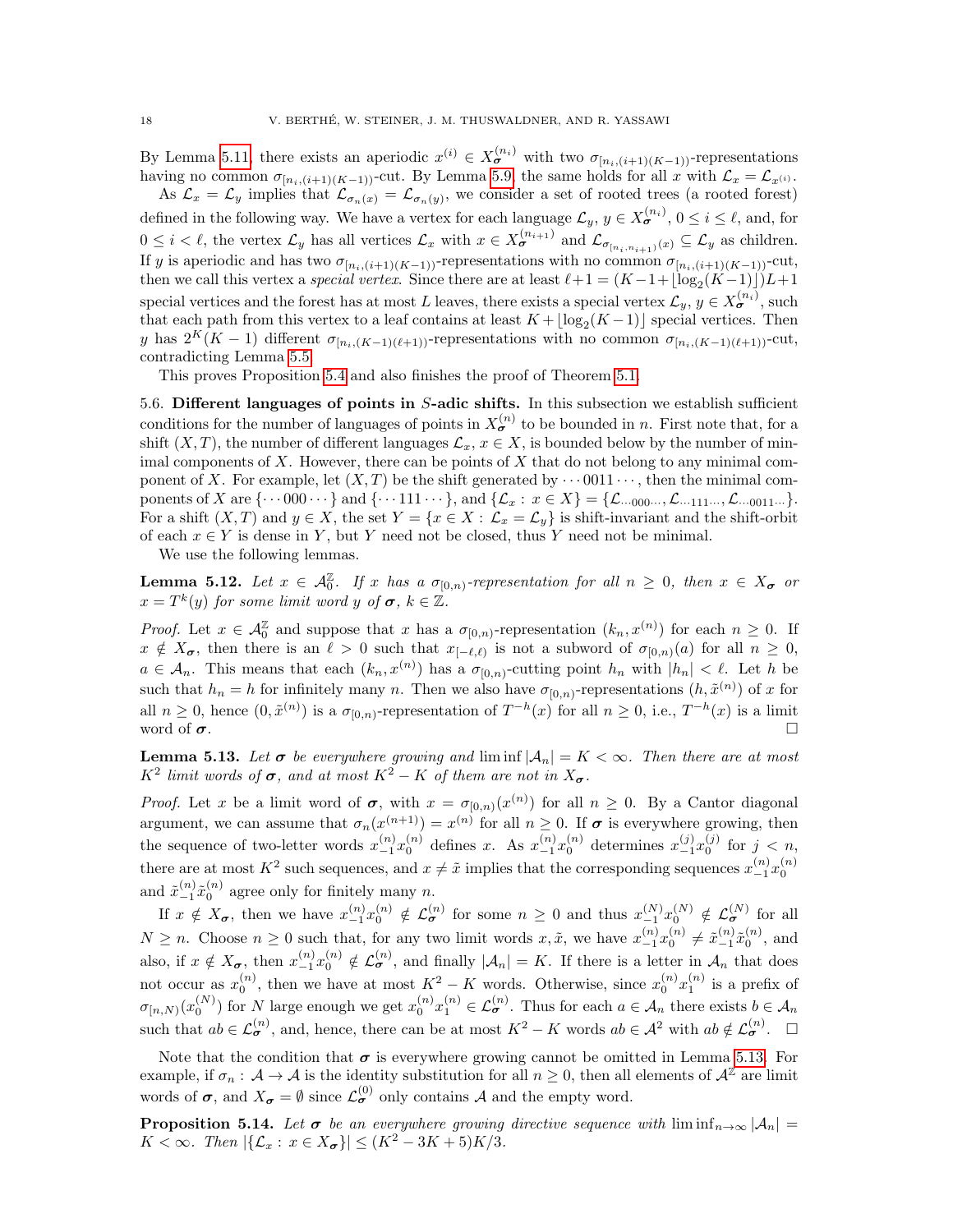*Proof.* We prove the statement by induction on K. It holds for  $K = 1$ ; assume that it holds for  $\liminf_{n\to\infty}$   $|\mathcal{A}_n| < K$  and suppose that  $\liminf_{n\to\infty}$   $|\mathcal{A}_n| = K$ . For  $k \geq 0$ , we define recursively words  $w^{(k)} \in \mathcal{L}_{\sigma}$ , alphabets

$$
\mathcal{A}_n^{(k)} = \{a \in \mathcal{A}_n : \sigma_{[0,n)}(a) \text{ does not contain } w^{(k)} \text{ as subword}\},
$$

and shifts  $(Y_k, T)$  with

$$
Y_k = \{x \in X_{\sigma} : x \text{ has a } \sigma_{[0,n)}\text{-representation in } (\mathcal{A}_n^{(k)})^{\mathbb{Z}} \text{ for all } n \geq 0\},
$$

in the following way.

Let  $w^{(0)}$  be the empty word, i.e.,  $\mathcal{A}_n^{(0)} = \emptyset$  for all  $n \geq 0$  and  $Y_0 = \emptyset$ . We stop at  $k \geq 0$  if  $|\{\mathcal{L}_x : x \in X_{\sigma} \setminus Y_k\}| = 1$ . If  $|\{\mathcal{L}_x : x \in X_{\sigma} \setminus Y_k\}| \geq 2$ , then let  $x, y \in X_{\sigma} \setminus Y_k$ ,  $w^{(k+1)} \in \mathcal{L}_y$ , be such that  $w^{(k+1)} \notin \mathcal{L}_x$ . Note that all points in  $X_{\sigma} \setminus Y_k$  contain  $w^{(k)}$  because  $\sigma_{[0,n)}$ -representations of sequences not containing  $w^{(k)}$  are in  $(\mathcal{A}_n^{(k)})^{\mathbb{Z}}$ . Therefore, we can choose  $w^{(k+1)}$  in a way that it contains  $w^{(k)}$ , which implies that  $\mathcal{A}_n^{(k)} \subseteq \mathcal{A}_n^{(k+1)}$ .

Since  $x \in X_{\sigma} \setminus Y_k$ , the word x has no  $\sigma_{[0,n)}$ -representation in  $(\mathcal{A}_n^{(k)})^{\mathbb{Z}}$  for some  $n \geq 0$  and thus, by the definition of  $\mathcal{A}_n^{(k)}$ , also for all sufficiently large n. As x has a  $\sigma_{[0,n)}$ -representation in  $\mathcal{A}_n^{\mathbb{Z}}$  by Lemma [4.2,](#page-10-4) there exists  $a_n \in \mathcal{A}_n \setminus \mathcal{A}_n^{(k)}$  such that  $\sigma_{[0,n)}(a_n) \in \mathcal{L}_x$  and, hence,  $\sigma_{[0,n)}(a_n)$  does not contain  $w^{(k+1)}$  as a subword. This implies that  $\mathcal{A}_n^{(k)} \cup \{a_n\} \subseteq \mathcal{A}_n^{(k+1)}$ , thus  $|\mathcal{A}_n^{(k)}| < |\mathcal{A}_n^{(k+1)}|$  for all large *n*. Moreover, as  $w^{(k+1)} \in \mathcal{L}_{\sigma}$ , we have  $|\mathcal{A}_n^{(k+1)}| < |\mathcal{A}_n|$  for all large *n*.

Since  $|{\cal A}^{(0)}_n| < |{\cal A}^{(1)}_n| < \cdots < |{\cal A}^{(k)}_n| < |{\cal A}_n|$  for large n, we have  $|\{{\cal L}_x : x \in X_{\sigma} \setminus Y_k\}| = 1$ for some  $k < K$ . For this k, which we will fix from now, we have  $\liminf_{n\to\infty} |\mathcal{A}_n^{(k)}| < K$ . By Lemma [5.12,](#page-17-0) we have

$$
Y_k \subseteq X_{\sigma'} \cup \{T^{\ell}(x) : x \text{ is a limit word of } \sigma', \ell \in \mathbb{Z}\},
$$

where  $\boldsymbol{\sigma}' = (\sigma'_n)_{n \geq 0}$ , with  $\sigma'_n : \mathcal{A}_{n+1}^{(k)} \to (\mathcal{A}_n^{(k)})^+$  being the restriction of  $\sigma_n$  to  $\mathcal{A}_{n+1}^{(k)}$ . Hence

$$
|\{\mathcal{L}_x : x \in X_{\sigma}\}| \le |\{\mathcal{L}_x : x \in Y_k\}| + |\{\mathcal{L}_x : x \in X_{\sigma} \setminus Y_k\}|
$$
  
\$\le |\{\mathcal{L}\_x : x \in X\_{\sigma'}\}| + |\{x \in X\_{\sigma} \setminus X\_{\sigma'} : x \text{ limit word of } \sigma'\}| + |\{\mathcal{L}\_x : x \in X\_{\sigma} \setminus Y\_k\}|.

By the induction hypothesis, we have  $|\{\mathcal{L}_x : x \in X_{\sigma'}\}| \leq (K^2 - 5K + 9)(K - 1)/3$ . As  $\sigma$  is everywhere growing, the same holds for  $\sigma'$ , and there are at most  $(K-1)(K-2)$  limit words of  $\sigma'$ that are not in  $X_{\sigma}$  by Lemma [5.13.](#page-17-3) Putting everything together, we obtain that

$$
|\{\mathcal{L}_x : x \in X_{\sigma}\}| \le \frac{(K^2 - 5K + 9)(K - 1)}{3} + (K - 1)(K - 2) + 1 = \frac{(K^2 - 3K + 5)K}{3}.
$$

The following proposition together with Theorem [5.1](#page-12-0) proves Theorem [5.3.](#page-12-1)

<span id="page-18-0"></span>**Proposition 5.15.** Let  $\sigma : A \to A^+$  be a substitution. Then  $\{\mathcal{L}_x : x \in X_{\sigma}\}\)$  is a finite set.

*Proof.* First note that  $X_{\sigma} = X_{\sigma^n}$  for all  $n \geq 1$ . Therefore, we can assume that  $\sigma^2(a)$  and  $\sigma(a)$ share the same first letter and the same last letter for all  $a \in \mathcal{A}$ . Let  $\mathcal{A}_u$  be the set of letters  $a \in \mathcal{A}$ such that  $|\sigma^n(a)| \to \infty$  and  $\mathcal{A}_b = \mathcal{A} \setminus \mathcal{A}_u$ . Note that, if  $a \in \mathcal{A}_b$  and  $\sigma(a)$  contains a, then  $\sigma(a) = a$ .

Let x be a limit word of  $\sigma = (\sigma)_{n \geq 0}$ . If  $x_0 \in A_b$ , then we have  $\sigma(x_0) = x_0$ . Inductively, we obtain that  $\sigma(x_j) = x_j$  for all  $j \geq 0$  such that  $x_{[0,j+1)} \in \mathcal{A}_{\text{b}}^*$ , as well as for all  $j < 0$  such that  $x_{[j,0)} \in \mathcal{A}_{\text{b}}^*$ . If  $x_j \in \mathcal{A}_{\text{u}}$  and  $x_{[0,j)} \in \mathcal{A}_{\text{b}}^*$ ,  $j \geq 0$ , then we obtain that  $\sigma(x_{[j,\infty)}) = x_{[j,\infty)}$ . Similarly,  $x_j \in \mathcal{A}_{\mathbf{u}}$  and  $x_{[j+1,0)} \in \mathcal{A}_{\mathbf{b}}^*$ ,  $j < 0$ , imply that  $\sigma(x_{(-\infty,j]}) = x_{(-\infty,j]}$ . Hence  $\sigma(x) = x$ , and the limit words of  $\sigma$  are exactly the fixed points of  $\sigma$ .

Now, we follow the proof of Proposition [5.14.](#page-17-2) For  $k \geq 0$ , we define recursively words  $w^{(k)} \in \mathcal{L}_{\sigma}$ , alphabets  $\mathcal{A}^{(k)}$  of letters  $a \in \mathcal{A}$  such that  $\sigma^n(a)$  does not contain  $w^{(k)}$  as subword for all  $n \geq 1$ , and sets  $Y_k$  of points  $x \in X_{\sigma}$  having  $\sigma^n$ -representations in  $({\cal A}^{(k)})^{\mathbb{Z}}$  for all  $n \geq 0$ :  $w^{(0)}$  is the empty word; if  $|\{\mathcal{L}_x : x \in X_\sigma \setminus Y_k\}| \geq 2$ , then  $w^{(k+1)}$  is chosen in a way that  $w^{(k+1)} \in \mathcal{L}_y \setminus \mathcal{L}_x$  for some  $x, y \in X_{\sigma} \setminus Y_k$ , and  $w^{(k)}$  is a subword of  $w^{(k+1)}$ . Then we have  $|\mathcal{A}^{(0)}| < |\mathcal{A}^{(1)}| < \cdots < |\mathcal{A}^{(k)}| < |\mathcal{A}|$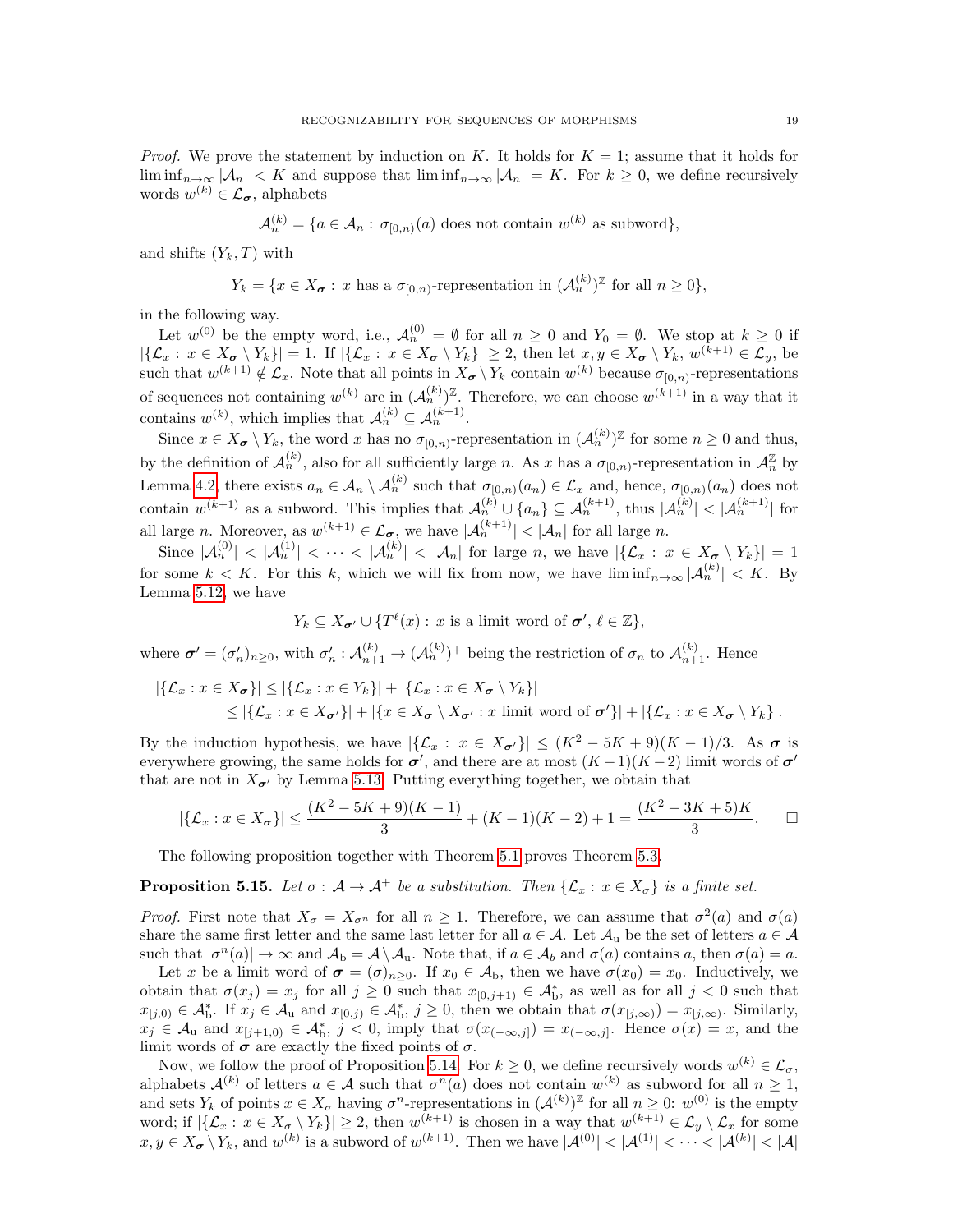and  $|\{\mathcal{L}_x : x \in X_\sigma \setminus Y_k\}| = 1$  for some  $k < K$ . For this k, let  $\sigma' : \mathcal{A}^{(k)} \to (\mathcal{A}^{(k)})^+$  be the restriction of  $\sigma$  to  $\mathcal{A}^{(k)}$ . As  $Y_k \subseteq X_{\sigma'} \cup \{T^{\ell}(x) : x \in X_{\sigma} \cap (\mathcal{A}^{(k)})^{\mathbb{Z}}, \sigma'(x) = x, \ell \in \mathbb{Z}\},\$ we have

$$
|\{\mathcal{L}_x : x \in X_\sigma\}| \le |\{\mathcal{L}_x : x \in X_{\sigma'}\}| + |\{\mathcal{L}_x : x \in X_\sigma, \sigma(x) = x\}| + 1.
$$

By induction on the size of the alphabet  $\mathcal{A}, \{\mathcal{L}_x : x \in X_{\sigma'}\}$  is a finite set, and it only remains to show that  $\{\mathcal{L}_x : x \in X_\sigma, \sigma(x) = x\}$  is finite.

Let  $x \in X_{\sigma}$  with  $\sigma(x) = x$ . Suppose first that  $x_j, x_k \in A_u$  and  $x_{[j+1,k)} \in A_b^*$  for some  $j < 0 \leq k$ . We show that  $k - j$  is bounded. Let  $n \geq 0$  be minimal such that  $x_{[j,k+1)}$  is a subword of  $\sigma^{n+1}(a)$ for some  $a \in \mathcal{A}$ . Then there is a subword  $\tilde{a}va'$  of  $\sigma(a)$  with  $\tilde{a}, a' \in \mathcal{A}_u$ ,  $v \in \mathcal{A}_b^*$ , such that  $x_{[j,k+1)}$  is a subword of  $\sigma^n(\tilde{a}va')$ . Let  $j < \tilde{m} \leq m' \leq k$  be such that  $x_{[j,\tilde{m})}$  is a suffix of  $\sigma^n(\tilde{a})$ ,  $x_{\lfloor \tilde{m},m'\rfloor} = \sigma^n(v)$  and  $x_{\lfloor m',k+1\rceil}$  is a prefix of  $\sigma^n(a')$ . Since  $v \in A_b^*$  and  $|v| < |\sigma(a)|$ ,  $m' - \tilde{m}$  is bounded. As  $x_{[m',k)} \in \mathcal{A}_{\text{b}}^*$  and  $\sigma(x_k)$  starts with  $x_k$ , we obtain that  $k - m'$  is bounded as well. Similarly,  $\tilde{m} - j$  is bounded and, hence,  $k - j$  is bounded. Recall that  $\sigma(x_{[j+1,k)}) = x_{[j+1,k)}$ . Since  $x_{(-\infty,j]}$  and  $x_{[k,\infty)}$  are determined by  $x_j$  and  $x_k$ , there are only finitely many possibilities for x.

Suppose now that there is some  $k \geq 0$  such that  $x_k \in A_u$  and  $x_j \in A_b$  for all  $j < k$ . As  $T^k(x)$ is also a fixed point of  $\sigma$  in this case, we can assume that  $k = 0$ . For  $j < 0$ , let  $n \ge 0$  minimal such that  $x_{[j,1)}$  is a subword of  $\sigma^{n+1}(a)$  for some  $a \in \mathcal{A}$ . Then there is a subword va' or  $\tilde{a}va'$  of  $\sigma(a)$ with  $\tilde{a}, a' \in \mathcal{A}_{u}, v \in \mathcal{A}_{b}^{*}$ , such that  $x_{[j,1)}$  is a subword of  $\sigma^{n}(va')$  or  $\sigma^{n}(\tilde{a}va')$ . Let  $j \leq \tilde{m} \leq m' \leq 0$ be such that  $x_{[j,\tilde{m})}$  is a suffix of  $\sigma^n(\tilde{a})$ ,  $x_{[\tilde{m},m')} = \sigma^n(v)$  and  $x_{[m',1)}$  is a prefix of  $\sigma^n(a')$ , with  $\tilde{m} = j$ when  $x_{[j,1)}$  is a subword of  $\sigma^n(va')$ , As in the previous paragraph, |m'| and  $m'-\tilde{m}$  are bounded, thus  $|\tilde{m}|$  is bounded. Therefore, there are some  $\tilde{m} < 0$  and  $\tilde{a} \in A_u$  such that, for infinitely many  $j < 0$ ,  $x_{[j,\tilde{m})}$  is a suffix of  $\sigma^{n}(\tilde{a})$  for some  $n \geq 0$ . Since this determines  $x_{(-\infty,\tilde{m})}$ ,  $x_0$  determines  $x_{[0,\infty)}$  and  $|\tilde{m}|$  is bounded, there are again only finitely many possibilities for x.

Finally, suppose that  $x \in \mathcal{A}_{\text{b}}^{\mathbb{Z}}$ . Now, for each  $k > 0$ , there exist  $\tilde{a}, a' \in \mathcal{A}_{\text{u}}, n \geq 0, -k \leq \tilde{m} \leq$  $m' \leq k$ , such that  $x_{[-k,\tilde{m})}$  is a suffix of  $\sigma^{n}(\tilde{a})$ ,  $x_{[m',k)}$  is a prefix of  $\sigma^{n}(a')$ , and  $m'-\tilde{m}$  is bounded. Moreover, if  $k-m'$  is sufficiently large, then  $\lim_{n\to\infty} \sigma^n(a'a'\cdots)$  is an eventually periodic sequence. Similarly,  $\lim_{n\to\infty} \sigma^n(\cdots \tilde{a}\tilde{a})$  is eventually periodic (to the left) when  $\tilde{m}+k$  is sufficiently large. Thus x is periodic with period given by  $\lim_{n\to\infty} \sigma^n(\cdots \tilde{a}\tilde{a})$  or  $\lim_{n\to\infty} \sigma^n(a'a'\cdots)$ , or we have some  $\tilde{m} \leq m'$ ,  $\tilde{a}, a' \in A_u$ , such that  $x_{(-\infty,\tilde{m})} = \lim_{n \to \infty} \sigma^n(\cdots \tilde{a}\tilde{a})$ ,  $x_{[m,\infty)} = \lim_{n \to \infty} \sigma^n(a'a' \cdots)$ , and  $m' - \tilde{m}$  is bounded. Hence, up to shifting, there are only finitely many fixed points of this form. Therefore,  $\{\mathcal{L}_x : x \in X_{\sigma}, \sigma(x) = x\}$  is a finite set, which proves the proposition.

### 6. Bratteli-Vershik representations

<span id="page-19-0"></span>In this section, we discuss the implications of recognizability for the natural representation of an S-adic shift as a Bratteli-Vershik system (defined below). A Bratteli-Vershik system  $(X_B, \varphi_\omega)$ can be topological, with the Vershik map  $\varphi_{\omega}$  a homeomorphism, or measurable, with  $\varphi_{\omega}$  defined almost everywhere. A measure theoretic Bratteli-Vershik representation has been established for primitive substitutive shifts by Livshits and Vershik in [\[VL92\]](#page-27-4) and Canterini and Siegel in [\[CS01a,](#page-26-9) [CS01b\]](#page-26-10). Durand, Host, and Skau [\[DHS99\]](#page-26-11) found a topological representation for primitive substitutions that has been extended to aperiodic (and not necessarily primitive) substitutions by Bezuglyi, Kwiatkowski, and Medynets [\[BKM09\]](#page-26-1). More generally, measure theoretic Bratteli-Vershik representations always exist for ergodic systems [\[Ver85\]](#page-27-7), as do topological Bratteli-Vershik representations for (not necessarily primitive) aperiodic Cantor dynamical systems [\[Med06\]](#page-26-24). The question is when a *naturally constructed* representation exists. For example, the representations in [\[VL92\]](#page-27-4) and [\[CS01a,](#page-26-9) [CS01b\]](#page-26-10), and the representations for proper substitutions in [\[DHS99\]](#page-26-11) and [\[BKM09\]](#page-26-1) are defined very naturally using the given substitution. Our approach here is to forgo the topological representation, preferring instead a measurable representation using a natural Bratteli-Vershik representation. One result in this section is Theorem [6.5,](#page-22-0) where we show that each recognizable S-adic shift defined by an everywhere growing directive sequence is in fact measurably conjugate to the determined Bratteli-Vershik system. Our result is irrespective of any finite invariant measure through which we consider our shift. The natural construction of the representation of the S-adic shift  $(X_{\sigma},T)$  as a Bratteli-Vershik system relies on a natural sequence of generating partitions of  $X_{\sigma}$  (which are Kakutani-Rohlin partitions) that is introduced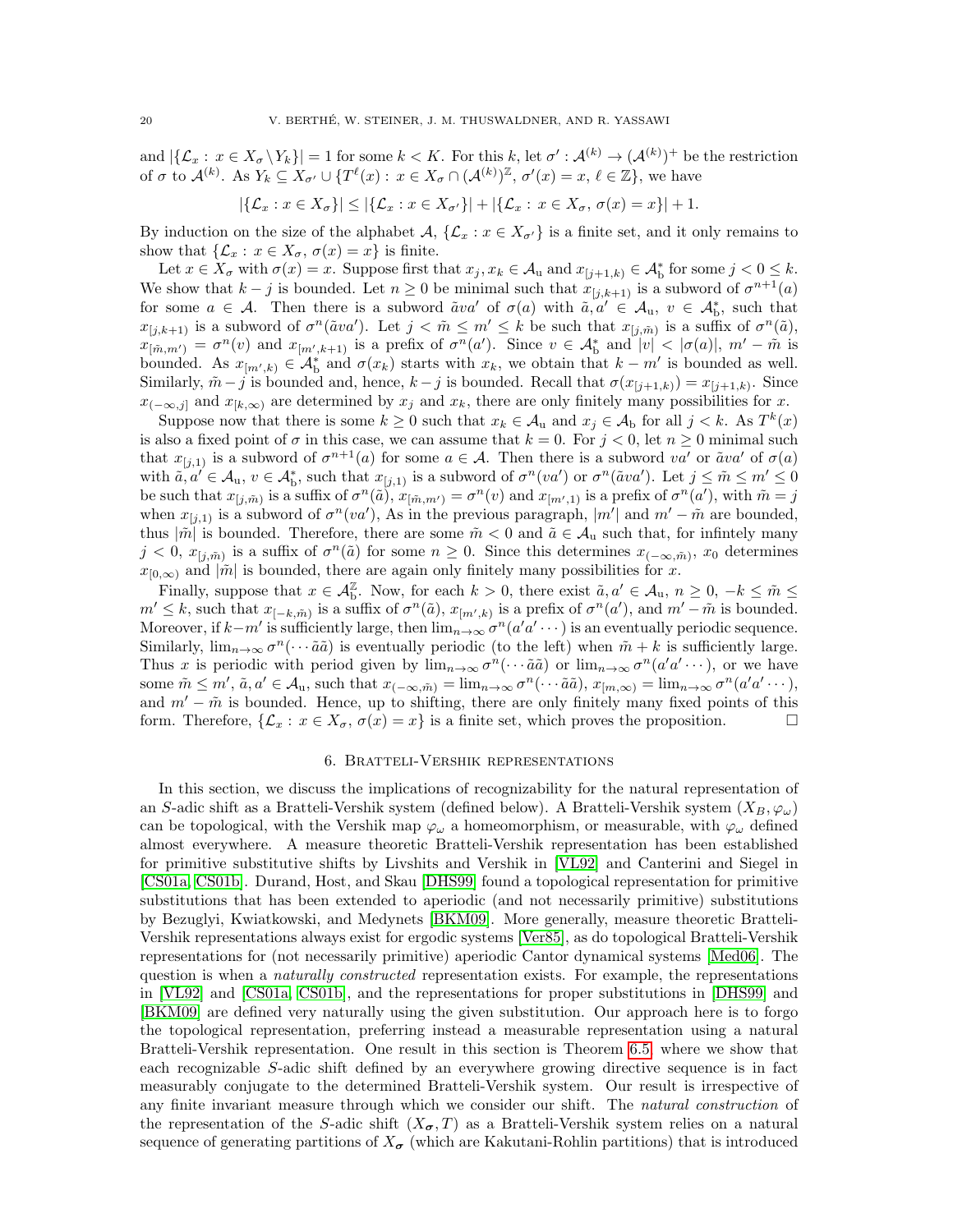in [\(6.1\)](#page-21-0) and Lemma [6.3.](#page-22-1) It is in the spirit of the representation found by [\[CS01a,](#page-26-9) [CS01b\]](#page-26-10) in the substitutive setting.

# 6.1. From S-adic shifts to Bratteli-Vershik maps.

**Definition 6.1.** A *Bratteli diagram* is an infinite graph  $B = (V, E)$  such that the vertex set  $V = \bigcup_{n\geq 0} V_n$  and the edge set  $E = \bigcup_{n\geq 0} E_n$  are partitioned into pairwise disjoint, nonempty subsets  $\bar{V}_n$  and  $E_n$ , where

- (i)  $V_0 = \{v_0\}$  is a single point;
- (ii)  $V_n$  and  $E_n$  are finite sets;
- (iii) there exists a range map  $r : E \to V$  and a source map  $s : E \to V$  such that  $r(E_n) = V_{n+1}$ and  $s(E_n) = V_n$  for each  $n \geq 0$ .

The set  $V_n$  is called the *n*-th level of the diagram B. A finite or infinite sequence of edges  $(e_n)$ with  $e_n \in E_n$  such that  $r(e_n) = s(e_{n+1})$  is called a *finite* or *infinite path*, respectively. For  $0 \leq m \leq n, v \in V_m$  and  $w \in V_n$ , let  $E(v, w)$  denote the set of all paths  $e = (e_m, \ldots, e_{n-1})$ with  $s(e_m) = v$  and  $r(e_{n-1}) = w$ . For a Bratteli diagram B, let  $X_B$  be the set of infinite paths  $(x_0, x_1, \ldots)$  starting at the top vertex  $v_0$ . For a finite path  $e = (e_m, \ldots, e_{n-1}) \in E(v, w)$ , let  $U(e) = \{x \in X_B : x_i = e_i, m \leq i < n\}.$  We endow  $X_B$  with the topology generated by the cylinder sets  $U(e)$ ,  $e \in E(v, w)$ ,  $v \in V_m$ ,  $w \in V_n$ ,  $0 \leq m < n$ . With this topology, cylinder sets are clopen, and  $X_B$  is a 0-dimensional compact metric space that may contain isolated points.

Given a Bratteli diagram B, the *n*-th incidence matrix  $F_n = (f_{w,v}^{(n)}), n \ge 0$ , is a  $|V_{n+1}| \times |V_n|$ matrix whose entries  $f_{w,v}^{(n)}$  are equal to the number of edges between the vertices  $w \in V_{n+1}$  and  $v \in V_n$ , i.e.,  $f_{w,v}^{(n)} = |\{e \in E_n : s(e) = v, r(e) = w\}|$ . A Bratteli diagram B is simple if for each n there exists  $N > n$  such that  $E(v, w) \neq \emptyset$  for all  $v \in V_n$  and  $w \in V_N$ .

A Bratteli diagram  $B = (V, E)$  is called *ordered* if a linear order ">" is defined on every set  $r^{-1}(v)$ ,  $v \in \bigcup_{n\geq 1} V_n$ . We use  $\omega$  to denote the corresponding partial order on E and write  $(B,\omega)$ when we consider B with the ordering  $\omega$ . For example, Figure [4](#page-20-0) contains the first three levels of a Bratteli diagram with incidence matrices  $F_0$  and  $F_1$ , and where  $r^{-1}(v)$  is linearly ordered.



<span id="page-20-0"></span>FIGURE 4. The first three levels of a Bratteli diagram with  $r^{-1}(v)$  ordered.

Let  $m < n$  and let  $(e_m, \ldots, e_{n-1})$  be a finite path in B. Its range is  $r(e_{n-1})$ . An order  $\omega$  on B defines the *lexicographic* ordering on the set of finite paths between vertices of levels  $V_m$  and  $V_n$ with a common range:  $(e_m, \ldots, e_{n-1}) > (e'_m, \ldots, e'_{n-1})$  if and only if there is i with  $m \leq i < n$ ,  $e_j = f_j$  for  $i < j < n$  and  $e_i > f_i$ . Thus, given an order  $\omega$ , any two finite paths with a common range are comparable with respect to the lexicographic ordering generated by  $\omega$ . If two infinite paths  $(e_n)$  and  $(e'_n)$  are tail equivalent, that is there exists N such that  $e_n = e'_n$  for  $n \geq N$ , then we can compare them by comparing their initial segments up to level  $N$ . Thus  $\omega$  defines a partial order on  $X_B$ , where two infinite paths are comparable if and only if they are tail equivalent.

We shall always assume that our Bratteli diagram B is *aperiodic* with respect to the tail equivalence relation, that is, no tail equivalence class is finite. Analogously to our earlier definition for directive sequences, we shall say that B is *everywhere growing* if  $\lim_{n\to\infty} \min_{v\in V_n} |E(v_0, v)| =$ ∞. Everywhere growing Bratteli diagrams are aperiodic.

Given an order  $\omega$  on a Bratteli diagram B, we call a finite or infinite path  $e = (e_n)$  maximal (minimal) if every  $e_n$  is maximal (minimal) amongst the edges from  $r^{-1}(r(e_n))$ . An ordered Bratteli diagram  $(B, \omega)$  is called *properly ordered* if the sets of minimal and maximal paths,  $X_{\text{max}}(\omega)$  and  $X_{\text{min}}(\omega)$ , are singletons.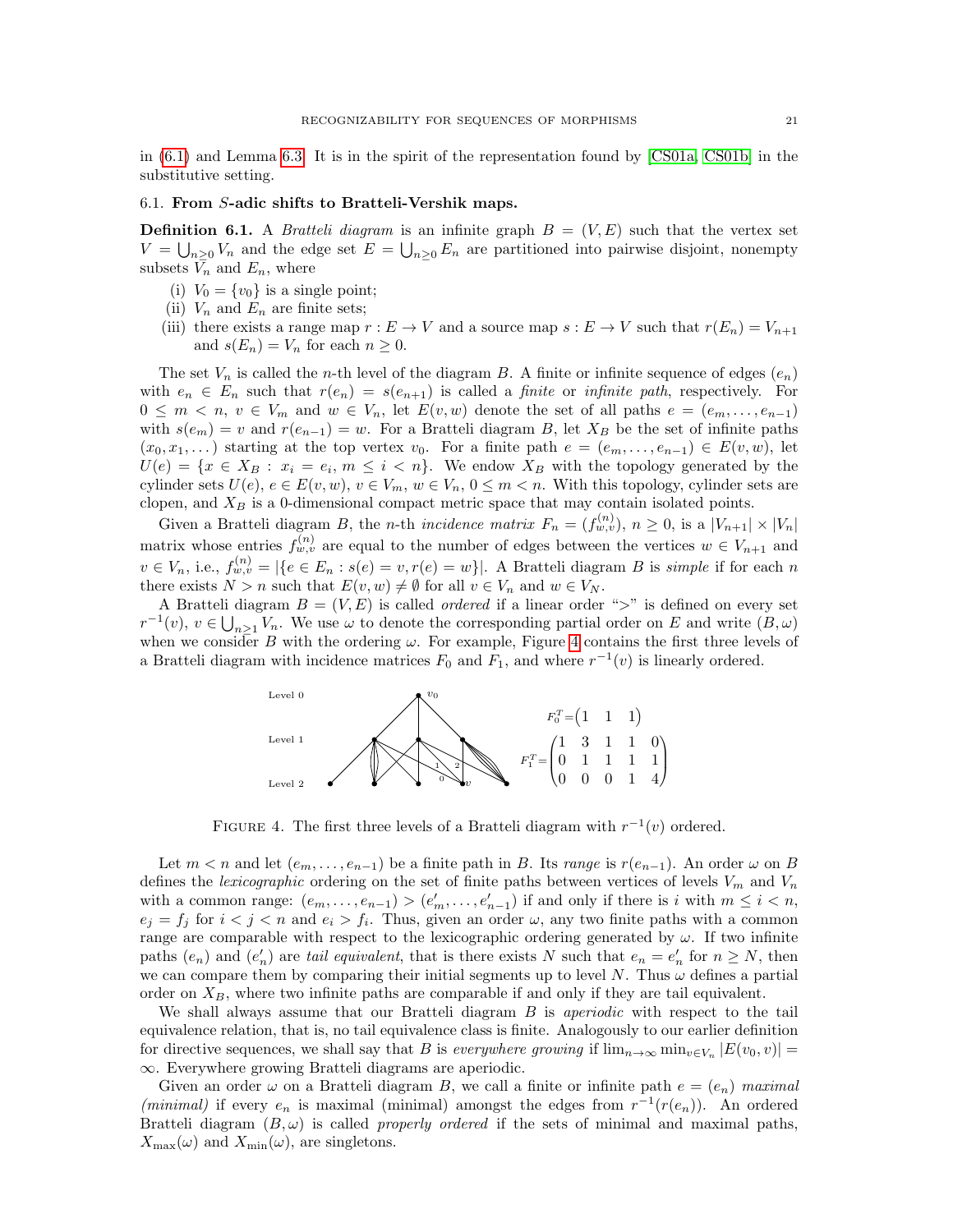Let  $(B, \omega)$  be an ordered Bratteli diagram. If  $x = (x_0, x_1, \ldots)$  is a non-maximal path in  $X_B$ , then let n be the smallest integer such that  $x_n$  is not a maximal edge. Then the path  $y = (y_0, y_1, \ldots)$ , which agrees with x from level n+1 onwards, where  $(y_0, \ldots, y_{n-1})$  is minimal and  $y_n$  is the successor of  $x_n$ , is called the *successor* of x with respect to  $\omega$ . We say that  $\varphi_{\omega}: X_B \to X_B$  is a Vershik map if, for each  $x \in X_B \setminus X_{\max}(\omega)$ ,  $\varphi_\omega(x)$  is the successor of x with respect to  $\omega$ . We call  $(X_B, \varphi_\omega)$  a Bratteli-Vershik dynamical system. Note that  $\varphi_{\omega}: X_B \setminus X_{\max}(\omega) \to X_B \setminus X_{\min}(\omega)$  is bijective. In some cases, mainly when  $\omega$  is a proper order,  $\varphi_{\omega}$  can be extended to a homeomorphism on  $X_B$ . Note that a properly ordered simple Bratteli diagram defines a minimal Cantor dynamical system. In this article, we do not assume that our orders are proper, nor are we concerned with whether  $\varphi_{\omega}$  can be extended to a homeomorphism.

For Bratteli diagrams whose vertex sets  $V_n$  are unbounded in size, the sets  $X_{\min}(\omega)$  and  $X_{\max}(\omega)$ are not necessarily countable. For example, for a large family of diagrams defined in [\[JQY17\]](#page-26-25), almost any order defined on these diagrams will have uncountably many maximal and minimal paths. However, if B is everywhere growing, we still have the following lemma, which is similar in spirit to [\[BKMS10,](#page-26-26) Lemma 2.7]; see also [\[FPS17,](#page-26-27) Prop 2.1] for a proof of the same result for the Pascal Bratteli diagram. Here, a measure  $\mu$  defined on the  $\sigma$ -algebra generated by cylinder sets in  $X_B$  is said to be invariant with respect to the tail equivalence relation if, for any vertex  $v \in V$ , it gives equal  $\mu$ -mass to any cylinder set defined by a path from  $v_0$  to v.

<span id="page-21-1"></span>**Lemma 6.2.** Suppose that B is an everywhere growing Bratteli diagram. Then for any order  $\omega$ on  $B$  and any probability measure  $\mu$  that is invariant with respect to the tail equivalence relation, we have  $\mu(X_{\min}(\omega)) = \mu(X_{\max}(\omega)) = 0.$ 

*Proof.* We use the fact that, for each n, the set of paths from the top vertex  $v_0$  to level n of the Bratteli diagram defines cylinder sets which form a partition of  $X_B$ . Notice that the sets  $X_{\text{max}}(\omega)$ and  $X_{\text{min}}(\omega)$  are measurable as they are countable intersections of finite unions of cylinder sets. We show that  $\mu(X_{\max}(\omega)) = 0$ , the other assertion following similarly. Fix an arbitrary n. Since B is everywhere growing, we can choose a level n so that any vertex in  $V_n$  has at least N incoming paths from  $v_0$ . Let  $C_n$  stand for the union of cylinder sets to level n which are defined by maximal paths. By the invariance of  $\mu$ , we have  $\mu(C_N) \leq \frac{1}{N}$ . Since  $X_{\max}(\omega)$  is a subset of  $C_N$ , we have  $\mu(X_{\max}(\omega)) \leq \frac{1}{N}$ , and the result follows.

Note that if  $\mu$  is a measure on  $X_B$  and  $(X_B, \varphi_\omega, \mu)$  is a measure preserving system (in particular, this requires  $\mu(X_{\max}(\omega)) = \mu(X_{\min}(\omega)) = 0$ , then  $\mu$  must be invariant with respect to the tail equivalence relation. Conversely, if  $\mu$  on  $X_B$  is invariant under the tail equivalence relation and if a Vershik map  $\varphi_\omega$  on  $X_B$  is defined on a set of full  $\mu$ -mass, then  $\mu$  is  $\varphi_\omega$ -invariant; see e.g. [\[BKMS10,](#page-26-26) Lemma 2.7] or [\[Fis09,](#page-26-28) Proposition 2.11]. Finally, there is always at least one measure which is invariant with respect to the tail equivalence relation. Indeed, if the Bratteli diagram is simple, then it admits a proper order that makes the Vershik map a homeomorphism, so by the Krylov-Bogolyubov theorem, there is always at least one invariant measure w.r.t. the Vershik map and, hence, w.r.t. the tail equivalence relation. Otherwise, if B is everywhere growing, then the tail equivalence relation on  $X_B$  is aperiodic. Since  $\bigcap_{n\geq k} F_k^T \dots F_n^T \mathbb{R}^{|V_{n+1}|}_+$  is closed and non-empty for each k, there exists a sequence of vectors  $(p^{(n)})$  in  $\mathbb{R}^{|V_n|}_+$  which satisfy  $F_n^T p^{(n+1)} = p^{(n)}$  for each n. Now we can apply the second part of [\[BKMS10,](#page-26-26) Theorem 2.11] to conclude that there exists at least one finite Borel measure which is invariant with respect to the tail equivalence relation.

We now give a certain way to represent elements of a recognizable S-adic shift that will be crucial for its relation with Bratteli-Vershik systems; see [\[CS01a\]](#page-26-9) for the case of substitutive shifts. Given a directive sequence  $\sigma$  and  $n \in \mathbb{N}$ , define

<span id="page-21-0"></span>(6.1) 
$$
\mathcal{P}_n = \{ T^k \sigma_{[0,n)}([a]) : a \in \mathcal{A}_n, 0 \le k < |\sigma_{[0,n)}(a)| \}.
$$

We can think of  $\mathcal{P}_n$  as consisting of  $|\mathcal{A}_n|$  towers. If  $\sigma$  is everywhere growing, then the minimum height of the towers in  $\mathcal{P}_n$  tends to infinity.

For each  $n \in \mathbb{N}$ ,  $\mathcal{P}_n$  is a clopen cover of  $X_{\sigma}$ . We say that a sequence  $(k_n, a_n)_{n \in \mathbb{N}}$  is a  $(\mathcal{P}_n)$ address for  $x \in X_{\sigma}$  if  $x \in T^{k_n} \sigma_{[0,n)}([a_n])$  for each  $n \in \mathbb{N}$ . Each point  $x \in X_{\sigma}$  has at least one  $(\mathcal{P}_n)$ -address. Let  $\mu$  be a shift invariant probability measure on  $X_{\sigma}$ . The covers  $(\mathcal{P}_n)_{n=0}^{\infty}$  are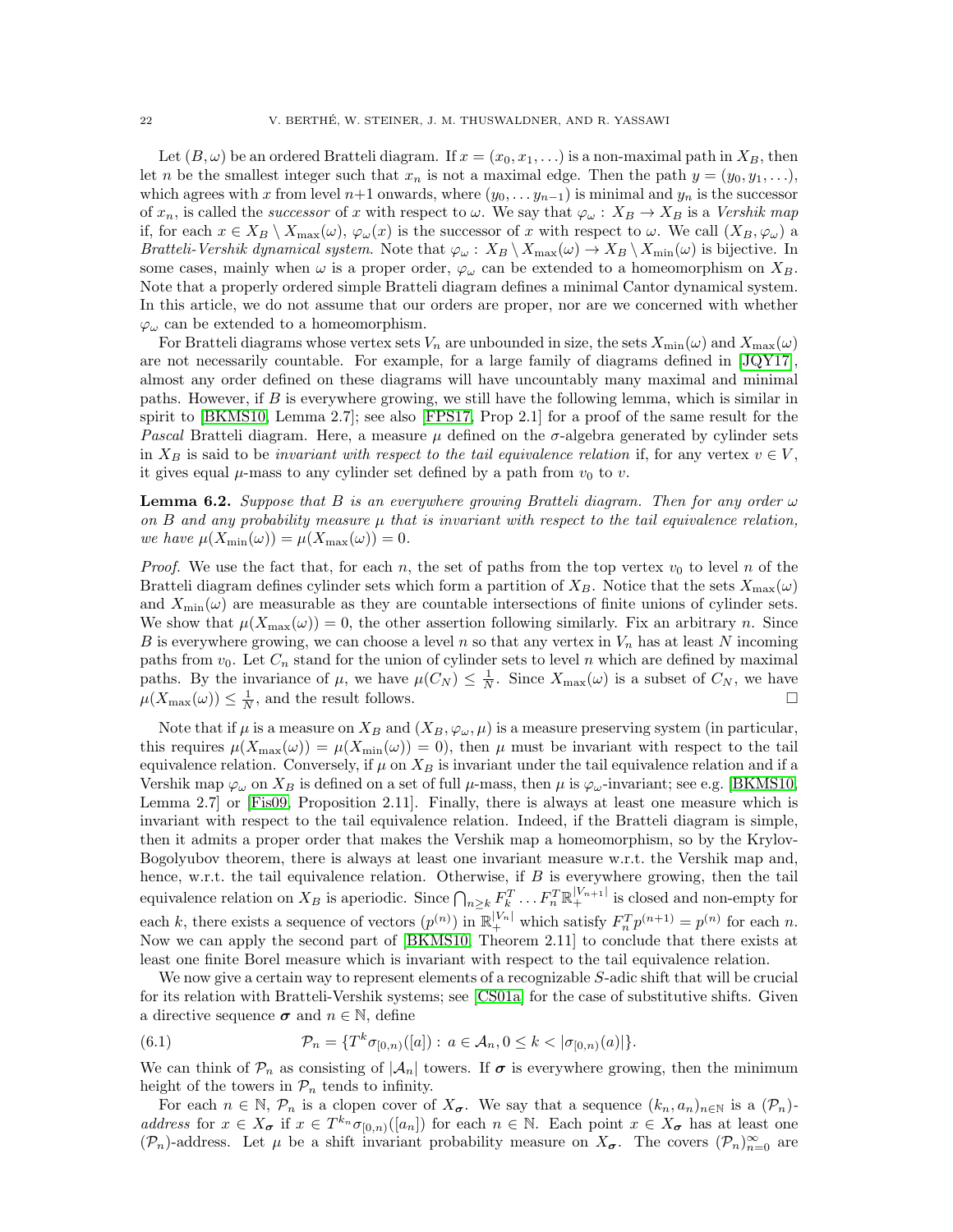generating in measure if  $\mu$ -almost every  $x \in X_{\sigma}$  has a  $(\mathcal{P}_n)$ -address that uniquely determines x. Limit words, i.e., points in  $X_{\sigma} \cap \bigcap_{n \in \mathbb{N}} \sigma_{[0,n)}(\mathcal{A}_n^{\mathbb{Z}})$ , have  $(\mathcal{P}_n)$ -addresses  $(0, a_n)_{n \in \mathbb{N}}$  that tell us nothing about their left infinite part. Thus if a one-sided limit point  $\bar{x}$  in  $\bigcap_{n\in\mathbb{N}}\sigma_{[0,n)}(\mathcal{A}_n^{\mathbb{N}})$  can be preceded by two distinct "pasts", i.e., if there exist two distinct limit points in  $X_{\sigma} \cap \bigcap_{n \in \mathbb{N}} \sigma_{[0,n)}(\mathcal{A}_n^{\mathbb{Z}})$ whose right infinite part is the same, then the  $(\mathcal{P}_n)$ -addresses with  $k_n = 0$  for all  $n \geq 0$  do not distinguish these two points. On the other hand, we have the following lemma.

<span id="page-22-1"></span>**Lemma 6.3.** Let  $\sigma = (\sigma_n)_{n>0}$  be a sequence of morphisms. If  $x \in X_{\sigma}$  does not belong to the shift orbit of a limit word of  $\sigma$ , then x is uniquely determined by any  $(\mathcal{P}_n)$ -address of x. If  $\sigma$  is recognizable, then for all  $n \geq 0$ ,  $\sigma_n : X_{\sigma}^{(n+1)} \to \sigma_n(X_{\sigma}^{(n)})$  is a homeomorphism and the covers  $\mathcal{P}_n$ are partitions. If  $\sigma$  is recognizable and everywhere growing and  $\mu$  is a shift invariant probability measure on  $X_{\sigma}$ , then  $\mu(\bigcap_{n=0}^{\infty} \sigma_{[0,n)}(X_{\sigma}^{(n)})=0$ , and  $(\mathcal{P}_n)$  is generating in measure.

*Proof.* Let  $x \in X_{\sigma}$  with  $x \in T^{k_n} \sigma_{[0,n)}([a_n])$ ,  $0 \leq k_n < |\sigma_{[0,n)}(a_n)|$ , for all  $n \geq 0$ . If  $k_n$  is bounded, then we have some k such that  $k_n = k$  infinitely often, and  $T^{-k}(x)$  is a limit word of  $\sigma$ . Similarly, if  $|\sigma_{[0,n)}(a_n)| - k_n$  is bounded, then we have some k such that  $|\sigma_{[0,n)}(a_n)| - k_n = k$  infinitely often, and  $T^k(x)$  is a limit word of  $\sigma$ . If both  $k_n$  and  $|\sigma_{[0,n)}(a_n)| - k_n$  are unbounded, then  $x_{[-k_n, \mid \sigma_{[0,n)}(a_n)|-k_n)} = \sigma_{[0,n)}(a_n), n \geq 0$ , determines x.

Recognizability immediately implies that  $\sigma_n$  is a homeomorphism.

If  $\sigma$  is recognizable and everywhere growing, then let  $n \geq 0$  be such that  $|\sigma_{[0,n)}(a)| \geq N$  for all  $a \in \mathcal{A}_n$ . As  $\mathcal{P}_n$  forms a partition of  $X_{\sigma}$  and  $\mu$  is T-invariant, we have  $\mu(\sigma_{[0,n)}(X_{\sigma}^{(n)})) \leq \frac{1}{N}$  and thus  $\mu(\bigcap_{n=0}^{\infty} \sigma_{[0,n)}(X_{\sigma}^{(n)}) ) = 0$ . The result follows.

Given a directive sequence  $\sigma$ , we can define an associated *natural* ordered Bratteli diagram  $(B, \omega)$ , said to be associated with  $\sigma$ , as follows. For  $n \geq 1$ ,  $V_n$  is a copy of  $\mathcal{A}_{n-1}$ . The matrix  $F_0$  is the vector  $(1, 1, \ldots, 1)$  of size  $|\mathcal{A}_0|$ . For  $n \geq 1$ , the *n*-th incidence matrix  $F_n$  for the Bratteli diagram B is the transpose of the incidence matrix of  $\sigma_{n-1}$ . The substitutions  $\sigma_n$  also define the order  $\omega$  that we consider on B. Given a vertex  $v \in V_{n+1}$  labelled by the letter  $a \in A_n$ , we order the edges with range a as follows: if b is the j-th letter in  $\sigma_{n-1}(a)$ , then we label an edge with source b and range a with j−1. In particular, if infinitely many of the morphisms  $\sigma_n$  are proper, then  $\omega$  is a proper order, and  $\varphi_{\omega}: X_B \to X_B$  is a homeomorphism.

Notice that  $\sigma$  is everywhere growing if and only if the diagram B in the natural Bratteli diagram  $(B,\omega)$  associated with  $\sigma$  is everywhere growing. Now we can reformulate Lemma [6.2](#page-21-1) as follows:

**Lemma 6.4.** Let  $\sigma$  be an everywhere growing directive sequence and let  $(B, \omega)$  be the natural Bratteli diagram associated with  $\sigma$ . Then, for any probability measure  $\mu$  that is invariant with respect to the tail equivalence relation, we have  $\mu(X_{\min}(\omega)) = \mu(X_{\max}(\omega)) = 0$ , so that the Vershik map  $\varphi_{\omega}$  is defined  $\mu$ -almost everywhere, and  $(X_B, \varphi_{\omega}, \mu)$  is a measure preserving dynamical system.

As, for everywhere growing  $\sigma$ ,  $(X_B, \varphi_\omega, \mu)$  is a measure preserving dynamical system for any  $\mu$ that is invariant with respect to the tail equivalence relation, we will abuse notation, and call  $(X_B, \varphi_\omega)$  the natural (measurable) Bratteli-Vershik system associated with  $\sigma$ .

We say that a transformation  $\Phi : (X,T) \to (Y,S)$  is an *almost-conjugacy* if there is a Tinvariant set  $\mathcal{D} \subset X$  and an S-invariant set  $\mathcal{E} \subset Y$ , with  $\Phi : X \setminus \mathcal{D} \to Y \setminus \mathcal{E}$  a continuous bijection satisfying  $\Phi \circ T = S \circ \Phi$ , and such that D (resp.  $\mathcal{E}$ ) has zero measure for *every* fully supported invariant probability measure on  $(X, T)$  (resp.  $(Y, S)$ ). Thus, if  $(X, T)$  and  $(Y, S)$  are almost conjugate,  $\nu$  is any probability measure on X that is preserved by T, and  $\mu$  is any probability measure on Y is preserved by S, then  $(X, T, \nu)$  and  $(Y, S, \mu)$  are measure theoretically conjugate. If  $\Phi$  is as above, except not injective, then we say that  $(Y, S)$  is an almost-factor of  $(X, T)$ .

<span id="page-22-0"></span>**Theorem 6.5.** Let  $\sigma$  be an everywhere growing directive sequence and  $(X_B, \varphi_\omega)$  the natural Bratteli-Vershik dynamical system associated with  $\sigma$ . Then  $(X_{\sigma}, T)$  is an almost-factor of  $(X_B, \varphi_{\omega})$ . If  $\sigma$  is recognizable, then  $(X_{\sigma}, T)$  is almost-conjugate to  $(X_B, \varphi_{\omega})$ .

Remark 6.6. If  $\sigma$  is everywhere growing and recognizable, then  $(X_{\sigma},T)$  is aperiodic. For, if  $x \in X_{\sigma}$  is periodic, choose n such that for each letter  $a \in A_n$ ,  $|\sigma_{[0,n)}(a)|$  is strictly larger than the period of x. Then x has at least two centered  $\sigma_{[0,n)}$ -representations.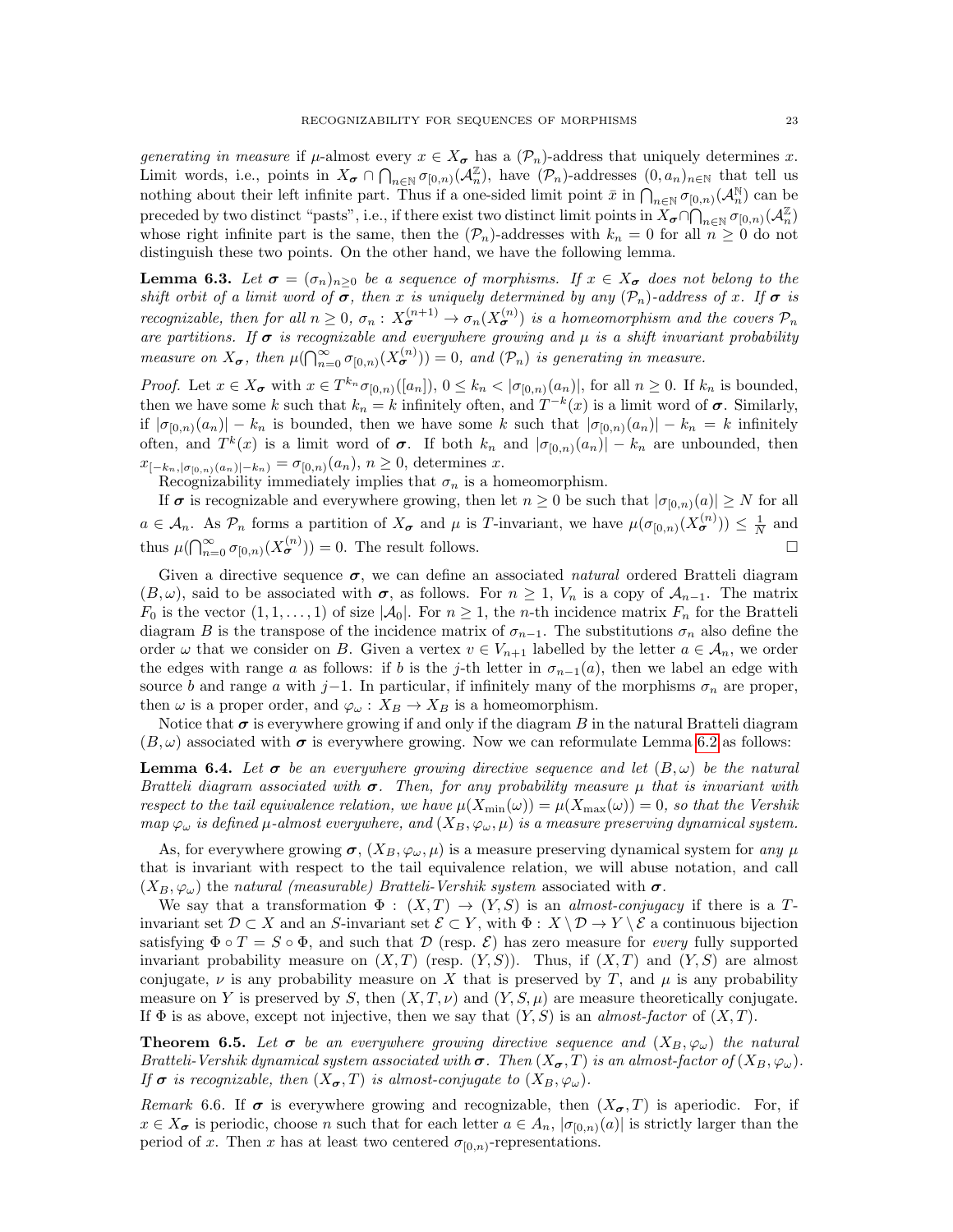*Proof.* As  $\sigma$  is everywhere growing, B is also. Let  $\mathcal E$  denote the set of all paths in  $X_B$  that are tail equivalent to a minimal or maximal path. In other words,  $\mathcal E$  is the union of the set of backward  $\varphi_{\omega}$ -orbits of maximal paths and the set of forward  $\varphi_{\omega}$ -orbits of minimal paths. By Lemma [6.2,](#page-21-1)  $\mathcal E$  has zero  $\mu$ -mass for any probability measure  $\mu$  on  $X_B$  that is invariant under the tail equivalence relation.

Define a map  $\Psi : X_B \backslash \mathcal{E} \to X_{\sigma}$  in the following way. For a path  $x = (x_0, x_1, \dots) \in X_B \backslash \mathcal{E}$  with, for  $n \geq 1$ , edges  $x_n$  labelled by  $k_{n-1}$ , vertices  $r(x_n)$  labelled by  $a_n \in \mathcal{A}_n$ , words  $p_{n-1} \in \mathcal{A}_{n-1}^{k_{n-1}}$ that are prefixes of  $|\sigma_{n-1}(a_n)|$ , we have that  $p_{n-1}a_{n-1}$  is a prefix of  $\sigma_{n-1}(a_n)$ , hence

$$
q_n = \sigma_{[0,n-1)}(p_{n-1})\sigma_{[0,n-2)}(p_{n-2})\cdots\sigma_0(p_1)p_0
$$

is a prefix of  $\sigma_{[0,n)}(a_n)$ . Let  $y \in \mathcal{A}_{0}^{\mathbb{Z}}$  be such that  $T^{-|q_n|}(y)$  starts with  $\sigma_{[0,n)}(a_n)$  for all  $n \geq 1$ . As  $k_{n-1} > 0$  for infinitely many  $n \ge 1$  and  $k_{n-1} < |\sigma_{n-1}(a_n)|$  for infinitely many  $n \ge 1$ , we have that  $\lim_{n\to\infty} |q_n| = \infty$  and  $\lim_{n\to\infty} |\sigma_{[0,n)}(a_n)| - |q_n| = \infty$ . Hence, y is unique, and we set  $\Psi(x) = y$ . Then  $\Psi$  is continuous. Let  $\mathcal{D} = X_{\sigma} \setminus \Psi(X_B \setminus \mathcal{E}).$ 

Let  $\nu$  be a probability measure on  $X_{\sigma}$  which is invariant under T. To prove that  $(X_{\sigma}, T)$  is an almost-factor of  $(X_B, \varphi_\omega)$ , it remains to show that  $\nu(\mathcal{D}) = 0$  for any T-invariant probability measure  $\nu$  on  $X_{\sigma}$ . Similarly to Lemma [6.3,](#page-22-1) we obtain that each element of  $\mathcal D$  is in the shift orbit of a limit word of  $\sigma$ . Similarly to Lemma [5.13,](#page-17-3) the property that  $\sigma$  is everywhere growing implies that the set of limit words of  $\sigma$  is countable, thus D is countable. If  $\nu({x}) > 0$  for some  $x \in X_{\sigma}$ , then x is a periodic point. As  $\sigma$  is everywhere growing, this implies that  $x \in \Psi(X_B \setminus \mathcal{E})$ . Therefore, we have  $\nu(\mathcal{D})=0$ .

If  $\sigma$  is recognizable, it is straightforward to show that  $\Psi$  is injective.

6.2. Recognizability and rank. We pause to discuss briefly the relation of recognizability to the multiple notions of rank. The notion of rank has its roots in measurable transformations of the unit interval. One definition is that a transformation  $T : [0,1] \rightarrow [0,1]$ , which is measure preserving with respect to the Lebesgue measure  $\mu$ , has *(measurable) rank k* if there is a sequence of measurable partitions  $(\mathcal{P}_n)$  of  $[0, 1]$ , where for each  $n, \mathcal{P}_n = \{T_1, \ldots, T_k, S_n\}$ , with each  $T_k$  a "tower", with  $S_n$  a small "spacer set",  $\mu(S_n) \to 0$ , and such that the sequence  $(\mathcal{P}_n)$  generates the Borel  $\sigma$ -algebra. This comes naturally out of the "cutting and stacking" definition of finite rank transformations. Here, if we interpret the notion of recognizability as the existence of a generating sequence of partitions, then recognizability is built in. See [\[Fer96,](#page-26-21) [Fer97\]](#page-26-29) for several possible definitions of rank k systems. Measurable Bratteli-Vershik systems often have a Lebesgue model as a cutting and stacking transformation, for example, most recently in [\[AFP17\]](#page-25-10). There is also a notion of topological rank. The *rank* of a Bratteli diagram is the minimum  $k$  such that  $|V_n| = k$  infinitely often. In [\[DM08\]](#page-26-7), the authors define the (topological) rank of a Cantor dynamical system  $(X, S)$  to be the minimal k where  $(X, S)$  is conjugate to a topological Bratteli-Vershik system  $(X_B, \varphi_\omega)$ , and where B is of rank k. Apart from the topological context, this notion of rank is close to that of measurable rank, for it also has a built in recognizability, in the form of a generating sequence of topological partitions of  $X_B$ .

It also makes sense to talk about the rank of a recognizable S-adic shift. The rank of a directive sequence  $\sigma$  is the minimum k such that  $|\mathcal{A}_n| = k$  infinitely often. Let  $(X_{\sigma}, T)$  be a recognizable, everywhere growing S-adic shift, with  $\sigma$  of rank k. Then by Lemma [6.3,](#page-22-1) for any probability measure  $\nu$  such that  $(X_{\sigma}, T, \nu)$  is measure preserving, we have a sequence of partitions  $(\mathcal{P}_n)$ , each consisting of k towers such that  $(\mathcal{P}_n)$  generates the Borel  $\sigma$ -algebra defined by  $\nu$ .

**Corollary 6.7.** Let  $(X_{\sigma},T)$  be a recognizable, everywhere growing S-adic shift, with  $\sigma$  of rank k. Let v be any probability measure such that  $(X_{\sigma}, T, \nu)$  is measure preserving. Then  $(X_{\sigma}, T, \nu)$  is measurably conjugate to a cutting and stacking measurable transformation of a Lebesgue space which is of measurable rank at most k.

Example 6.8. The infimax S-adic family  $\mathcal{F} = \{\theta_k : k \geq 1\}$ , with  $\theta_k : \{1,2,3\} \to \{1,2,3\}^+,$  $\theta_k(1) = 2, \theta_k(2) = 31^{k+1}, \theta_k(3) = 31^k$ , is considered in [\[BS17\]](#page-26-30), where Boyland and Severa consider S-adic shifts  $(X_{\sigma}, T)$  defined by  $\sigma = (\sigma_n)_{n>1}$  with each  $\sigma_n \in \mathcal{F}$ . The authors show that there exist geometric realizations, via homeomorphisms, of such S-adic shifts as interval translation maps.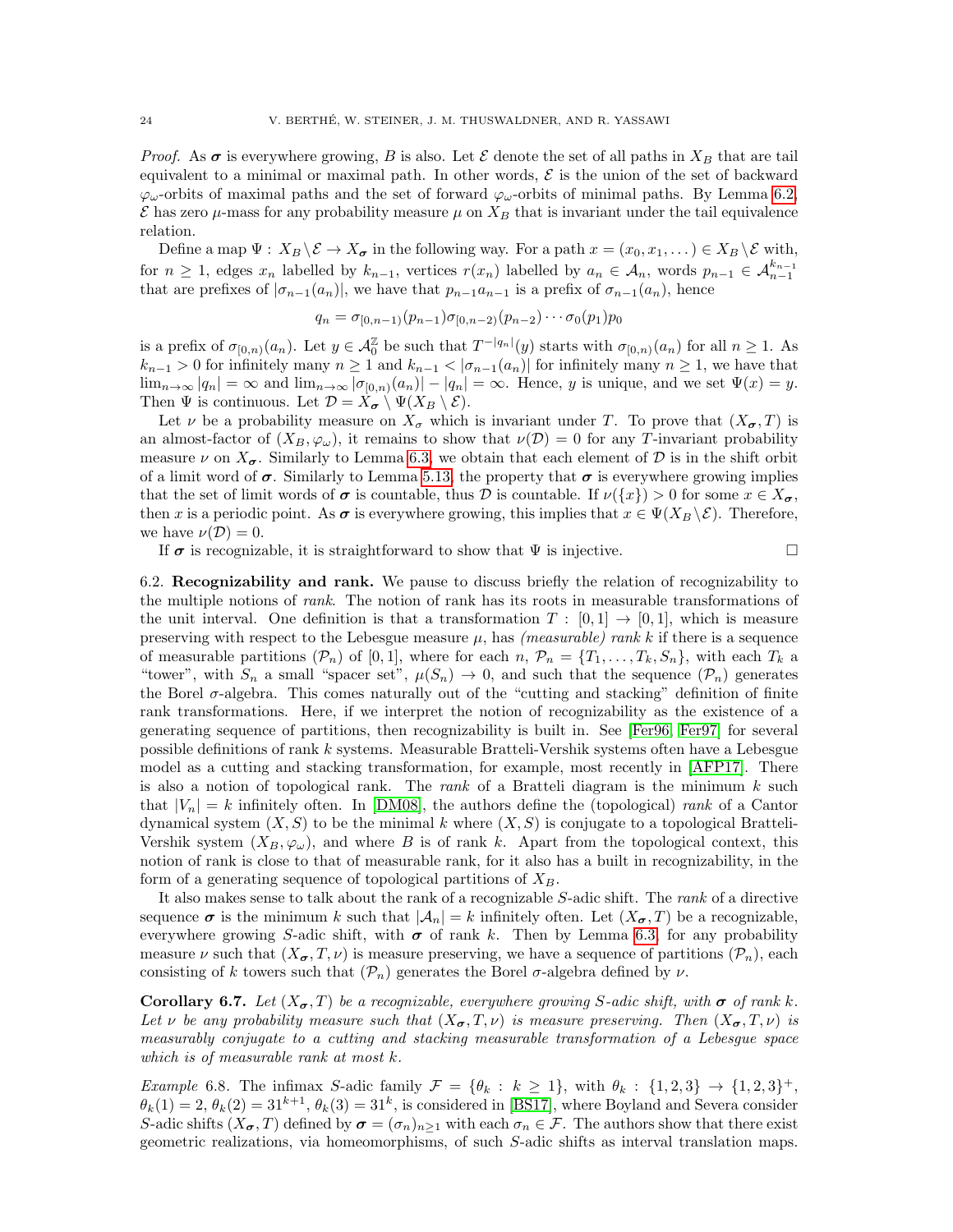To do this, they modify the methods developed by Canterini and Siegel [\[CS01a,](#page-26-9) [CS01b\]](#page-26-10), which involves using the ordered Bratteli diagram defined by  $\sigma$ , to obtain a map from the S-adic shift to a generalized Rauzy fractal, such that the shift on  $X_{\sigma}$  corresponds to an interval translation map for which the fractal is the attractor. It can easily be checked, either by hand or, since each  $M_{\theta_k}$  has rank 3, by applying Theorem [4.6,](#page-11-0) that any directive sequence chosen from  $\mathcal F$  yields a recognizable S-adic shift. Using Theorem [6.5,](#page-22-0) we conclude that such a shift is almost conjugate to the natural (measurable) Bratteli-Vershik shift that it defines.

Example 6.9 (Return words and tree shifts). Let  $X \subset \mathcal{A}^{\mathbb{Z}}$  be a minimal shift with language  $\mathcal{L}_X$ . Let  $w \in \mathcal{L}_X$ . A (left) return word to w is a word  $v \in \mathcal{L}_X$  that has w as a prefix, such that  $vw \in \mathcal{L}_X$ and such that vw contains exactly two occurrences of w. The set  $\mathcal{R}_X(w)$  of return words to w is finite by minimality. A coding morphism for  $\mathcal{R}_X(w)$  is a morphism  $\tau : \mathcal{B}^* \to \mathcal{A}^*$  which maps the finite alphabet  $\mathcal{B}$  bijectively onto  $\mathcal{R}_X(w)$ .

Let  $\Gamma_X(w) = \{v \in \mathcal{L}_X : vw \in \mathcal{L}_X \cap w\mathcal{A}^+\}$ ; then  $\mathcal{R}_X(w) \subset \Gamma_X(w)$ . Elements v of  $\Gamma_X(w)$  have w as a prefix but vw might contain more than two occurrences of  $w$ . The shift with language  $(\tau^{-1}\Gamma_X(w)) \cup \{\varepsilon\}$  is called the *derived language* of X with respect to w and to  $\tau$  (here  $\varepsilon$  stands for the empty word), and it is also a minimal shift. Let  $x \in X$ , let  $\tau$  be a coding morphism with respect to the subword  $x_{-1}x_0$ , and let y be the two-sided sequence defined by  $S^{-1}x = \tau(y)$ . The point y belongs to Y, the derived shift of X with respect to  $w = x_{-1}x_0$  and  $\tau$ . We call the point y a derived point of x. By iterating the process, one thus gets an  $S$ -adic representation of X obtained by return words, and expressed in terms of derived shifts; see e.g. [\[Dur03\]](#page-26-31) or [\[DL17\]](#page-26-16). We describe the inductive procedure to construct this representation of  $(X, T)$  as an S-adic shift. Fix  $x = x^{(0)} \in X$ , let  $X^{(0)} = X$ , let  $\sigma_0 = \tau$  be the coding morphism with respect to  $x_{-1}^{(0)}x_0^{(0)}$ , and let  $X^{(1)}$  be the shift whose language is the derived language of  $X^{(0)}$  with respect to  $x_{-1}^{(0)}x_0^{(0)}$ . Now fix the  $x^{(1)} \in X^{(1)}$  which satisfies  $S^{-1}x^{(0)} = \tau(x^{(1)})$ , and let  $\sigma_1$  be a coding morphism with respect to the subword  $x_{-1}^{(1)}x_0^{(1)}$ . Let  $X^{(2)}$  be the shift whose language is the derived language of  $X^{(1)}$  with respect to  $x_{-1}^{(1)}x_0^{(1)}$ . Continuing inductively, we build a sequence of morphisms  $\boldsymbol{\sigma} = (\sigma_n)_{n\geq 0}$  such that  $\sigma_n$  is a coding morphism with respect to the subword  $x_{-1}^{(n)}x_0^{(n)} \in X^{(n)}$ , and such that  $X^{(n+1)}$ is the shift whose language is the derived language of  $X^{(n)}$  with respect to  $x_{-1}^{(n)}x_0^{(n)}$  and  $\sigma_n$ . Then  $(X^{(n)})_{n\geq 0} = (X^{(n)}_{\sigma})_{n\geq 0}$  and  $X = X^{(0)}_{\sigma}$ . Let us call this S-adic representation of X a return word S-adic representation of X.

A priori, morphisms involved in such an S-adic representation are not substitutions: the cardinality of  $\mathcal{R}_X(w)$  is not necessarily equal to the cardinality of A. We now consider a family of shifts  $X$ , namely tree shifts, that have the striking property that the sets of return words all have the same cardinality for every subword  $v \in \mathcal{L}_X$  (they even generate the free group). The family of tree shifts [\[BDFD](#page-25-11)<sup>+</sup>15] includes Arnoux-Rauzy words and interval exchanges. For a word  $w \in \mathcal{L}_X$ , we consider the undirected bipartite graph  $G(w)$  called its extension graph in  $\mathcal{L}_X$  which is defined as follows. Its set of vertices is the disjoint union of  $\{a \in \mathcal{A} : aw \in \mathcal{L}_X\}$  and  $\{a \in \mathcal{A} : wa \in \mathcal{L}_X\}$ , and its edges are the pairs  $(a, b)$  such that  $awb \in \mathcal{L}_X$ . We say that the minimal shift X is a tree shift if for every word w, the graph  $G(w)$  is a tree.

Tree shifts are stable under decoding by return words. Indeed, according to [\[BDFD](#page-25-11)<sup>+</sup>15, Theorem 5.13], any derived shift of a minimal tree shift is a minimal tree shift defined on an alphabet of the same cardinality. Furthermore, the coding morphisms are free group automorphisms, hence their incidence matrices have full rank. In other words, by Theorem [4.6,](#page-11-0) if  $(X_{\sigma}, T)$  is a return word S-adic representation of  $(X, T)$ , then it is a recognizable S-adic representation  $(X_{\sigma}, T) = (X, T)$ . The entire statement of Lemma [6.3](#page-22-1) holds. For, the fact that the morphisms in  $\sigma$  are all defined on alphabets of the same cardinality implies that the set of limit words  $\bigcap_{n=0}^{\infty} \sigma_{[0,n)}(X_{\sigma}^{(n)})$  is finite. Let  $(B,\omega)$  be the ordered Bratteli diagram associated with  $\sigma$ . Then  $\mathcal{E}$ , the set of all paths in  $X_B$  that are tail equivalent to a minimal or maximal path, is countable and so we can apply Theorem [6.5](#page-22-0) to conclude that our tree shift  $(X, T)$  is almost conjugate to the Bratteli-Vershik system  $(X_B, \varphi_\omega)$ .

But in this case we can say more. Namely, we make a slight modification of the coding morphisms  $(\sigma_n)_{n>0}$  to render them proper. Sequences of proper morphisms are often useful in getting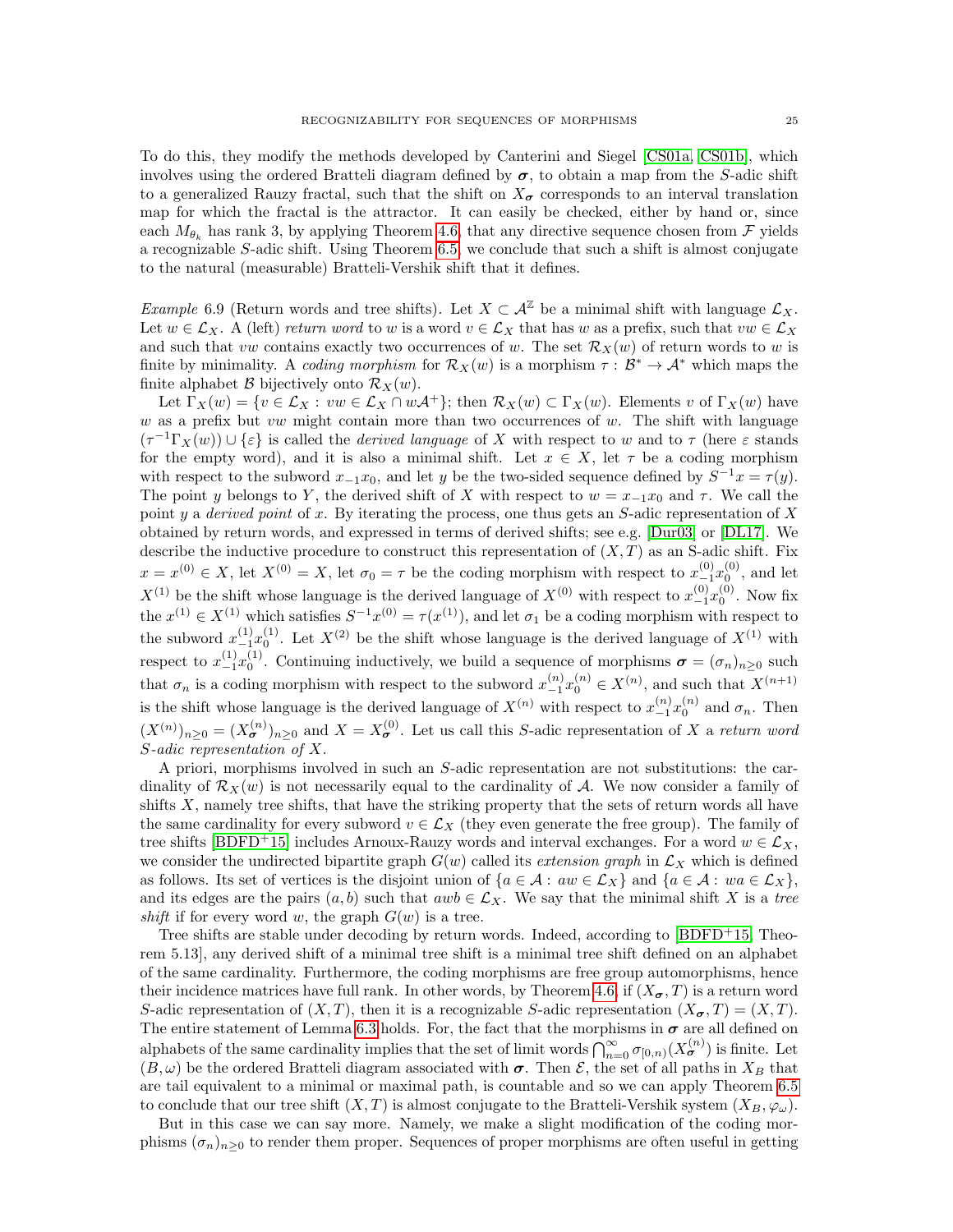a topological Bratteli-Vershik representation, see e.g. [\[DHS99,](#page-26-11) [DL12\]](#page-26-12). (However the fact that the sequence is proper is not a sufficient condition for a topological Bratteli-Vershik representation, cf. Example [4.3.](#page-10-3)) We describe the modification for a single coding morphism  $\tau$ , which must then be applied to each  $\sigma_n$ . Consider the finite set  $x_{-1}^{-1}R_X(x_{-1}x_0)x_{-1}$ . Any element v of this set has  $x_0$ as a prefix and  $x_{-1}$  as a suffix. One checks that the coding morphism  $\tau'$  for  $x_{-1}^{-1}R_X(x_{-1}x_0)x_{-1}$  is a proper substitution. It has also full rank since it has the same incidence matrix as  $\tau$ . Hence the new sequence of coding morphisms  $(\sigma_n)_{n>0}$  is a sequence of proper morphisms, and the natural Bratteli-Vershik system associated with  $\sigma$  is properly ordered.

To conclude, we have proved the following result that holds in particular for shifts provided by Arnoux-Rauzy words or by codings of minimal interval exchanges.

<span id="page-25-1"></span>**Theorem 6.10.** Let  $(X, T)$  be a minimal tree shift. Let  $(X_{\sigma}, T)$  be a return word S-adic representation of  $(X, T)$ . Then  $(X_B, \varphi_\omega)$ , the natural Bratteli-Vershik system associated with  $\sigma$ , is properly ordered and is topologically conjugate to  $(X, T)$ . Its topological rank is bounded by the size of the alphabet of X.

6.3. Consequences of eventual recognizability. We end by returning to a question raised by Theorem [6.5.](#page-22-0) If  $\sigma$  is recognizable from level n on, and the number of centered  $\sigma_{[0,n)}$ -representations of  $x \in X_{\sigma}$  in  $X_{\sigma}^{(n)}$  is bounded, then the almost-factor map of Theorem [6.5](#page-22-0) is bounded-to-one. Indeed, if  $\sigma$  is recognizable from level n on, then, using the notation of Theorem [6.5,](#page-22-0) for any  $x \in X_{\sigma} \setminus \mathcal{E}, |\Psi^{-1}(\Psi(x))|$  is bounded by the number of centered  $\sigma_{[0,n)}$ -representations of  $\Psi(x)$ in  $X_{\sigma}^{(n)}$ . For an everywhere growing directive sequence  $\sigma$  with alphabets of bounded size, we have recognizability for aperiodic points from some level n on by Theorem [5.2.](#page-12-3) If  $X_{\sigma}$  is aperiodic and the number of  $\sigma_{[0,n)}$ -representations of  $x \in X_{\sigma}$  in  $X_{\sigma}^{(n)}$  is bounded, this would imply that  $(X_{\sigma},T)$ is a bounded-to-one almost-factor of  $(X_B, \varphi_\omega)$ .

**Question 6.11.** Let  $\sigma$  be an everywhere growing eventually recognizable directive sequence, such that the S-adic system  $(X_{\sigma}, T)$  is an aperiodic shift. Let  $(X_B, \varphi_{\omega})$  be the natural Bratteli-Vershik dynamical system associated with  $\sigma$ . Is  $(X_{\sigma},T)$  is a bounded-to-one almost-factor of  $(X_{B},\varphi_{\omega})$ ?

## **ACKNOWLEDGMENTS**

The fourth author thanks IRIF, Université Paris Diderot–Paris 7, for its hospitality and support.

#### **REFERENCES**

- <span id="page-25-2"></span>[AC13] J. Almeida and A. Costa, Presentations of Schützenberger groups of minimal subshifts, Israel J. Math. 196 (2013), no. 1, 1–31.
- <span id="page-25-9"></span>[AF01] P. Arnoux and A. M. Fisher, The scenery flow for geometric structures on the torus: the linear setting, Chinese Ann. Math. Ser. B 22 (2001), no. 4, 427–470.
- <span id="page-25-10"></span>[AFP17] T. Adams, S. Ferenczi, and K. Petersen, Constructive symbolic presentations of rank one measurepreserving systems, Colloq. Math. 150 (2017), no. 2, 243–255.
- <span id="page-25-0"></span>[AP98] J. E. Anderson and I. F. Putnam, Topological invariants for substitution tilings and their associated  $C^*$ -algebras, Ergodic Theory Dynam. Systems 18 (1998), no. 3, 509–537.
- <span id="page-25-6"></span>[AR91] P. Arnoux and G. Rauzy, *Représentation géométrique de suites de complexité 2n*+1, Bull. Soc. Math. France 119 (1991), no. 2, 199–215.
- <span id="page-25-3"></span>[AR16] T. I. Andress and E. A. Robinson, Jr., The Cech cohomology and the spectrum for 1-dimensional tiling systems, Ergodic theory, dynamical systems, and the continuing influence of John C. Oxtoby, Contemp. Math., vol. 678, Amer. Math. Soc., Providence, RI, 2016, pp. 53–71.
- <span id="page-25-4"></span>[AS14] N. Aubrun and M. Sablik, *Multidimensional effective S-adic subshifts are sofic*, Unif. Distrib. Theory 9 (2014), no. 2, 7–29.
- <span id="page-25-5"></span>[BD14] V. Berthé and V. Delecroix, Beyond substitutive dynamical systems: S-adic expansions, RIMS Lecture note 'Kôkyûroku Bessatsu' **B46** (2014), 81-123.
- <span id="page-25-11"></span>[BDFD<sup>+</sup>15] V. Berthé, C. De Felice, F. Dolce, J. Leroy, D. Perrin, C. Reutenauer, and G. Rindone, *Maximal bifix* decoding, Discrete Math. 338 (2015), no. 5, 725–742.
- <span id="page-25-7"></span>[Ber11] V. Berthé, *Multidimensional Euclidean algorithms, numeration and substitutions*, Integers 11B (2011), A2.
- <span id="page-25-8"></span>[BFZ05] V. Berthé, S. Ferenczi, and L. Q. Zamboni, Interactions between dynamics, arithmetics and combinatorics: the good, the bad, and the ugly, Algebraic and topological dynamics, Contemp. Math., vol. 385, Amer. Math. Soc., Providence, RI, 2005, pp. 333–364.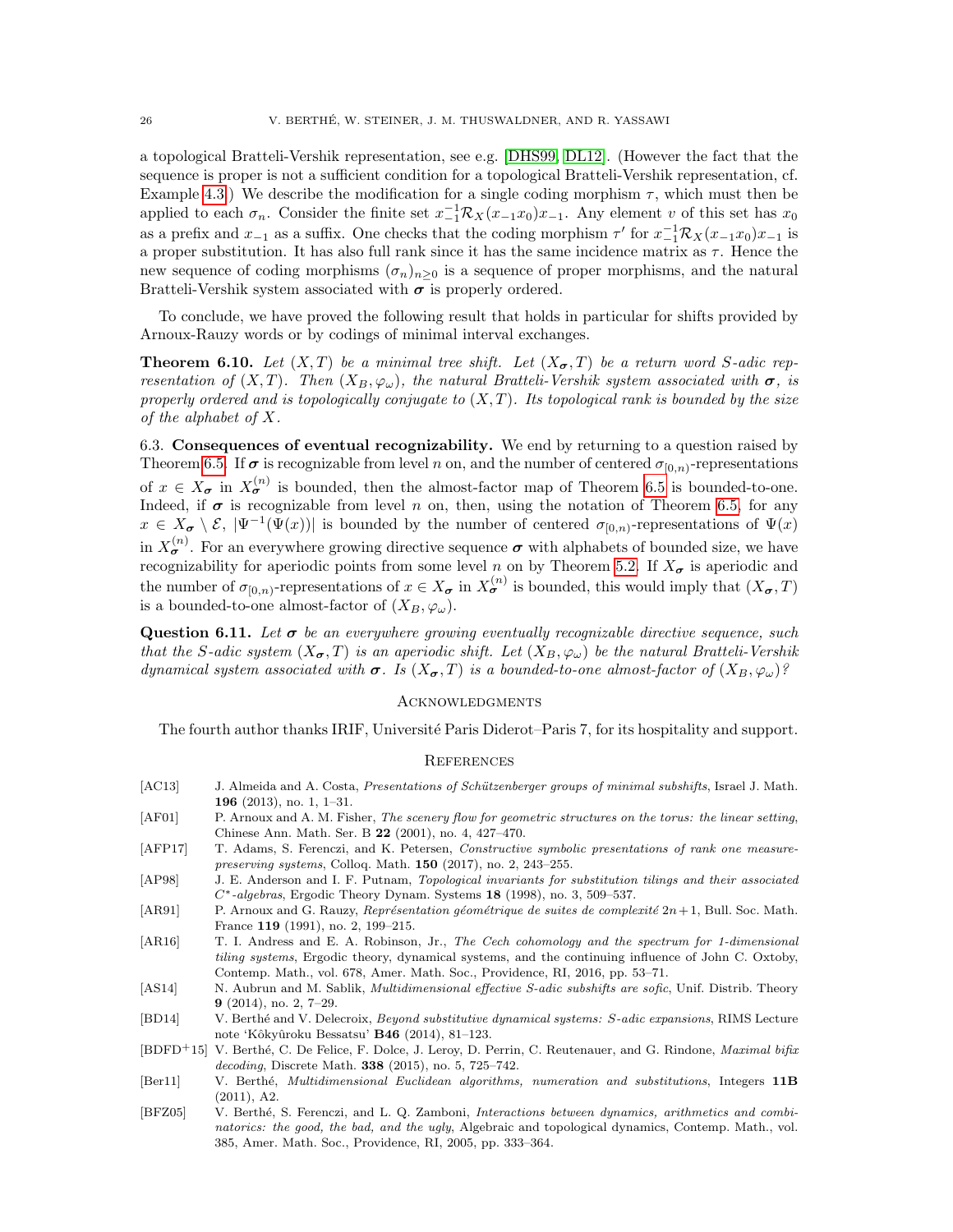- <span id="page-26-5"></span>[BHL15] N. Bédaride, P. Hubert, and R. Leplaideur, Thermodynamic formalism and substitutions, [arXiv:1511.03322v1,](https://arxiv.org/pdf/1511.03322v1.pdf) preprint, 2015.
- <span id="page-26-1"></span>[BKM09] S. Bezuglyi, J. Kwiatkowski, and K. Medynets, Aperiodic substitution systems and their Bratteli diagrams, Ergodic Theory Dynam. Systems 29 (2009), no. 1, 37-72.
- <span id="page-26-26"></span>[BKMS10] S. Bezuglyi, J. Kwiatkowski, K. Medynets, and B. Solomyak, Invariant measures on stationary Bratteli diagrams, Ergodic Theory Dynam. Systems 30 (2010), no. 4, 973-1007.
- <span id="page-26-30"></span>[BS17] P. Boyland and W. Severa, Geometric representation of the infixmax S-adic family, Fund. Math. (2017), to appear.
- <span id="page-26-20"></span>[BST14] V. Berthé, W. Steiner, and J. M. Thuswaldner, Geometry, dynamics and arithmetic of S-adic shifts, [arXiv:1410.0331v3,](http://arxiv.org/abs/1410.0331v3) preprint, 2014.
- <span id="page-26-2"></span>[Cas94] J. Cassaigne, An algorithm to test if a given circular HD0L-language avoids a pattern, Information processing '94, Vol. I (Hamburg, 1994), IFIP Trans. A Comput. Sci. Tech., A-51, North-Holland, Amsterdam, 1994, pp. 459–464.
- <span id="page-26-8"></span>[CDM10] M. J. Crabb, J. Duncan, and C. M. McGregor, Finiteness and recognizability problems for substitution maps on two symbols, Semigroup Forum 81 (2010), no. 1, 71–84.
- <span id="page-26-19"></span>[CFM08] J. Cassaigne, S. Ferenczi, and A. Messaoudi, Weak mixing and eigenvalues for Arnoux-Rauzy sequences, Ann. Inst. Fourier (Grenoble) 58 (2008), no. 6, 1983–2005.
- <span id="page-26-18"></span>[CFZ00] J. Cassaigne, S. Ferenczi, and L. Q. Zamboni, Imbalances in Arnoux-Rauzy sequences, Ann. Inst. Fourier (Grenoble) 50 (2000), no. 4, 1265–1276.
- <span id="page-26-9"></span>[CS01a] V. Canterini and A. Siegel, Automate des préfixes-suffixes associé à une substitution primitive, J. Théor. Nombres Bordeaux 13 (2001), no. 2, 353-369.
- <span id="page-26-10"></span>[CS01b] , Geometric representation of substitutions of Pisot type, Trans. Amer. Math. Soc. 353 (2001), no. 12, 5121–5144.
- <span id="page-26-13"></span>[DDMP16] S. Donoso, F. Durand, A. Maass, and S. Petite, On automorphism groups of low complexity subshifts, Ergodic Theory Dynam. Systems 36 (2016), no. 1, 64–95.
- <span id="page-26-11"></span>[DHS99] F. Durand, B. Host, and C. Skau, Substitutional dynamical systems, Bratteli diagrams and dimension groups, Ergodic Theory Dynam. Systems 19 (1999), no. 4, 953–993.
- <span id="page-26-12"></span>[DL12] F. Durand and J. Leroy, S-adic conjecture and Bratteli diagrams, C. R. Math. Acad. Sci. Paris 350 (2012), no. 21-22, 979–983.
- <span id="page-26-16"></span>[DL17] , The constant of recognizability is computable for primitive morphisms, J. Integer Seq. 20 (2017), no. 4, Art. 17.4.5, 15.
- <span id="page-26-7"></span>[DM08] T. Downarowicz and A. Maass, Finite-rank Bratteli-Vershik diagrams are expansive, Ergodic Theory Dynam. Systems 28 (2008), no. 3, 739–747.
- <span id="page-26-31"></span>[Dur03] F. Durand, Corrigendum and addendum to: "Linearly recurrent subshifts have a finite number of nonperiodic subshift factors" [Ergodic Theory Dynam. Systems 20 (2000), no. 4, 1061–1078;, Ergodic Theory Dynam. Systems 23 (2003), 663–669.
- <span id="page-26-6"></span>[Emm17] J. Emme, Thermodynamic formalism and k-bonacci substitutions, Discrete Contin. Dyn. Syst. 37 (2017), no. 7, 3701–3719.
- <span id="page-26-29"></span><span id="page-26-21"></span>[Fer96] S. Ferenczi, Rank and symbolic complexity, Ergodic Theory Dynam. Systems 16 (1996), no. 4, 663–682. [Fer97] , Systems of finite rank, Colloq. Math. 73 (1997), no. 1, 35–65.
- <span id="page-26-28"></span>[Fis09] A. M. Fisher, Nonstationary mixing and the unique ergodicity of adic transformations, Stoch. Dyn. 9 (2009), no. 3, 335–391.
- <span id="page-26-27"></span>[FPS17] S. Frick, K. Petersen, and S. Shields, Dynamical properties of some adic systems with arbitrary orderings, Ergodic Theory Dynam. Systems 37 (2017), no. 7, 2131–2162.
- <span id="page-26-15"></span>[FS14] N. Priebe Frank and L. Sadun, Fusion: a general framework for hierarchical tilings of  $\mathbb{R}^d$ , Geom. Dedicata 171 (2014), 149–186.
- <span id="page-26-17"></span>[FW65] N. J. Fine and H. S. Wilf, Uniqueness theorems for periodic functions, Proc. Amer. Math. Soc. 16 (1965), 109–114.
- <span id="page-26-4"></span>[Hos86] B. Host, Valeurs propres des systèmes dynamiques définis par des substitutions de longueur variable, Ergodic Theory Dynam. Systems 6 (1986), no. 4, 529–540.
- <span id="page-26-23"></span>[Høy17] S.-M. Høynes, Finite-rank Bratteli-Vershik diagrams are expansive—a new proof, Math. Scand. 120 (2017), no. 2, 195–210.
- <span id="page-26-14"></span>[HRS05] C. Holton, C. Radin, and L. Sadun, *Conjugacies for tiling dynamical systems*, Comm. Math. Phys. 254 (2005), no. 2, 343–359.
- <span id="page-26-25"></span>[JQY17] J. Janssen, A. Quas, and R. Yassawi, Bratteli diagrams where random orders are imperfect, Proc. Amer. Math. Soc. 145 (2017), no. 2, 721–735.
- <span id="page-26-3"></span>[KS14] K. Klouda and Š. Starosta, *Characterization of circular D0L-systems*, [arXiv:1401.0038,](https://arxiv.org/abs/1401.0038) preprint, 2014.
- <span id="page-26-0"></span>[Mar73] J. C. Martin, *Minimal flows arising from substitutions of non-constant length*, Math. Systems Theory 7 (1973), 72–82.
- <span id="page-26-24"></span>[Med06] K. Medynets, Cantor aperiodic systems and Bratteli diagrams, C. R. Math. Acad. Sci. Paris 342 (2006), no. 1, 43–46.
- <span id="page-26-22"></span>[MMY05] S. Marmi, P. Moussa, and J.-C. Yoccoz, The cohomological equation for Roth-type interval exchange maps, J. Amer. Math. Soc. 18 (2005), no. 4, 823–872.